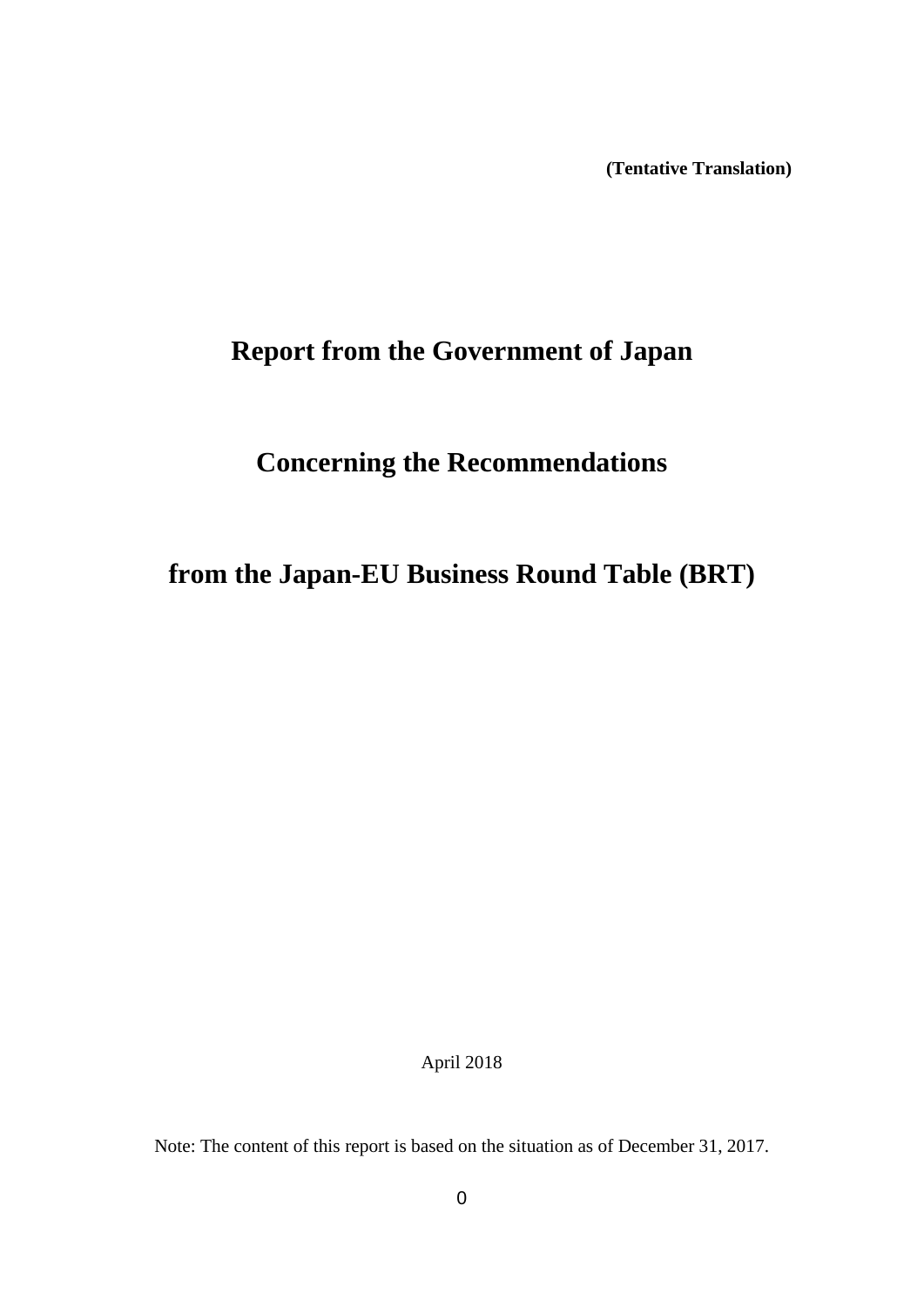# **Contents**

| Working Party 1: Trade Relations, Investment and Regulatory Cooperation 3           |  |
|-------------------------------------------------------------------------------------|--|
| 1. Strengthening the EU-Japan Economic Relationship                                 |  |
|                                                                                     |  |
| 2. Call for an ambitious WTO Ministerial Conference in Buenos Aires (WP-1 / # 02 /  |  |
|                                                                                     |  |
| 3. Applying international standards and enhancing regulatory cooperation (WP-1 / #  |  |
|                                                                                     |  |
|                                                                                     |  |
|                                                                                     |  |
|                                                                                     |  |
|                                                                                     |  |
|                                                                                     |  |
|                                                                                     |  |
| 4. Recommendation on BEPS Action Plan and Other Tax Issues (WP-1 / # 06 / EJ to     |  |
|                                                                                     |  |
|                                                                                     |  |
|                                                                                     |  |
|                                                                                     |  |
|                                                                                     |  |
|                                                                                     |  |
|                                                                                     |  |
| 5. Harmonisation & mutual recognition of standards and product certifications;      |  |
| acceptance of international standards where applicable (WP-1 / $\#$ 08 / E to J) 22 |  |
|                                                                                     |  |
|                                                                                     |  |
|                                                                                     |  |
|                                                                                     |  |
|                                                                                     |  |
|                                                                                     |  |
|                                                                                     |  |
|                                                                                     |  |
|                                                                                     |  |
| 9. Ensuring free and open competition in services (WP-1 / # 12 / E to J)35          |  |
|                                                                                     |  |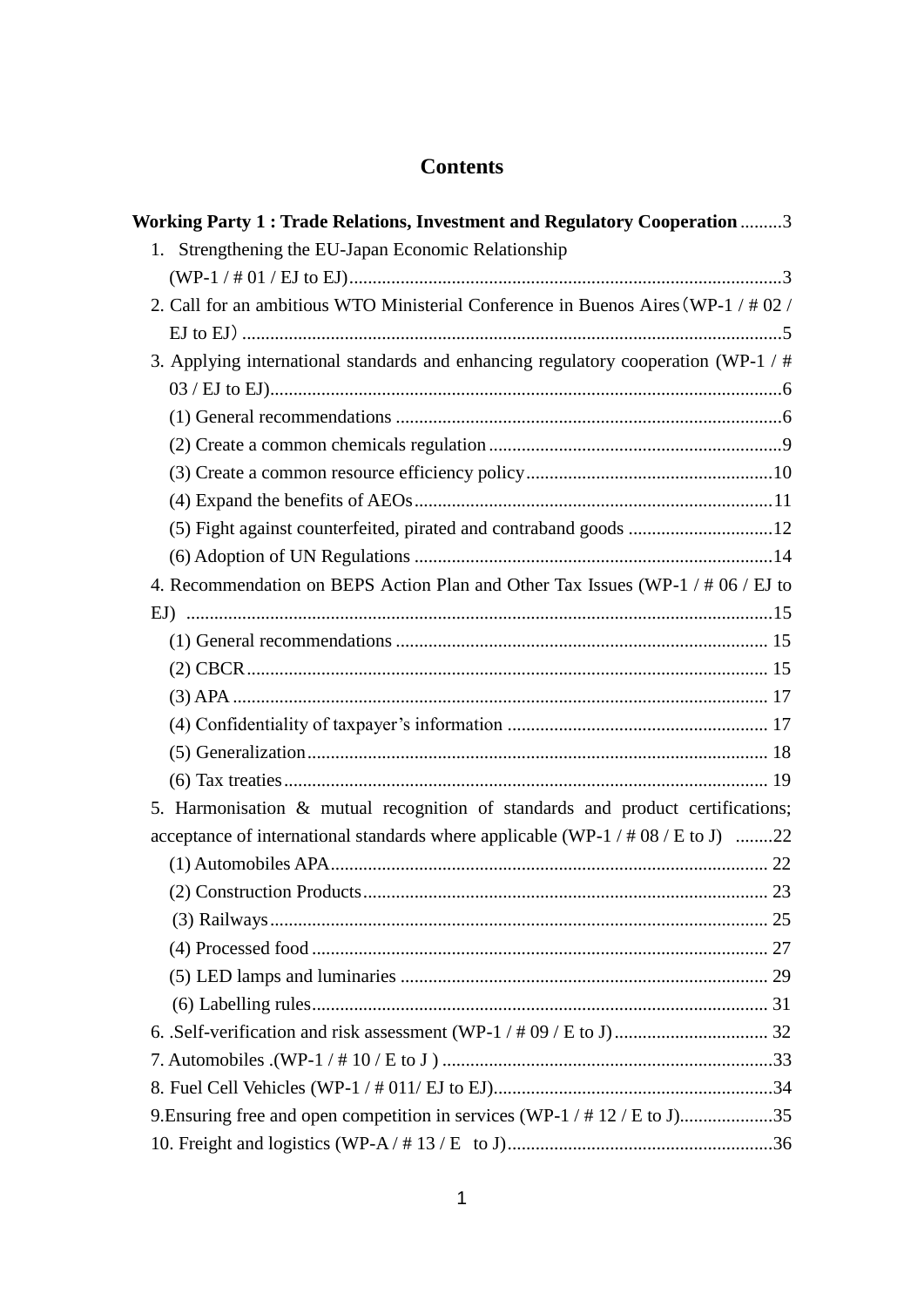| Working Party 2: Life Sciences and Biotechnologies, Healthcare and Well-being .41     |
|---------------------------------------------------------------------------------------|
| 1. Mutual Recognition Agreement for Pharmaceuticals GM should be extended             |
|                                                                                       |
| 2. Acceleration and dissemination of scientific knowledge on new plant technologies   |
|                                                                                       |
| 3. ANIMAL HEALTH There should be mutual recognition of GMP and marketing              |
| authorization for Animal Health products (WP-2/#04/EJ to EJ)  44                      |
| 4. HEALTHCARE Reform of the pharmaceutical pricing system should provide a            |
| stable, predictable environment that rewards innovation (WP-2/#07/EJ to EJ) 45        |
| 5. PLANT PROTECTION & BIOTECHNOLOGY Review times for Plant Protection                 |
| & Biotechnology products should be shortened. (WP-2 / $\#$ 10 / EJ to EJ) 47          |
|                                                                                       |
| 1. Cooperation for Global Digital Trade Rule Making (WP-3 / # 01/ EJ to EJ) 48        |
| 2. Privacy Protection and Innovation towards Digital Economy (WP-3 / # 02/ EJ to      |
|                                                                                       |
|                                                                                       |
| 4. Skill Development for Digital Economy (WP-3 / # 06 / EJ to EJ)57                   |
| 5. Innovation in General Seamless Approach Towards Digital Society (WP-3/#08/         |
|                                                                                       |
|                                                                                       |
|                                                                                       |
|                                                                                       |
| 3. Smart Grid and convergence of Electric distribution networks with ICT (WP-4 /      |
|                                                                                       |
|                                                                                       |
| 5. Promotion of resource efficiency and the circular economy (WP-4 / #011 / EJ to EJ) |
|                                                                                       |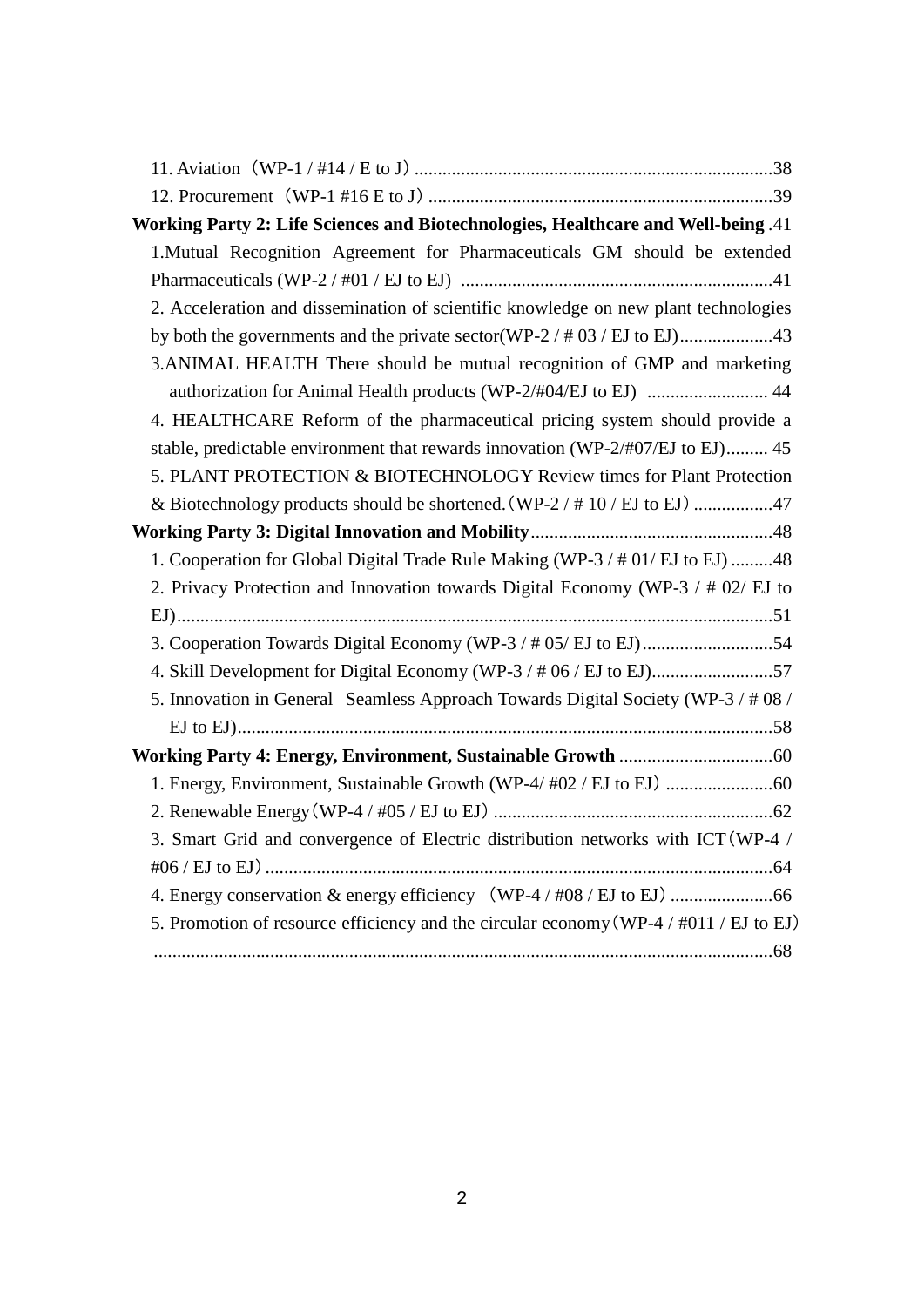# **Working Party 1 : Trade Relations, Investment and Regulatory Cooperation**

# **1. Strengthening the EU-Japan Economic Relationship**(**WP-1/#01/EJ to EJ**)

# BRT Recommendation

The BRT urges the EU and Japan to begin looking beyond the EPA agreement and towards establishing a new high-level cooperation framework, which befits this innovation and digital age.

Firstly, industry seeks a voice in any post-agreement monitoring mechanism to enable industry to identify potential issues that may arise during implementation of the Agreement. To ensure transparency and an effective implementation of the agreement, the BRT calls on both Authorities to make publicitems as they are implemented and assess their impact on business, showing how the implementation addresses the particular issue raised in the EPA and how it might address other related issues including those not discussed in the EPA. We recommend that the respective lists be updated regularly.

Secondly, the BRT reiterates its view that the upgrading of global value chains and securing the fruits of innovation require not only the adoption of global rules to eliminate non-tariff measures which may obstruct trade, but also forward-looking creative regulatory cooperation including a convergence of standards.

Thirdly, in the realm of data security and data flow, the BRT emphasises the need for resolute action and measures in order to ensure the coherence of data privacy and the free flow of data between the EU and Japan.

Finally, the BRT calls on the Authorities of the EU and Japan to continue their efforts to conclude an EPA in the near future, by building on last week's agreement in principle and maintaining the momentum that both sides have worked hard to achieve.

### < Background >

As major advanced economies and major global traders and investors, the EU and Japan can do more to unlock the enormous growth potential which their bilateral economic relations can offer. They are now working on enhancing bilateral trade, investment and cooperation and building a closer relationship. As both strive to overcome global financial instability and economic uncertainties, it is crucial that they join forces in tackling common challenges in order to attain a long-term, sound and stronger growth. The EU-Japan relationship should not be left behind.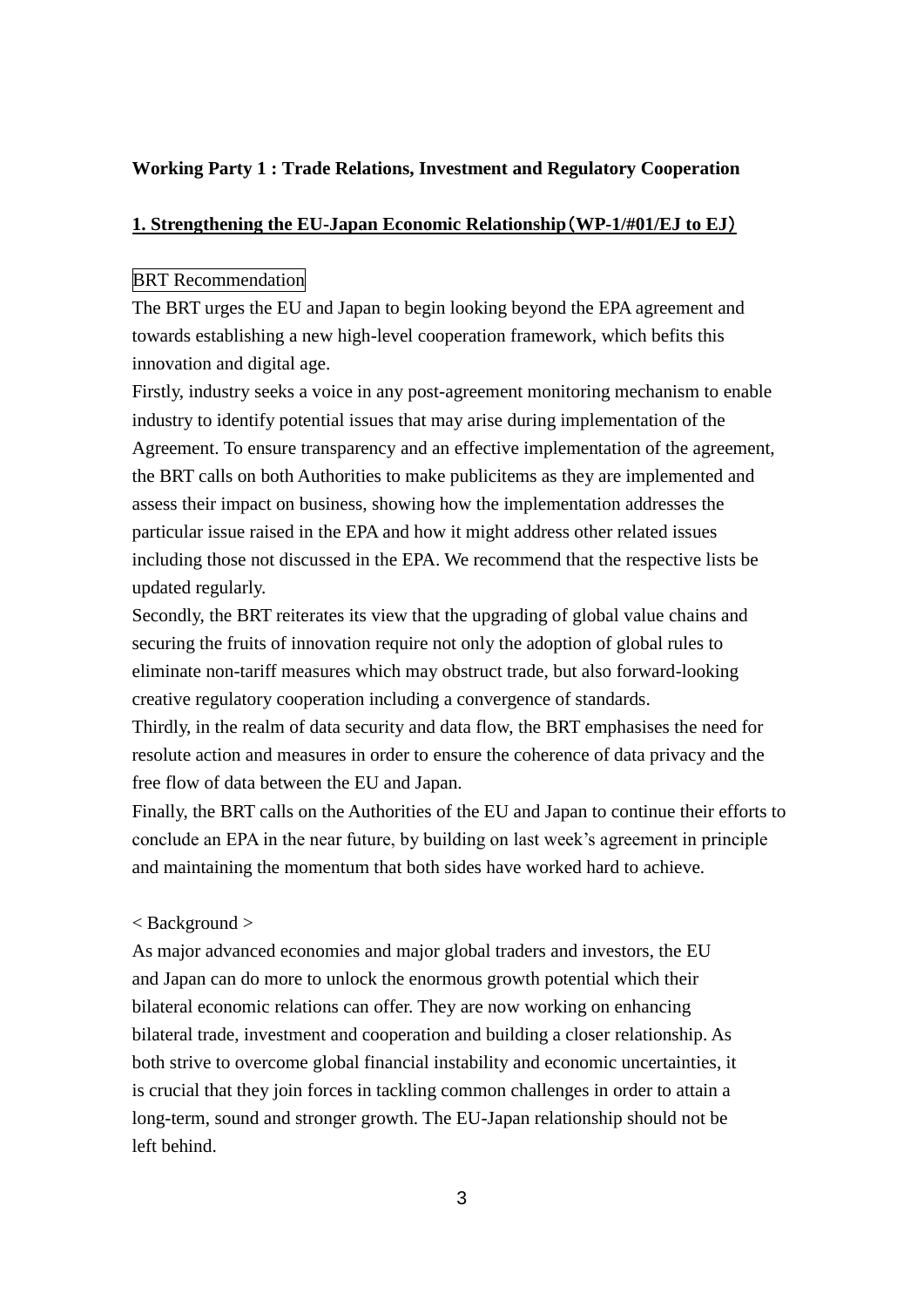# Actions taken so far

Regarding the Economic Partnership Agreement between Japan and the European Union (hereinafter referred to as "the Japan-EU EPA"), Mr. Shinzo Abe, Prime Minister of Japan, H. E. Mr. Donald Tusk, President of the European Council, and H. E. Mr. Jean-Claude Juncker, President of the European Commission, confirmed that the agreement in principle of the negotiations of the EPA had been reached at the 24th Japan-European Union (EU) Summit on 6 July 2017. After the Summit, Japan and the EU worked together energetically and, consequently, the finalisation of negotiations of the EPA was confirmed between Mr. Shinzo Abe, Prime Minister of Japan and H.E. Mr. Jean-Claude Juncker, President of the European Commission, at their telephone talk on 8 December 2017.

In the Japan-EU EPA, as for non-tariff measures, provisions relating to automobiles, wine and food additives were set out. As for regulatory cooperation, the regulatory cooperation chapter provided the high standard rules including such as publication in advance of the draft regulatory measures, offering opportunities to provide comments, impact assessment, retrospective evaluation, exchange of information on good regulatory practices, regulatory cooperation activities and exchange of information on planned or existing regulatory measures. As for the security of data and data flow, the reassessment by Japan and the EU, within three years after the entry into force of the EPA, of the need for inclusion of provisions on the free flow of data into the EPA was set out.

Furthermore, in light of the Joint Declaration by Mr. Shinzo Abe, Prime Minister of Japan and Mr. Jean-Claude Juncker, President of the European Commission announced at the 24th Japan-EU Summit on 6 July 2017, outside the framework of the EPA, Japan and the EU have advanced their discussions about establishing the framework for realising mutual and smooth transfer of personal data.

### Future outlook

Japan and the EU will continue to make their utmost efforts for the realisation of an early signing and entry into force of the Japan-EU EPA. At the same time, Japan will provide appropriate explanations and information on the EPA for Japanese nationals, businesses and other relevant actors for promoting the utilisation of the EPA and obtaining best possible benefits from it.

They will appropriately implement the provisions of the Japan-EU EPA after it comes into force and will take appropriate measures as necessary.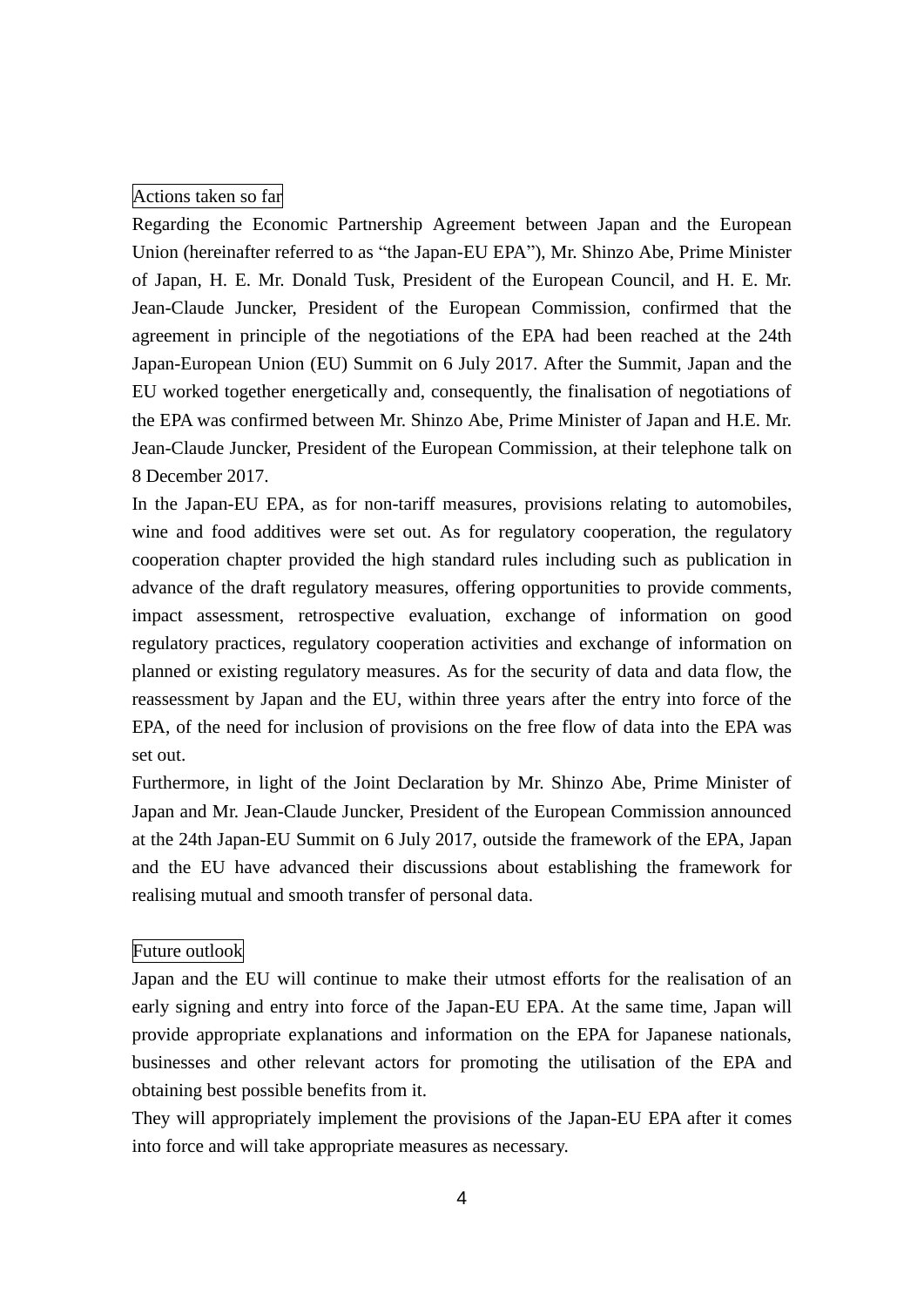Regarding personal data transfer between Japan and the EU, Japan and the EU will continue to work together with a view to finalising discussions in the first quarter of 2018, for the establishment of a new framework by the time the General Data Protection Regulation (GDPR) will enter into force in the EU.

# **2. Call for an ambitious WTO Ministerial Conference in Buenos Aires**(**WP-1 / # 02 / EJ to EJ**)

# BRT Recommendation

Under the growing pressure of protectionism in the world, including the new US Administration's approach to emphasize bilateral negotiations over multilateral trade, the EU and Japan must share with other WTO members the value of WTO agreements as a basis of fair rules to maintain order in global trade and to promote liberalization. The negotiating pillar of the WTO must be reinforced to better disseminate the benefits of global value chains, while the EU and Japan shall play a central role in this regard.

It is evident that the WTO is to maintain its core role as the forum to create multilateral trade rules. In this context, the EU and Japan should lead the member countries of the WTO and adapt the organisation to the changing global trade environment better, for instance, by re-evaluating its negotiating processes to make them more efficient, by facilitating the delivery on the remaining DDA mandate and by agreeing to create new sets of rules on issues beyond the DDA.

The BRT welcomes the entering into force of the Trade Facilitation Agreement, which can serve as a boost to global trade by reducing costs of trade by 10-15% and adding \$ 1 trillion. Its objectives are to speed up customs procedures, make trade easier, faster and cheaper, provide clarity, efficiency and transparency, reduce bureaucracy and corruption, and use technological advances.

Additionally, the BRT suggests that the authorities of the EU and Japan should, together with other WTO members, explore further topics that are essential for the smooth functioning of global value chains. These could include, for example, digital trade and e-commerce, subsidies, the reduction of export restrictions, investment (facilitation) and competition. Exploring these topics could reinforce the interest in the multilateral trading system and underline the central role of the WTO in rule making.

# Actions taken so far

At the Eleventh WTO Ministerial Conference (MC11) held in Buenos Aires on 10-13 December 2017, Japan contributed constructively to the discussions. In particular, with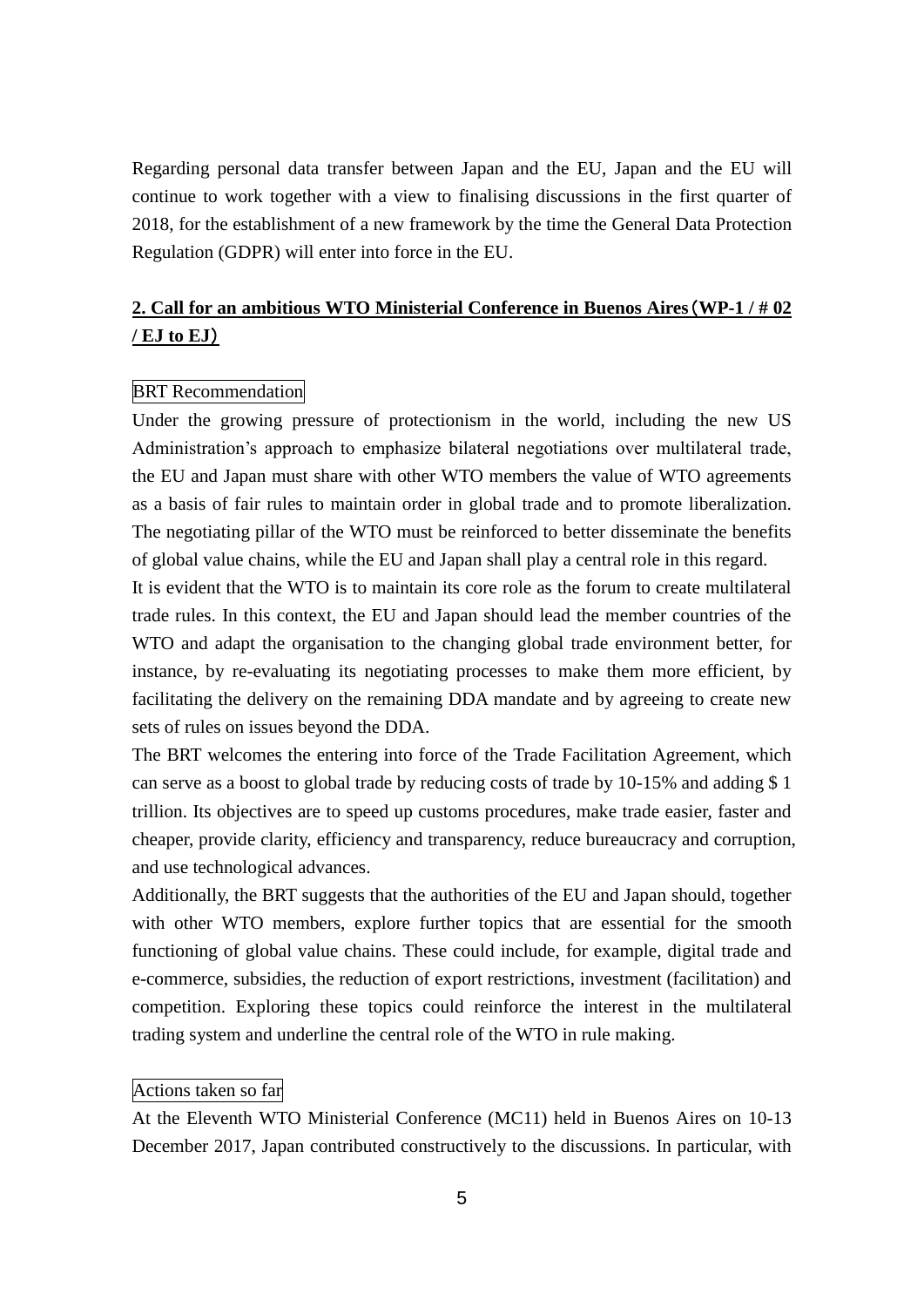regard to e-commerce, Japan co-hosted like-minded ministerial meeting with Australia and Singapore and took initiative in issuing a Joint Statement with the participation of 70 WTO Members including the U.S., the EU and developing countries that states that they will initiate exploratory work toward future WTO negotiations on trade-related aspects of e-commerce. In addition, at MC11, like-minded members issued ministerial statements that support future discussions at the WTO on today's challenges such as micro, small and medium-sized enterprises (MSMEs) and investment facilitation. Other outcomes include a work programme on e-commerce that provides, among others, the extension of the current practice of not imposing customs duties on electronic transmissions, a work programme on fisheries subsidies, and a decision to extend the moratorium on not initiating TRIPs non-violation complaints.

With regard to Environmental Goods Agreement (EGA), Japan held EGA symposium in Beijing on 29 August, 2017 with speakers from industries, academics and government officials to give an impetus towards early resumption of the negotiation.

### Future outlook

In accordance with the guidance indicated in the MC11 Chair's Statement, WTO Members will continue their works including the work programmes on e-commerce and fisheries subsidies. In addition, like-minded members will promote the discussion on today's challenges in trade that are addressed in Ministerial Statements issued at MC11, such as e-commerce, MSMEs and investment facilitation. Moreover, WTO Members will push forward the discussion toward further implementation of the Agreement on Trade Facilitation, which entered into force in 2017.

# **3. Applying international standards and enhancing regulatory cooperation (WP-1 / # 03 / EJ to EJ)**

### BRT Recommendation

### (1) General recommendations

The BRT strongly supports the joint development and application of internationally harmonised technical requirements and procedures for the testing and approval of products that are traded internationally.

The BRT recommends the authorities of the EU and Japan to enhance their regulatory cooperation and to increase communication between the two economies. The aim is to eliminate barriers to trade and investment in order to promote business and to disseminate the experience of the EU and Japan to the rest of the world.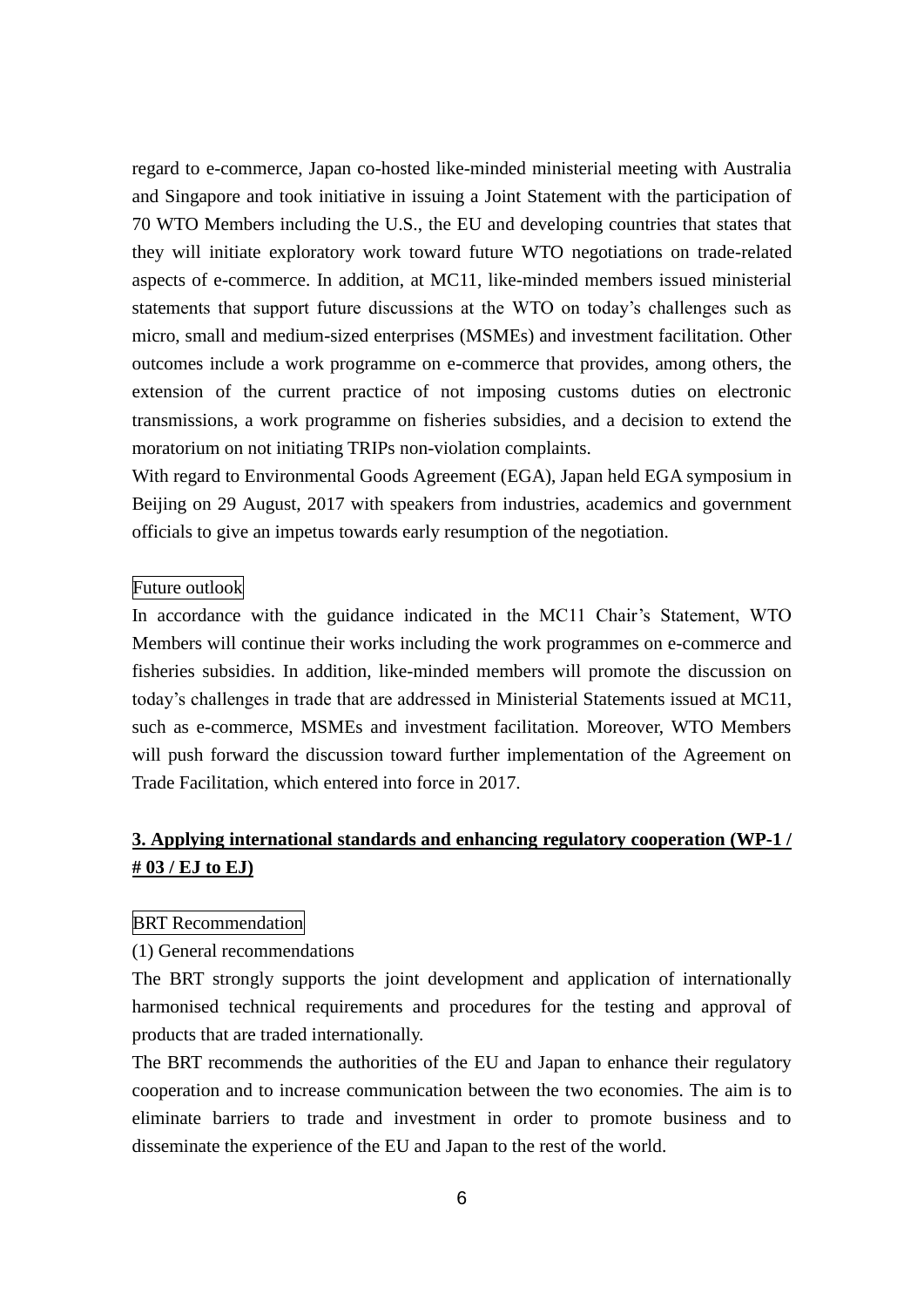To this end, the BRT encourages the authorities of the EU and Japan to work together in the relevant fora to develop international product standards and certification procedures. The BRT recommends that the authorities of the EU and Japan should apply such standards in as many sectors as possible.

Where international standards have not yet been developed, the BRT urges the authorities of the EU and Japan, when possible, and appropriate, to accept the mutual approval of the import, sale or use of products that have been approved on the basis of functionally equivalent requirements.

Taking into account the benefit of common regulatory environment, the BRT recommends that the EU-Japan EPA should include a framework to promote regulatory cooperation and to ensure that the authorities of the EU and Japan not take unnecessary measures which act as an impediment to trade and investment.

The BRT recommends that the policy-makers of the EU and Japan should increase their understanding of existing and upcoming regulations of the other side. Where a harmonised regulatory framework between the EU and Japan has not yet been developed, the regulatory authorities of the EU and Japan should review their domestic technical regulations and conformity assessment procedures at regular intervals to determine the scope for further regulatory harmonisation. The outcome of these reviews, including scientific and technical evidence used, shall be exchanged between the regulatory authorities and provided to industry upon request.

The BRT recommends that the regulators of the EU and Japan should study the possible impact of new regulatory developments on domestic and foreign business to avoid taking initiatives that might unwittingly create barriers to trade and investment. They should exchange annual legislative work programmes at the earliest stage to prevent regulatory divergence and the creation of new trade barriers. In addition, they should agree to an early warning system for draft legislation to facilitate an effective bilateral dialogue.

The policy-makers of the EU and Japan should develop a joint strategy to promote better regulation by learning from each other's experience and adopting a common system of good governance. Throughout the process, the two authorities should have close dialogue with businesses.

The BRT calls on the Leaders of the EU-Japan Summit to ensure that the EPA will be a living agreement and will provide a solid and comprehensive framework for regulatory cooperation to address the sector-specific concerns of the business community. In the recommendations of last year, the BRT welcomed the adoption of a Joint Document for Regulatory Cooperation at the EU-Japan Industrial Policy Dialogue between METI and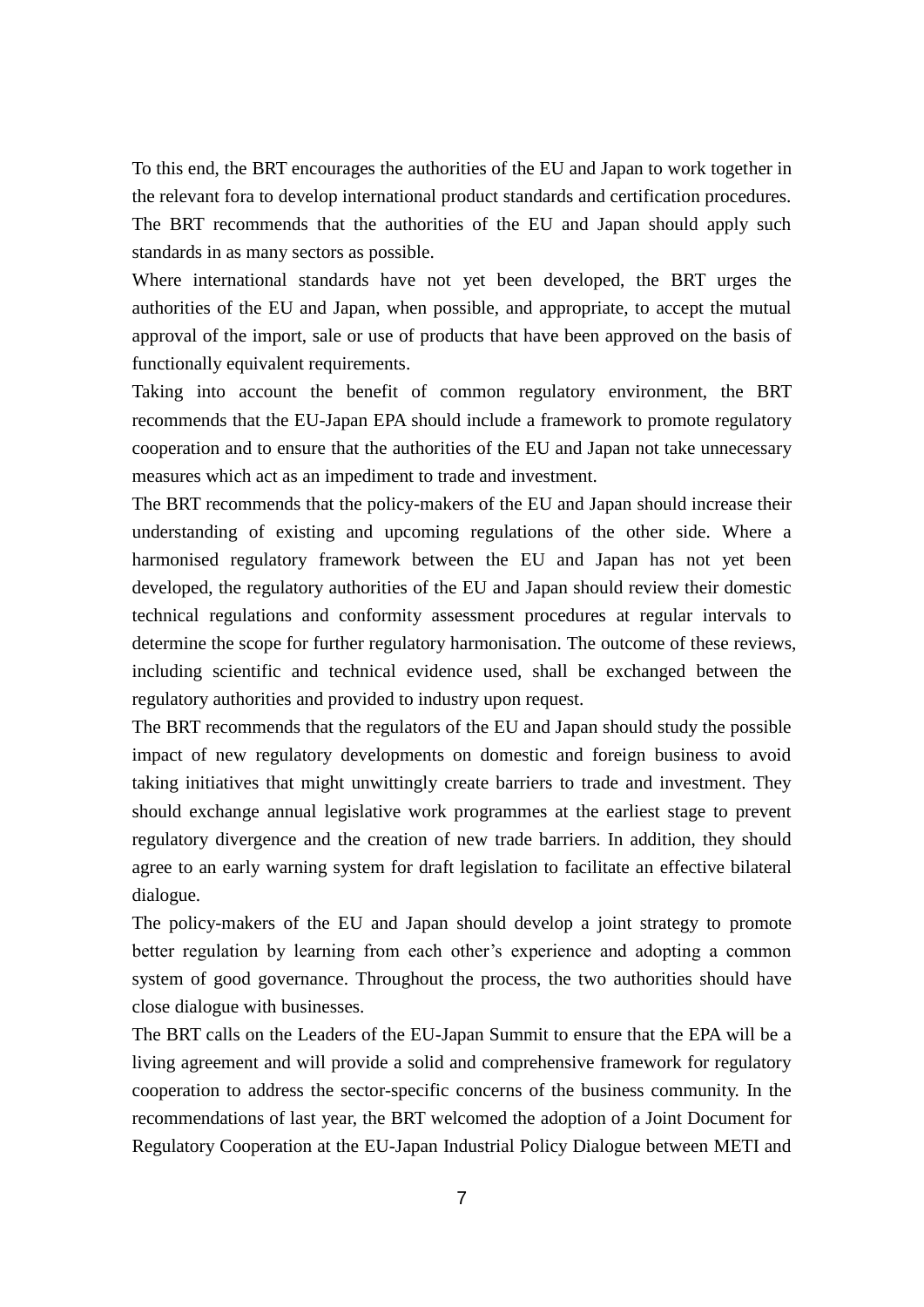DG GROW on 17 March 2015. As a long-standing advocate of regulatory cooperation, and recognising that this is a key issue for the future, the BRT hopes that this joint initiative will reinforce and complement the upcoming EPA and set the frame for a solid, forward-looking and long-lasting regulatory cooperation. The BRT is willing to support the EU and Japanese Authorities on regulatory cooperation matters.

Finally, the BRT would like to see a modernisation and updating of the MRAs that were signed at the beginning of the last decade for them to become truly Mutual Recognition Agreements so that the products covered under these schemes do not have to be tested and approved in accordance with both EU and Japan regulations.

### <Background>

The BRT believes that regulatory cooperation will be a key to the economic

prosperity of the two economies. Once an EPA is concluded, it will be important not only to ensure that new regulations do not nullify or impair the market access benefits accruing to either party under the agreement or create new barriers to bilateral trade, but also to expand and strengthen the relations between the two economies so that the benefits of their cooperation will further increase and so that they will eventually be able to expand such regulatory cooperation to other bilateral and multilateral relations.

In the meetings of the BRT on 8-9 April 2014, the Japanese side proposed that the authorities of the EU and Japan together with key players such as the BRT should look at future issues coming out of a long-range vision for the relationship for, say, the next three decades.

### Actions taken so far

The Ministry of Economy, Trade and Industry (METI) and the European Commission (EC) DG for Internal Market, Industry, Entrepreneurship and SMEs (DG Growth) have been propelling regulatory cooperation from an early stage in order to avoid future misalignments of regulations between Japan and the EU and facilitate the commodification of new technologies. (The METI and the EC DG Growth decided to enhance regulatory cooperation at the Japan-EU Industrial Policy Dialogue in Brussels in June 2017.)

In addition, the Council for Promotion of Regulatory Reform was established as an organ investigating on and discussing regulatory reforms in September 2016 in order to remove impediments to the revitalisation of Japanese economy and to realise private-sector-demand-led growth. The Council individually researched and deliberated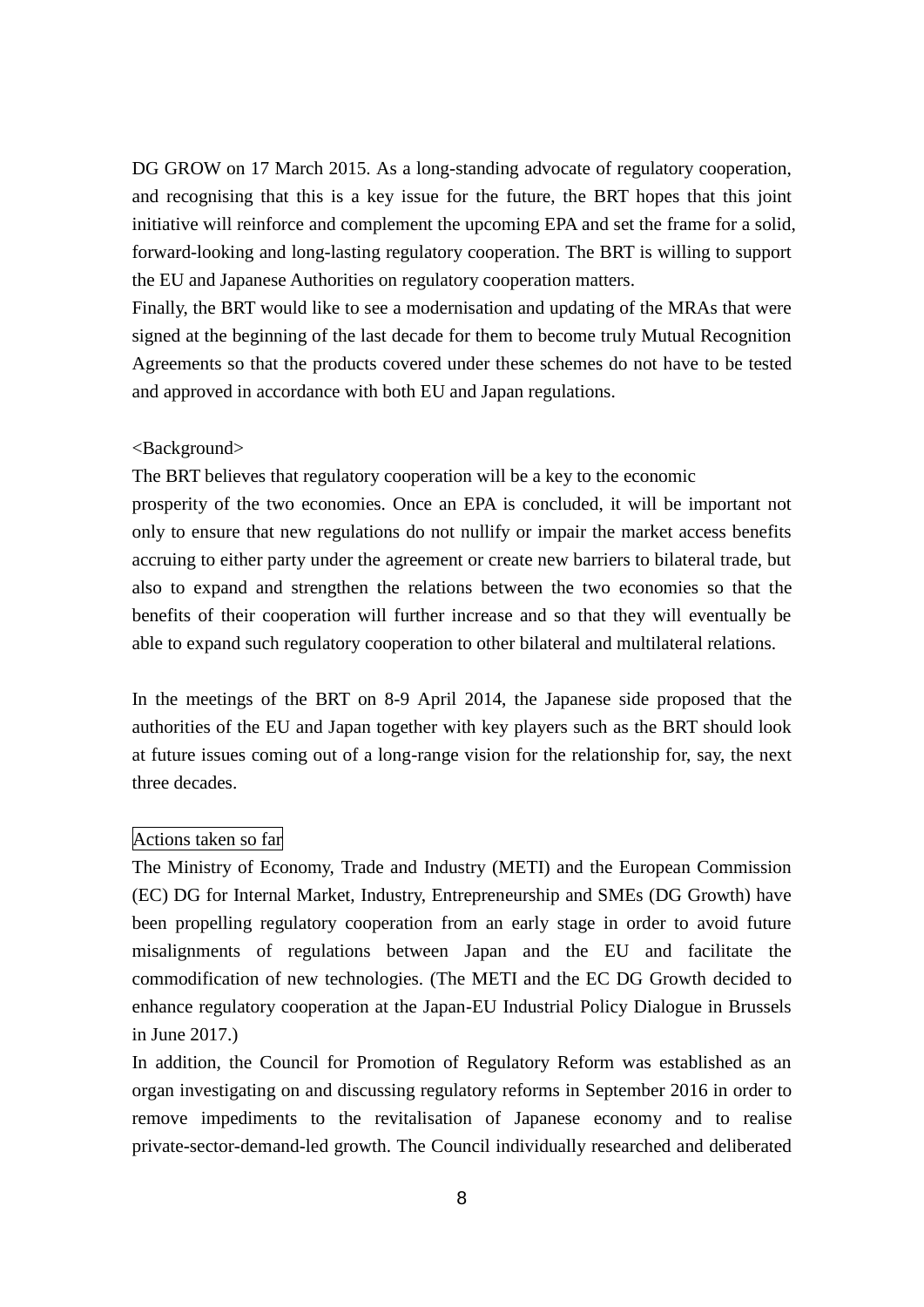the necessity and rationality of regulations and compiled the items for regulatory reform into reports in May 2017. In order to realize steadily progress in regulatory reform items, "Implementation Plan for Regulatory Reform" was endorsed by the Cabinet in June 2017.

# Future outlook

The METI and the EC DG Growth will continue to promote discussions on regulatory cooperation.

At the Council for Promotion of Regulatory Reform, items for regulatory reform are expected to be compiled into report by around June 2018.

# **(2) Create a common chemicals regulation**

# BRT Recommendation

Policies on the control of chemicals such as the EU's REACH and RoHS and Japan's Chemical Control Law have a significant impact on global supply chains. The two Authorities should not only implement effective regulations, but also establish a common list of restricted substances and a common approach to evaluation of risks and sharing of data. Such a common regulatory environment will not only benefit industries through cost mitigation but also benefit users and consumers through lower prices and consistent protection.

Furthermore, the two Authorities should develop a common policy on emerging issues such as endocrine disruptor and nanomaterials. The two authorities should also support supply chain management in developing countries in cooperation with businesses.

# Actions taken so far

The regulatory authorities of Japan and the EU have shared information on the current situation of their regulations and have exchanged views on regulatory cooperations through the Chemical WG of Japan-EU Industrial Policy Dialogue.

Japan has shared its information and has exchanged views on the issues such as endocrine disruptors and nanomaterials with the regulatory authorities of the OECD members and the EU on the occasions of the OECD Joint Meeting of the Chemicals Committee and Working Party on Chemicals, Pesticides and Biotechnology, etc.

Furthermore, Japan has dialogues with ASEAN countries and has shared the achievements with the regulatory authorities of the EU.

Future outlook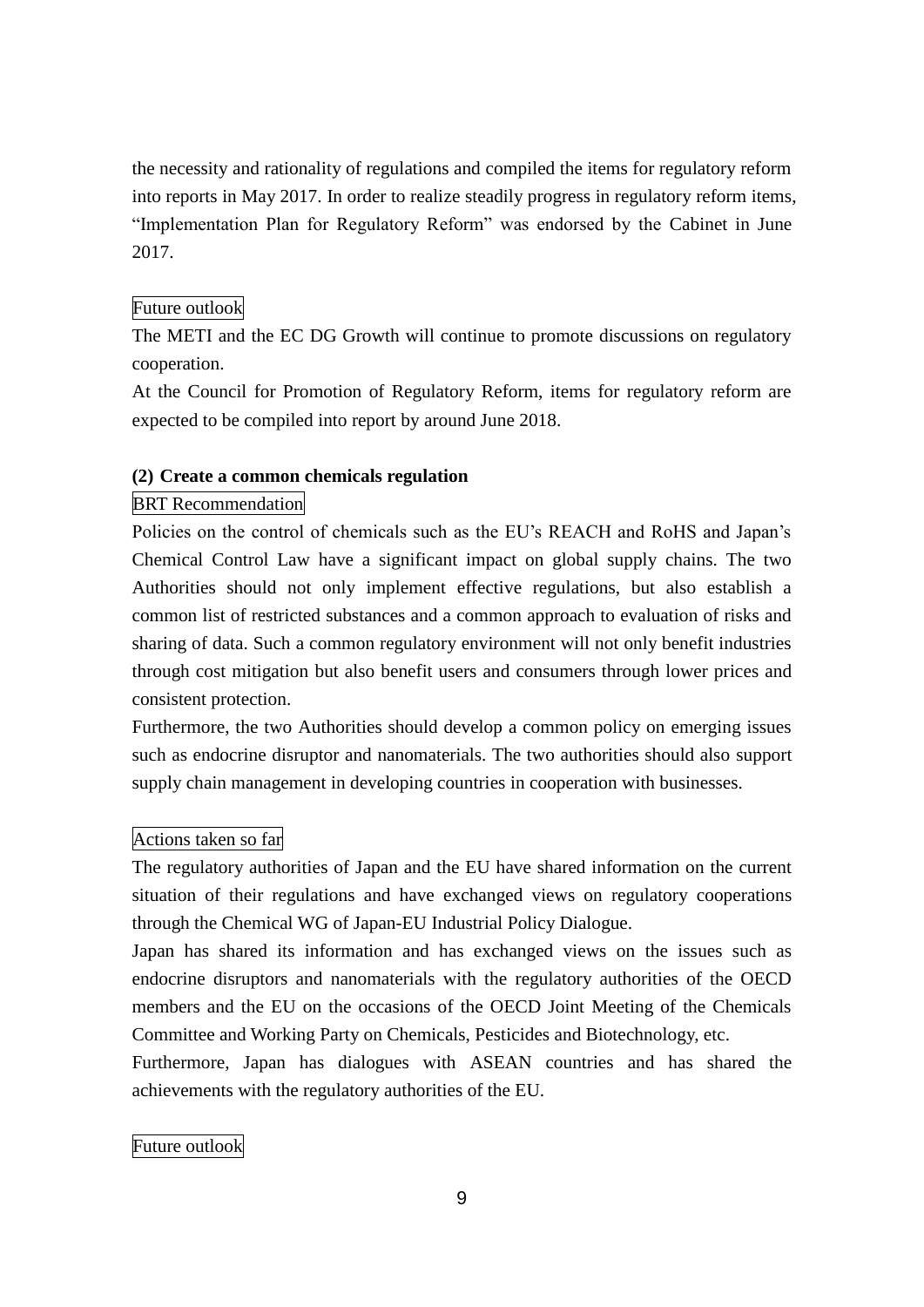The EU and Japan are going to exchange information continuously with regards to chemical management. Japan will continue discussion on emerging issues with regulatory authorities including the EU, utilising appropriate fora such as the OECD.

### **(3) Create a common resource efficiency policy**

#### BRT Recommendation

The authorities of the EU and Japan should promote the concept of energy efficiency including resource efficiency, using the right incentives, standardised methodology, criteria and the format of environmental product declaration between the EU and Japan and cooperate with each other so that such a policy will be internationally shared. The two authorities should work together at the multilateral level to promote international harmonisation of energy conservation regulations, relevant labelling rules, and environmental and carbon footprint schemes.

# Actions taken so far

To thoroughly promote energy conservation in the residential and commercial sectors, and in accordance with the Top Runner Program under the Act on the Rational Use of Energy, the Government of Japan sets energy consumption efficiency standards for automobiles, home appliances, building materials, and other products. In the Program, the manufactures and importers of these products are requested to meet the energy consumption efficiency standards. In October 2016, the Worldwide Harmonized Light Vehicles Test Procedure (WLTP) was introduced in Japan to check that passenger car and other vehicle meet their fuel efficiency standards. Effective in July 2017, it was mandated to indicate the fuel efficiency obtained from the WLTP by each driving condition in catalogs or vehicles for exhibitions. In March 2017, showcases were added to the Government's list of energy consumption efficiency standards. In accordance with the WTO Agreement on Technical Barriers to Trade (TBT), Japan provides WTO Members beforehand with an outline of these performance target schemes. Following the Government-sponsored experimental research project on Type III Environmental Labels, a private organisation has taken over it and has been implementing since 2002 known as the EcoLeaf Environmental Label Program. Separately, following the Government-sponsored pilot program for the Carbon Footprint of Products (CFP), a private organisation has taken over it and has been implementing since 2012. In April 2017, these two programs were integrated into a single program, called the Environmental Label Program.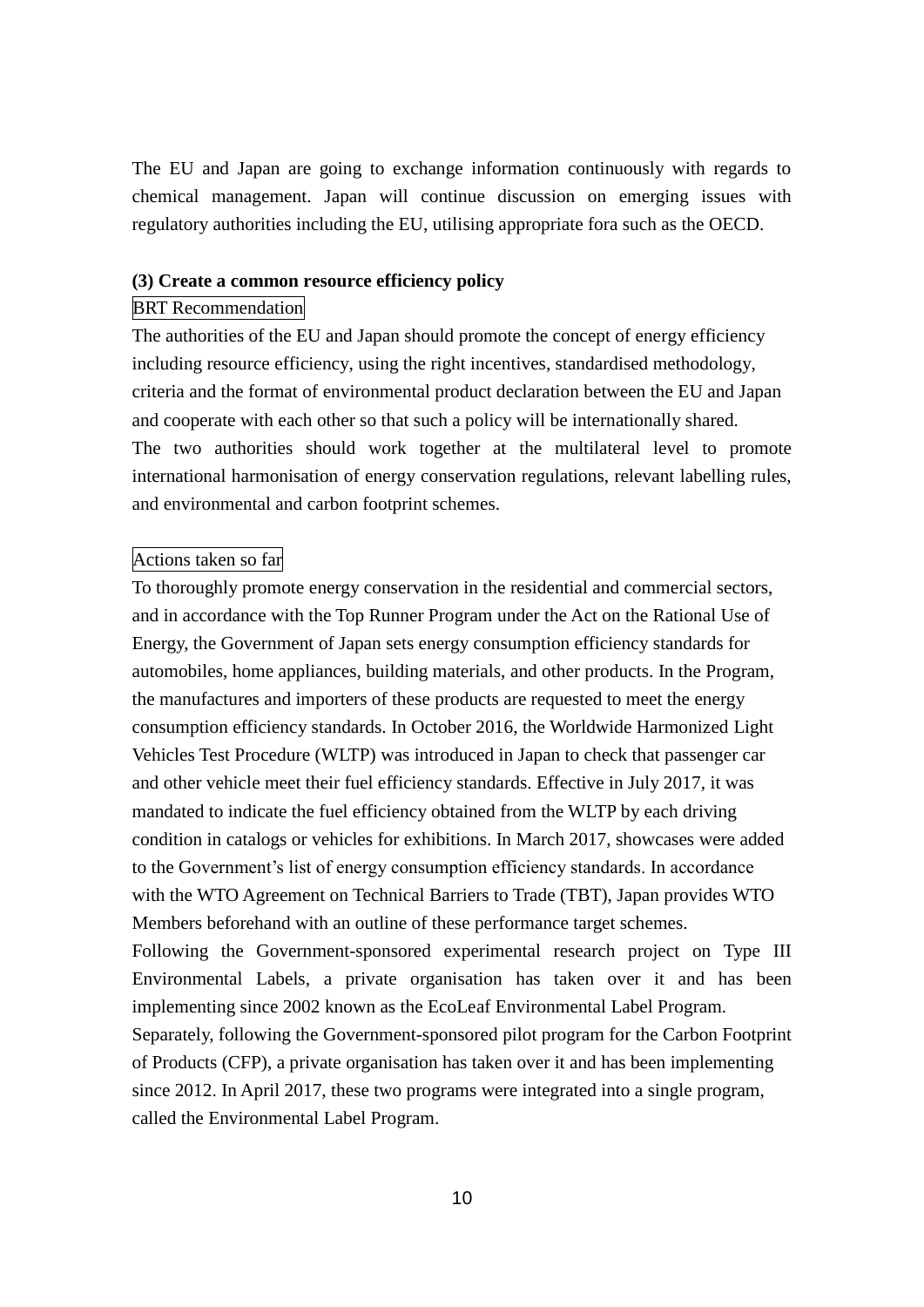# Future outlook

In accordance with the Top Runner Program under the Act on the Rational Use of Energy, the Government of Japan will continue to improve the energy consumption efficiency of automobiles, home appliances, building materials, and other products. Regarding showcases recently added to the list, the Government of Japan will provide consumers with information about the highly efficient products by utilising "energy-saving labels." In the process of reviewing the energy efficiency standards for computers (including servers) and magnetic disk units, the Government of Japan will study on international harmonisation measurement methods for energy consumption. Through regular communication with the private-sector organisation operating the Environmental Label Program, the Government of Japan will encourage to make the program consistent with relevant international guidelines such as ISO as before.

### **(4) Expand the benefits of AEOs**

### BRT Recommendation

The authorities of the EU and Japan should aim at introducing further regulatory cooperation in order to give more concrete benefits to AEOs. The BRT is aware that the two authorities are engaged in regular discussion following the agreement on the mutual recognition of the AEOs in June 2010 between the EU and Japan, but that no concrete benefits have emerged for operators. According to the progress report of the EU in 2015, the scope of this agreement is restricted to 'security and safety' only. The BRT would like in this regard to put emphasis on the simplification of import procedures where companies are given greater freedom while taking greater responsibility for their imports without an excessive administrative burden. The BRT recommends that the two authorities should consider expanding the legal base if it is necessary to realise the simplification of import procedures.

### Actions taken so far

The mutual recognition of the AEOs between Japan and the EU has been steadily implemented since May 2011. Based on the mutual recognition, the AEOs in Japan and the EU have received benefits in customs procedures of the other side. With a view to enhancing cooperation on the AEOs between Japan and the EU, our Customs Authorities held the Japan-EU Joint Customs Cooperation Committee in January 2017 and exchanged views on various issues, including the measures to promote the utilisation of the mutual recognition of the AEOs.

The Government of Japan has been giving consideration on possible measures to further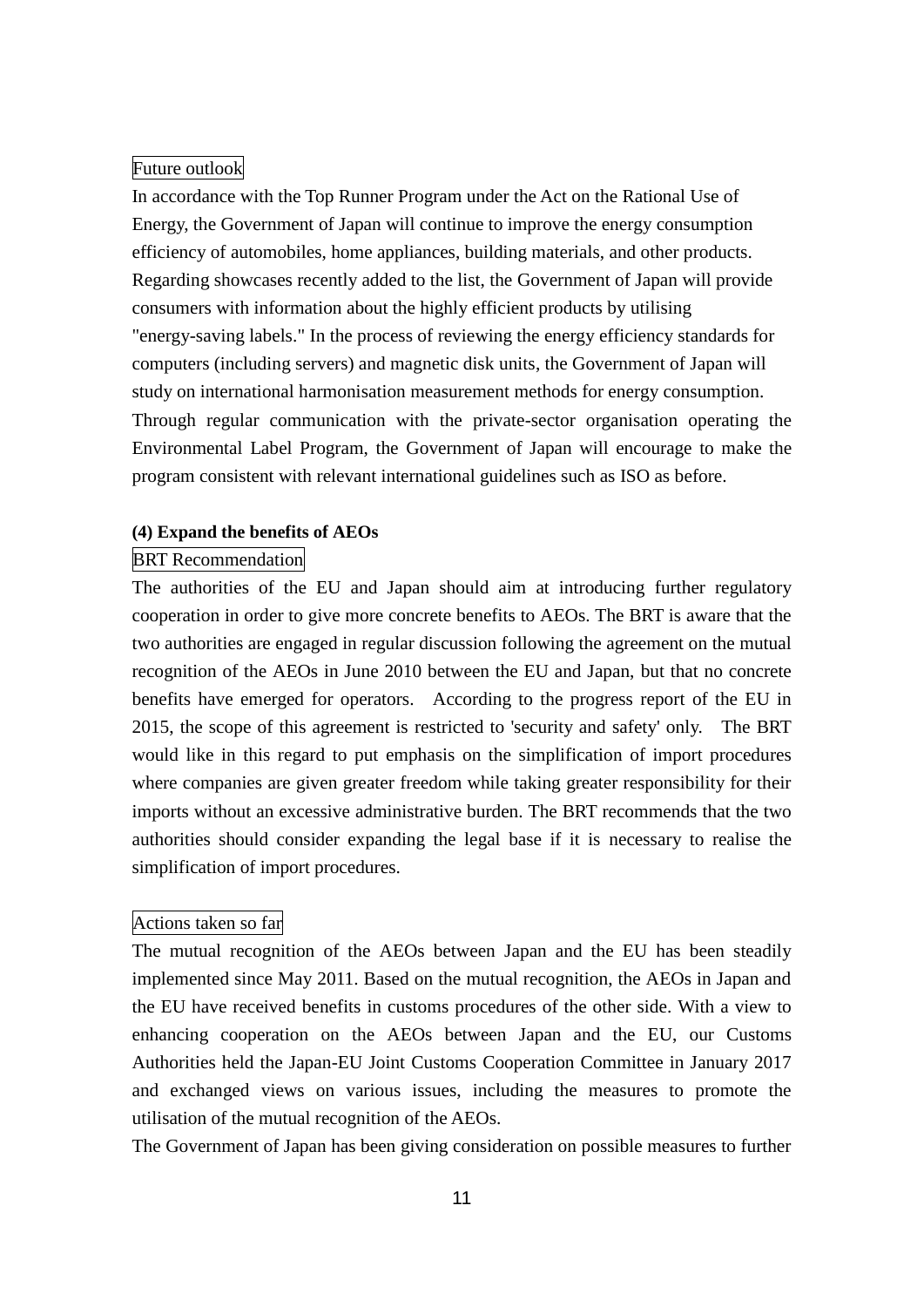simplify customs procedures for the AEOs, taking into account the particular issues of the private sector received through exchanging views and information with them.

As a tangible result of such process, as from 8 October 2017, the Government of Japan initiated "broadening the choice of customs office for declaration", which allows Japan's AEOs to lodge import/export declarations to any customs office of their choice, this being an exceptional case to a general principle that importers/exporters should make import/export declaration to the customs office where their goods are located. Along with the measure, restriction on the area of service of customs brokers was removed.

### Future outlook

With respect to the mutual recognition of the AEOs between Japan and the EU, the Customs Authorities of Japan and the EU will continue to monitor its implementation and to discuss various matters, including the measures to promote its utilisation.

The Government of Japan will continue to give consideration on possible measures to further simplify customs procedures for the AEOs, taking into account the particular issues of the operators raised through exchanging views and information with them.

### **(5) Fight against counterfeited, pirated and contraband goods**

### BRT Recommendation

The BRT would like to see the EU and Japan step up efforts to fight against counterfeited, pirated and contraband goods, both inside and outside the EU and Japan. For example, they should better cooperate with each other and with the third country authorities to secure the closure of sites trading in fake goods.

The BRT requests that the authorities of Japan should make all trade with fake goods illegal by closing the loophole by which individuals are allowed to bring in or import counterfeits for personal consumption.

The BRT reiterates its support of Regulation (EU) 608/2013 of the EP and Council of 12 June 2013 on Customs enforcement of Intellectual Property rights which reflects to some extent the BRT's key recommendations such as simplifying the procedure. However, the BRT requests the authorities of the EU that they should seek ways to mitigate the financial burden of the importers of the authentic goods.

The BRT would like to see an enhanced role of the Observatory on Counterfeiting and Piracy in line with the Regulation adopted by the European Parliament and Council on 19 April 2012.

The BRT suggests that with increased cooperation by the manufacturers and importers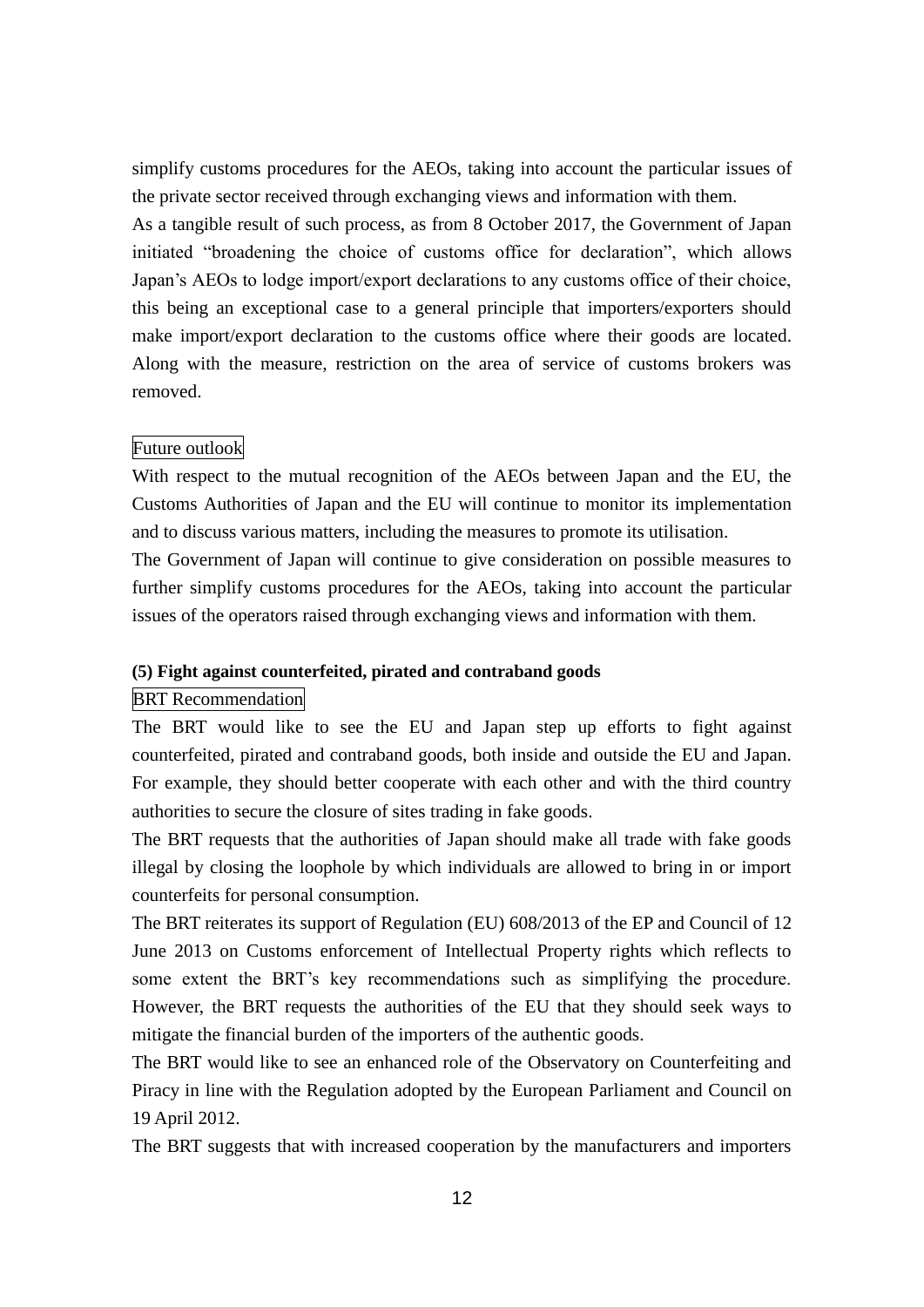of authentic goods, including the provision of more information on their products, on-site training of officials and training of officials on more effective use of the WCO's IPM (Interface Public Members), the customs authorities should make inspection more efficient and raise the rate of its coverage.

### Actions taken so far

The Government of Japan has made efforts, including various training programs, in order to develop human resources of local authorities such as customs agents of the countries where any infringements of intellectual property rights have occurred. As countermeasures against websites where counterfeited and pirated goods have been traded, Japan has provided information on such websites for the governments of other countries, including China, and has requested them to delete those websites. In addition, Japan has continuously implemented measures for prevention of consumer damage by collaborating with internet service providers, intellectual property rights owners and others.

Japan has also reinforced countermeasures against any infringements of intellectual property rights on the internet, including the deletion of pirated contents in video streaming websites and the provision of supports to establish a scheme in which users of those websites are guided to authorised contents.

In order to prevent import and domestic distribution of goods that violate intellectual property rights, nationwide customs agencies and the police strengthen control through such activities as intensive crackdowns. Moreover, Japan Patent Office has conducted anti-counterfeit annual campaign to raise the public awareness of matters related to intellectual property rights.

### Future outlook

The Government of Japan will continuously discuss and share information with foreign governments and relevant organisations regarding the situation of damage, including those damages caused by counterfeited and pirated goods on the internet, and will request those governments to take strict measures against any infringements of intellectual property rights on the internet.

Furthermore, in order to advance countermeasures to combat counterfeited and pirated goods on the internet, the Government of Japan will enhance cooperation with relevant actors engaging in the internet trading, such as internet service providers and intellectual property rights owners, and will actively take necessary and appropriate measures collaborating with related Ministries and Agencies of the Government of Japan.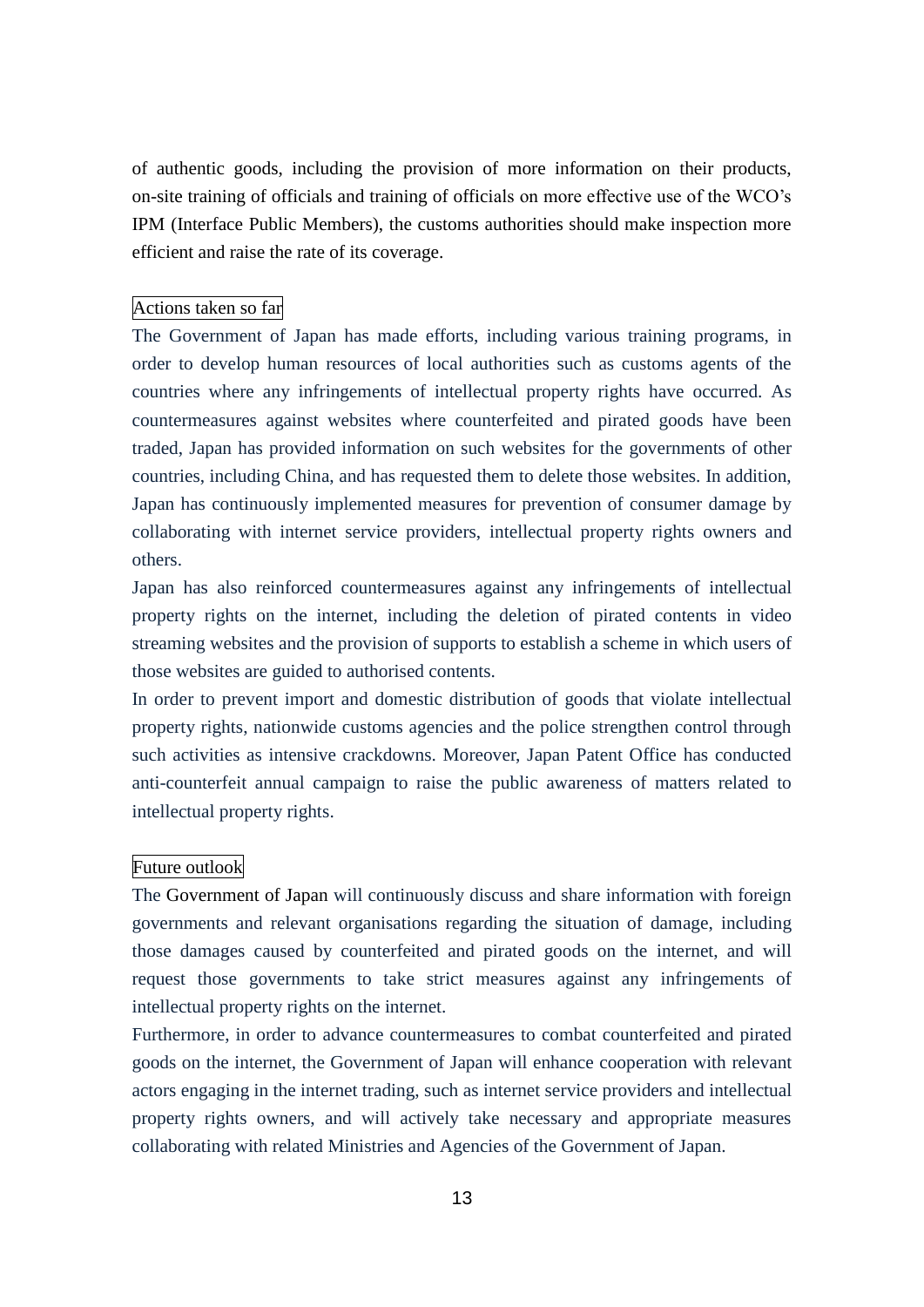### **(6) Adoption of UN Regulations**

### BRT Recommendation

In the automobile sector, the EU and Japanese Authorities should accelerate their adoption of UN Regulations to lower the cost of regulatory compliance for both European and Japanese automobile exporters by extending the benefits of mutual recognition. Also the EU and Japanese Authorities should work together to establish internationally harmonised technical requirements and testing procedures that will encourage the smooth market adoption of new environmentally friendly power-train technologies – clean diesel, electric vehicles, hybrid vehicles and fuel-cell vehicles.

### <Background>

In 1998, Japan became the first country in Asia to accede to the UN-ECE 1958 Agreement on the Mutual Recognition of Type Approval for Vehicles etc, which provides that vehicle components which have received type approval according to UN Regulations in one contracting country are exempt from testing in any other signatory country where those regulations have been adopted. Japan has now adopted UN-ECE Regulations in 41 of the 47 areas included in Japanese type approval for passenger cars. Implementation of these recommendations will lead to a significant improvement in the business environments of both the EU and Japan.

# Actions taken so far

The Government of Japan applies UN Regulations, having made relevant revisions to them taking into consideration of the ensuring of safety and environmental protection in Japan, as a part of its efforts toward the realisation of an International Whole Vehicle Type Approval (IWVTA), which is adopted at the UN/ECE/WP.29 in November 2017. The Government of Japan, in cooperation with the European Commission, has been actively contributing to promoting IWVTA, *inter alia*, through acting as a co-Chair of an expert meeting on IWVTA at the WP.29.

#### Future outlook

The Government of Japan will continue to make efforts in promoting IWVTA and international harmonisation of motor vehicle regulations at the UN/ECE/WP.29, taking into consideration of the ensuring of safety and environmental protection of automobiles in Japan.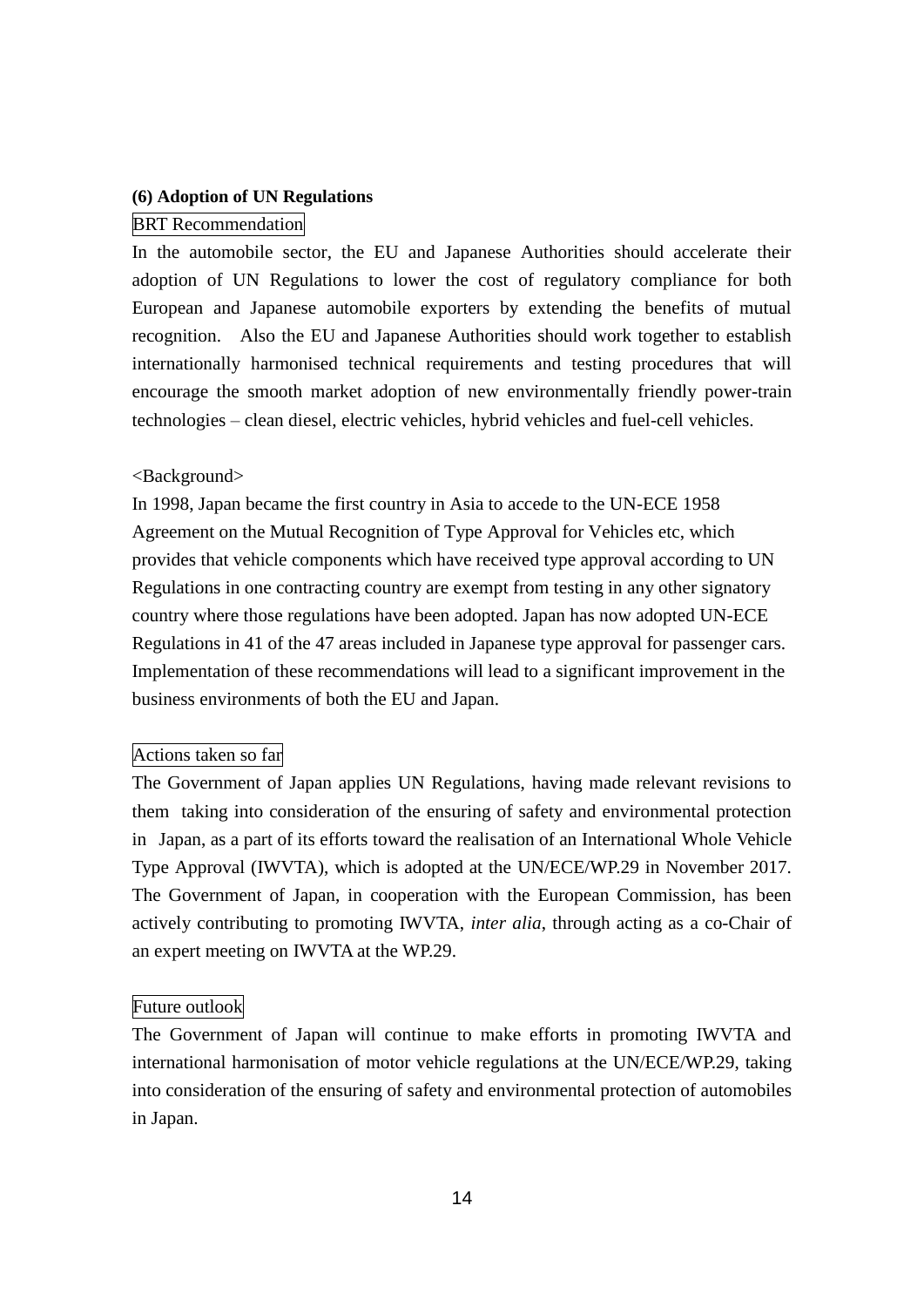# **4. Recommendation on BEPS Action Plan and Other Tax Issues (WP-1 / # 06 / EJ to EJ)**

### **(1) General recommendations**

# BRT Recommendation

The BRT supports the creation of an internationally fair taxation framework and level playing field.

At the same time, the BRT urges that authorities of the EU and Japan to ensure that the implementation of the BEPS Actions should not create additional administrative burden on businesses.

# Actions taken so far

Japan has played a central role with the EU in the BEPS (Base Erosion and Profit Shifting) Project to promote a level playing field and improve tax certainty, where the OECD had public consultations several times to reflect opinions of business sectors in international tax rules. Japan has contributed to expanding participation in the Inclusive Framework (currently more than 100 countries and areas participate in the Framework), which is critical as measures to prevent BEPS need to be implemented in a internationally consistent manner.

The Government of Japan takes into account the potential compliance costs of companies and predictability for compliant taxpayers based on discussions with business sectors and relevant authorities in designing its tax systems and relevant procedures in accordance with the recommendations of the Project.

### Future outlook

Now that the BEPS Project is in its implementation phase, the Government of Japan will steadily continue to implement the agreed measures, including through possible amendments of relevant laws. We will continue to consider designing tax systems that can prevent aggressive tax planning by multinational enterprises, while taking into account opinions from business sectors.

Japan will also continue to work with international counterparts, including the EU, for each country to act in a concerted manner to secure the timely, consistent and widespread implementation of the BEPS package and address the remaining challenges.

### **(2) CBCR**

### BRT Recommendation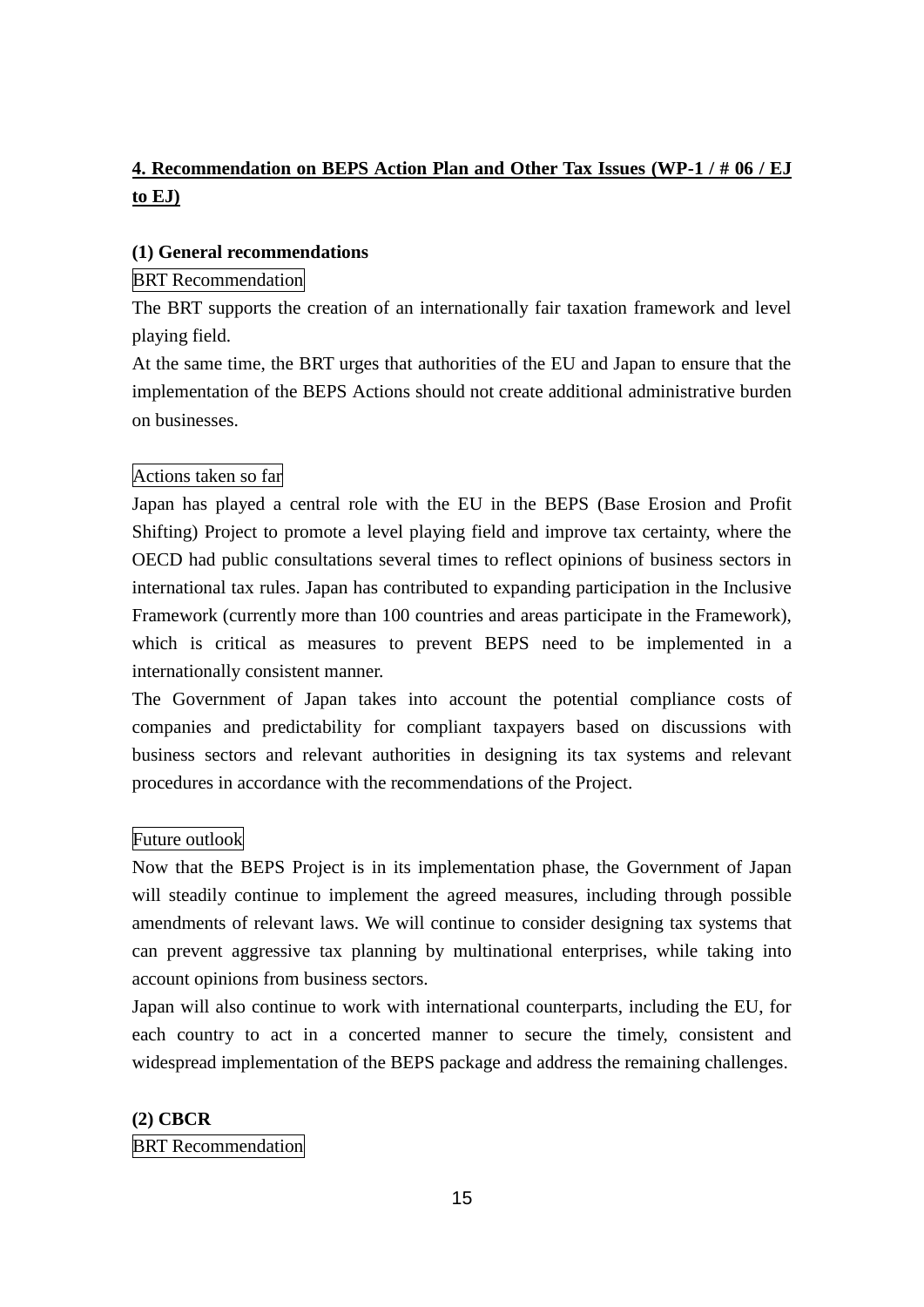The BRT welcomes the agreement by OECD/G20 countries to implement the master file-local files system in the transfer pricing documentation in BEPS Action 13.

The BRT eagerly awaits coherent and successful implementation in the bilateral and multilateral relations between the EU Member States and Japan in a way that will reduce the compliance costs and uncertainty significantly. In this respect, there are some countries who appear to be seeking the master file-CBCR report directly from MNE's subsidiaries situated therein, as opposed to the OECD suggested protocol where the master file-CBCR report should only be filed by the MNE's top parent company with the tax authorities of the ultimate parent company's jurisdiction, and any subsequent sharing of the between various countries where the MNE's subsidiaries are located shall be done under the exchange of information clause of respective tax treaties.

The BRT recommends that the OECD suggested protocol should be adhered to by the countries where MNE's subsidiaries are situated.

### Actions taken so far

Regarding CbCR, the final report of BEPS Action plan 13 recommends that local filing is used as an exceptional method when the CbCR can not be exchanged by automatic exchange of information, and the Japanese CbCR rules take measures based on the recommendation. As application of the local filing is limited to cases where (1) submitting CbCR is not required in a jurisdiction where the ultimate parent entity of such multinational enterprise groups resides, (2) competent authority agreement needed for the exchange of the CbCRs does not exist or (3) it has been established that a jurisdiction fails to exchange the information in practice even though it has agreed to do so, CbCR rules take into account the burden on companies. Also, under the Japanese CbCR rules, even if the above case (1) or (2) applies, the local filing for the ultimate parent entity's fiscal year that runs between April 1, 2016 and March 31, 2017, is not required. Furthermore, the guidance of the implementation of the CbCR, which many countries including Japan have engaged in and the OECD has published and updated, contributes to clarifying the application scope of local filing so as to ensure company's predictability and not to cause excessive burden on companies.

### Future outlook

A peer review is now being conducted on the consistency between the framework for CbCR in each country including Japan and the recommendation of the BEPS final report regarding the following three areas; (1) the domestic legislation, (2) the exchange of information framework, and (3) confidentiality and appropriate use. The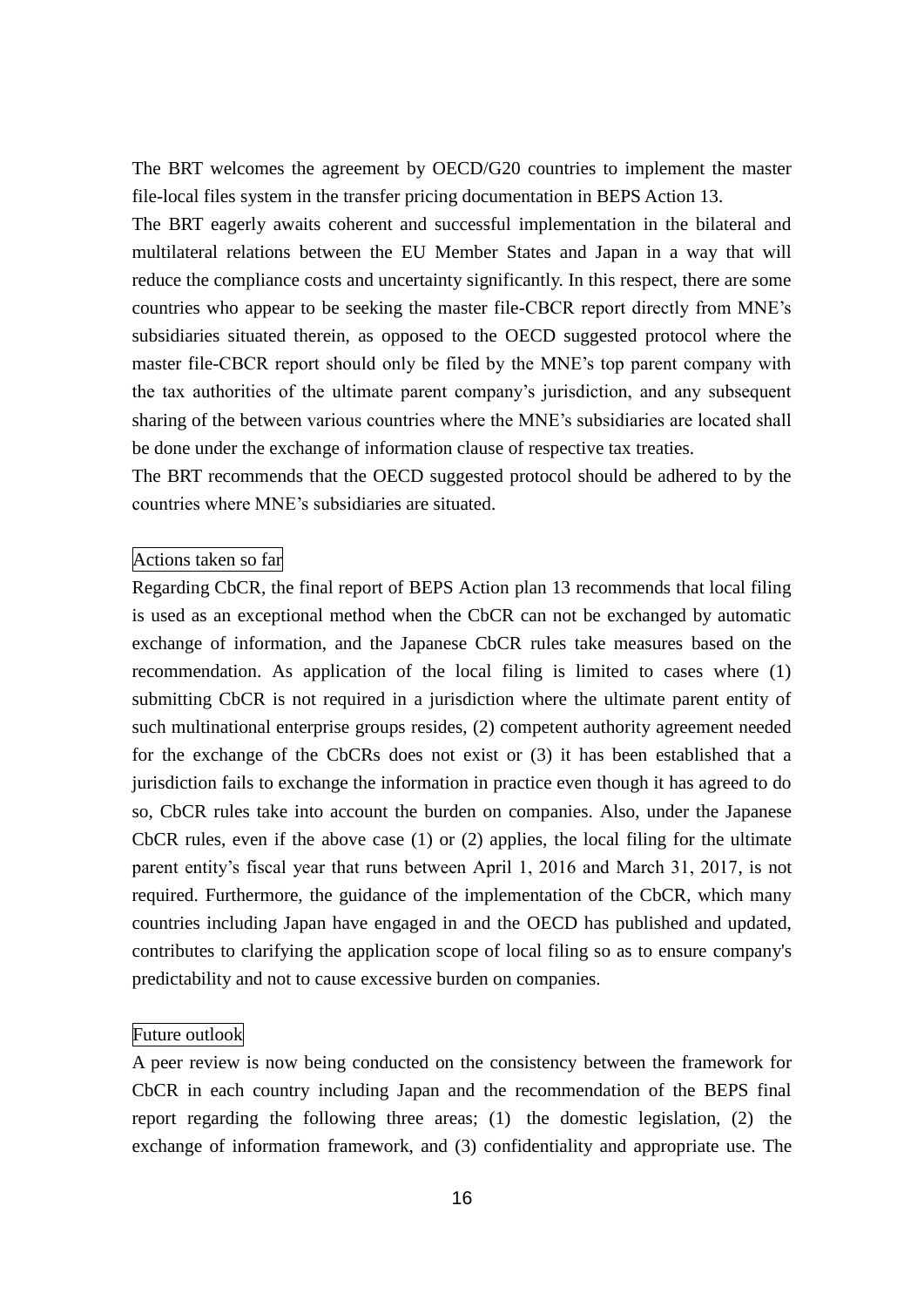OECD will recommend improvement if a country does not fully follow the terms of reference for the conduct of peer review. Japan actively and cooperatively responds to the peer review of the OECD so as to demonstrate domestically and internationally that the Japan's CbCR legislation is consistent with the recommendations of the final report. Also, Japan will properly participate in reviews against other countries so that local filing will not be applied beyond the scope of the recommendations of the final report.

### **(3) APA**

# BRT Recommendation

The BRT recommends that the authorities of the EU, its Member States and Japan to also aim at facilitating the conclusion of bilateral and multilateral APAs.

# Actions taken so far

The Government of Japan has vigorously been engaged in bilateral and multilateral negotiations with the EU Member States, through the mutual agreement procedures (MAP) based on tax treaties, to provide Advance Pricing Arrangements (APAs) for the purposes of avoiding international double taxation. Japan's National Tax Agency (NTA) has made every effort to effectively and efficiently resolve APA cases through MAP, including by deploying the appropriate number of officials and strengthening communication with the tax authorities of each of the EU Member States.

### Future outlook

The Government of Japan will continue to make every effort to resolve APA cases effectively and efficiently through bilateral and multilateral MAP negotiations, so as to avoid double taxation between Japan and each of the EU Member States.

# **(4) Confidentiality of taxpayer's information**

# BRT Recommendation

The BRT emphasises that it is important that the scope of information required for disclosure to tax authorities of each country through Country-by-Country Reporting be internationally coherent and in accordance with BEPS Action 13 in order to realize a level playing field.

The BRT opposes to the European Commission's Proposal for Public CbCR as it breaches confidentiality of information on taxpayers.

The BRT also would like to point out that information concerning a tax payer should be kept confidential by the tax authorities as BEPS Action 13 demands.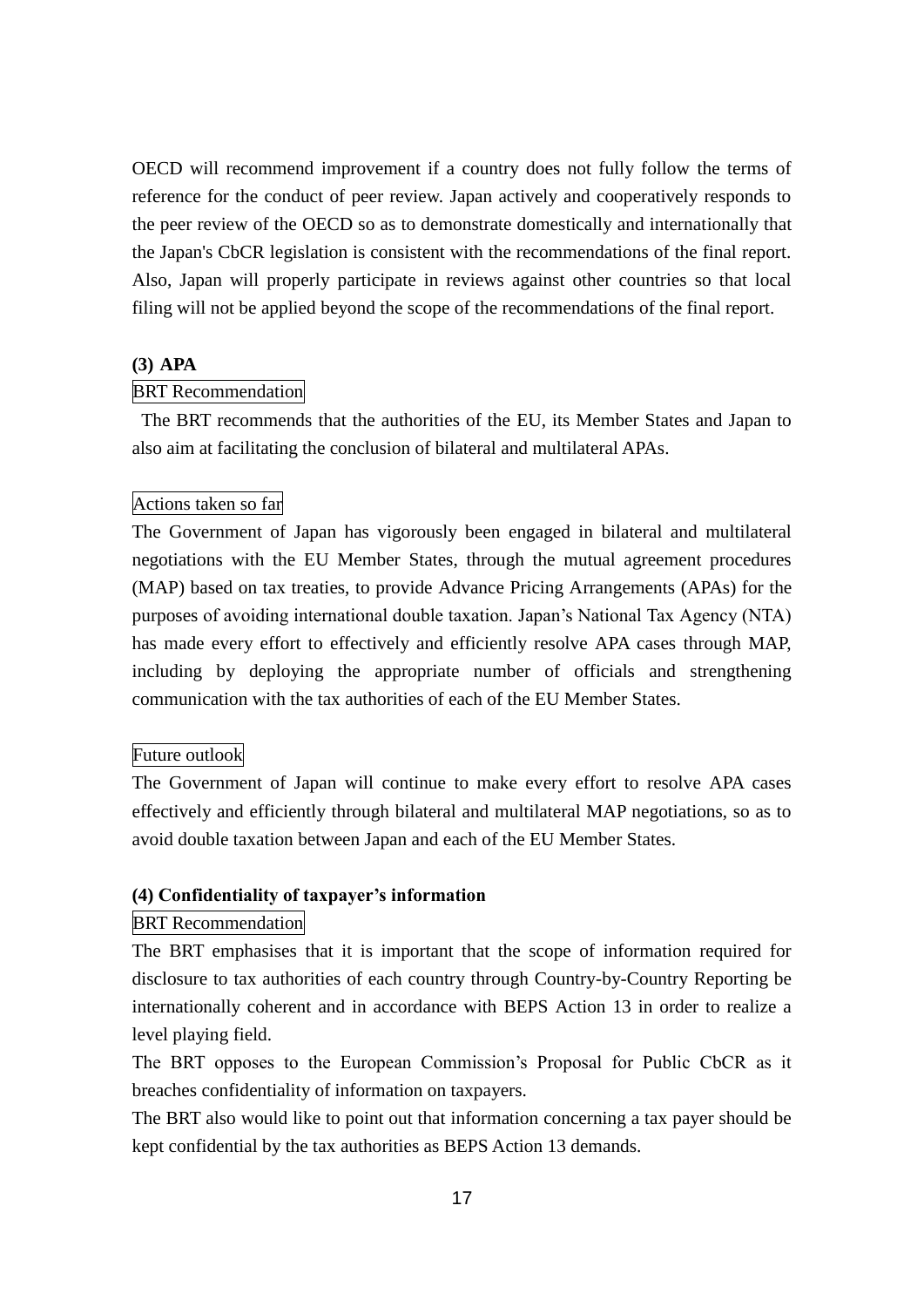### Action taken so far

Japan's CbCR legislation is consistent with the model legislation presented in the final report of the BEPS Action 13. Also, we recognise that securing the confidentiality of taxpayer's information is an important issue.

In this regard, the Government of Japan is concerned that the public CbCR in the EU could harm international cooperation efforts. The Government of Japan has expressed its concerns at various occasions so far, including at Ministerial level. The Government of Japan will continue to work together with other countries to ensure international cooperation efforts on this issue.

In sharing CbCR, it is important to ensure confidentiality, consistency and appropriate use. At present, the peer review of CbCR is conducted on whether the domestic legal system of each country is in line with the recommendation of the final report of the BEPS Action 13, including from the perspective of confidentiality. The peer review is carried out gradually for three years from 2017 to 2019, and examination has been made in the above three fields from the viewpoint of legal system as the first phase in 2017.

# Future outlook

Since the public CbCR in the EU intends to publish information which is agreed to be undisclosed in the BEPS Project, there is a risk of making it difficult to "ensure fair competition conditions through the concerted implementation of the BEPS agreement". Therefore, the Government of Japan will continue to approach other countries at various opportunities.

Also, the peer review on CbCR in the second phase and after will review not only legal aspects but also operational aspects. The Government of Japan will carefully examine the results of future peer review, and would discuss appropriate actions if problems would be recognised on the CbCR system in each country.

# **(5) Generalisation**

# BRT Recommendation

As was agreed by OECD/G20 countries in 2013, introduction of the measures developed by the BEPS Action Plan should not lead to unnecessary uncertainty for compliant taxpayers and to unintended double taxation.

### Actions taken so far

Refer to the response to (1) General recommendations in WP-1/#06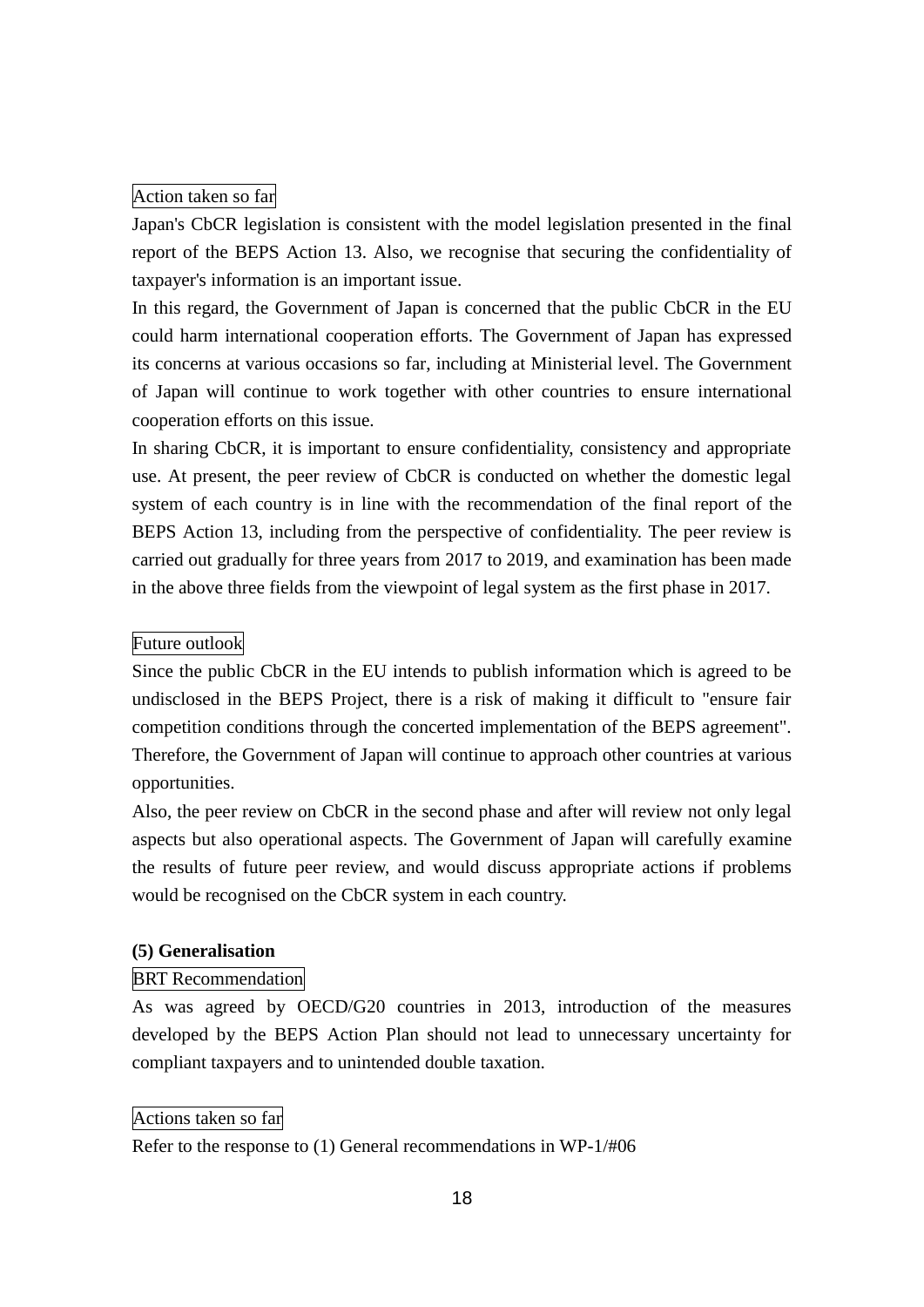# Future outlook

Refer to the response to general statement in WP-1/#06

# **(6) Tax treaties**

# BRT Recommendation

・The BRT welcomes the commitment made by 20 countries including Japan and 13 EU member States (Austria, Belgium, France, Germany, Ireland, Italy, Luxembourg, the Netherlands, Poland, Slovenia, Spain, Sweden and the UK) to provide for mandatory binding MAP arbitration in their bilateral tax treaties as a mechanism to guarantee the resolution of treaty-related disputes within a specified timeframe.

・The BRT recommends that this mechanism should be extended to include all the EU Member States and Japan.

# Actions taken so far

The BEPS Action 14 minimum standard requires that countries should provide transparency with respect to their positions on MAP arbitration. Japan's policy is to introduce arbitration provisions in as many tax treaties of ours as possible. Based on this policy, as of 31 December 2017, Japan has already introduced arbitration provisions in 15 tax treaties, including treaties with 11 EU Member States: Austria, Belgium, Estonia, Germany, Latvia, Lithuania, Netherlands, Portugal, Slovenia, Sweden and the United Kingdom.

In addition, Japan signed the Multilateral Convention to Implement Tax Treaty Related Measures to Prevent Base Erosion and Profit Shifting on 7 June 2017, and plans to apply the mandatory binding arbitration provision, aiming at extending arbitration provisions to existing tax treaties that have not yet contained such provisions.

# Future outlook

The Government of Japan believes introducing arbitration provisions in a bilateral tax treaty helps ensure legal certainty for taxpayers and promote further sound mutual investments and economic exchanges between the two signatories. The Government of Japan will continue to work on introducing arbitration provisions through bilateral negotiations and the Multilateral Convention.

# 【**1**.**Lead to growth and innovation**】

**BRT** Recommendation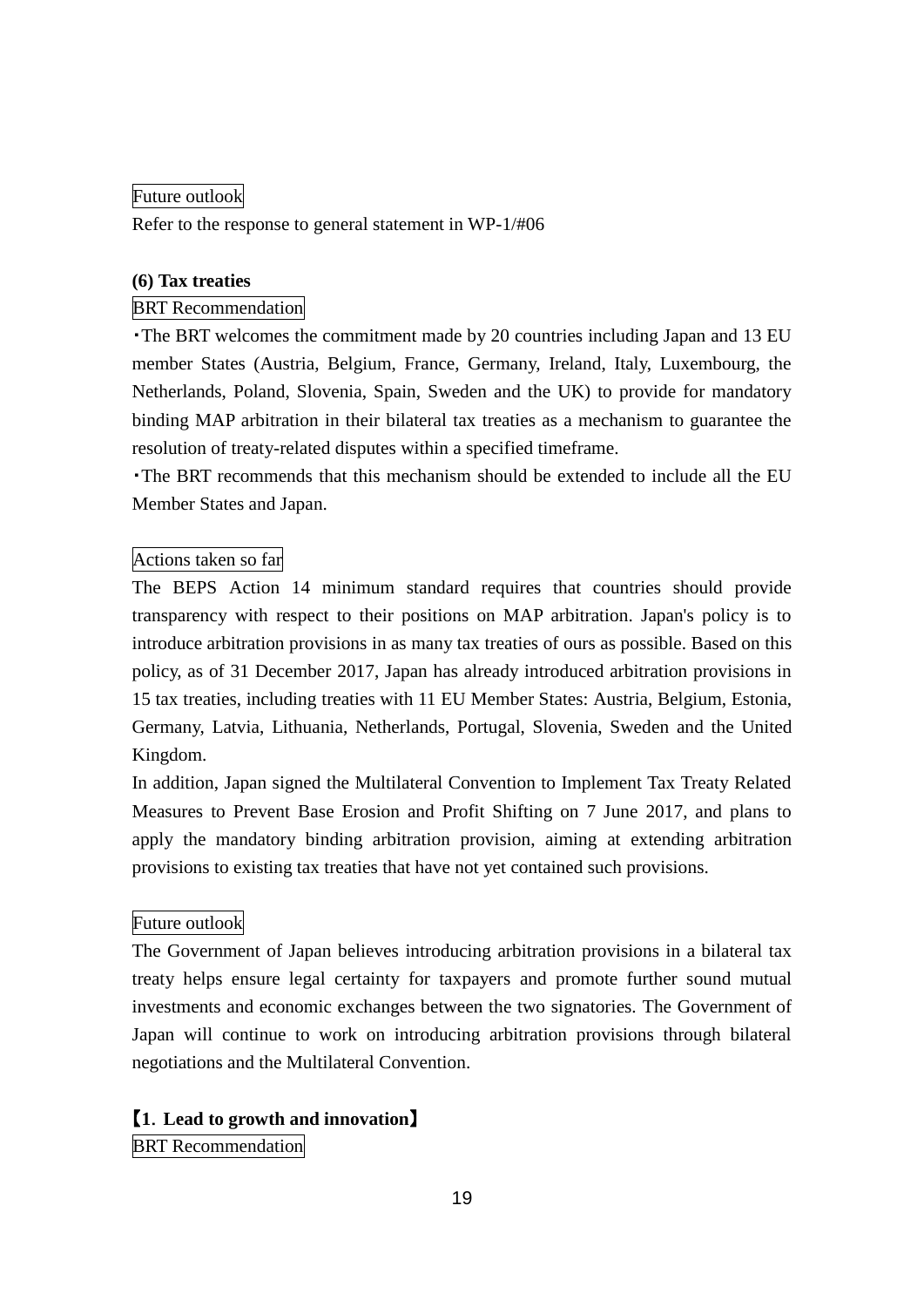Pursue simpler, lighter and sensible tax systems that will lead to growth and innovation. A simple, light and sensible tax system will reduce the incentive to avoid or reduce taxation. It should include participation exemptions that will exempt dividends and capital gains received from business investment above a certain holding threshold from further corporate taxation.

# Actions taken so far

Corporate tax reform in the FY2015 and FY2016 Tax Reforms aimed to reform the structure so that the burdens of corporate tax will be shared more broadly by 'expanding the tax base while reducing the tax rate', through revision of special tax measures, etc, and has realized the reduction of the percentage level of the effective corporate tax rate down to the twenties in FY2016 Tax Reform.

In the FY2017 Tax Reforms, the Government of Japan has implemented tax reforms that incentivize corporates to increase R&D investments and to increase salaries, from the viewpoint of promoting the virtuous economic cycle such as active investments by companies and proactive wage hikes.

### Future outlook

The Government of Japan expects corporates' proactive initiatives such as to enhance investments and to increase salaries, and will consider such corporate initiatives hereafter.

### 【**2**.**Reduce administrative burden.**】

# BRT Recommendation

Furthermore, the BRT would like to recommend the authorities of the EU and Japan to

2. Reduce administrative burden. The more complex a tax system and the heavier the tax burden, the more time and money both businesses and tax authorities spend merely to comply or enforce.

### Actions taken so far

Refer to the response to generalization in WP-1/#06 above

# Future outlook

Refer to the response to generalization in WP-1/#06 above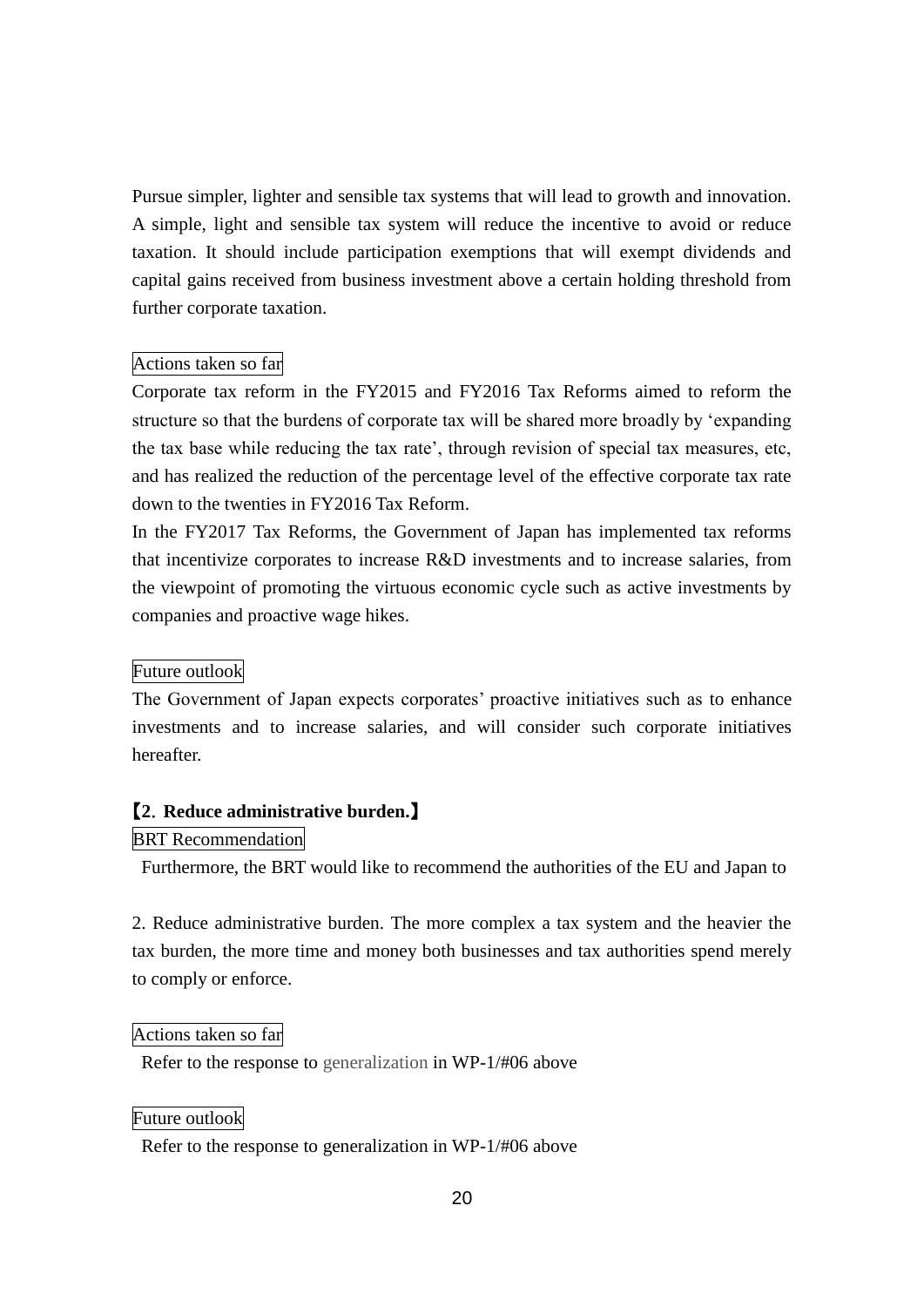# 【**3.Promote healthy competition in attracting investments.**】

# BRT Recommendation

Promote healthy competition in attracting investments. In the majority of investment decisions, a combination of tax, human resources and infrastructure plays the decisive role. The authorities of the EU and Japan should promote and compete on the three factors in a healthy way in order to attract investments.

# Actions taken so far

The Government of Japan aims to double the amount of inward foreign direct investment (FDI) stock to ¥ 35 trillion by 2020. The actions taken so far have improved business and living environment, the issues of which foreign businesses had requested, and Japan's reputation as an investment destination by foreign companies has been steadily improving.

In addition to this improvement, the Council for Promotion of Foreign Direct Investment in Japan adopted the "Policy Package for Promoting Foreign Direct Investment into Japan to Make Japan a Global Hub" to promote more FDI to make Japan a global hub for trade and investment. In accordance with the policy package, the Government of Japan established, "Working Group for Revising Regulations and Administrative Procedures" to discuss simplifying regulations and administrative procedures relevant to investments by foreign companies, and others. The Working Group adopted "Working Group for Revising Regulations and Administrative Procedures Final Report".

# Future outlook

For the purpose of increasing the amount of inward foreign direct investment

(FDI) stock to  $\frac{1}{2}$  35 trillion by 2020, in accordance with the "Policy Package for Promoting Foreign Direct Investment into Japan to Make Japan a Global Hub" and "Working Group for Revising Regulations and Administrative Procedures Final Report", the Government of Japan will continue to simplify the regulations and administrative procedures relevant to investments by foreign companies, and others, and will work on the improvement actively Japan's business environment to attract foreign investments.

# 【**4. To avoid double taxation**】

# BRT Recommendation

The BRT would like to recommend the authorities of the EU and Japan to eliminate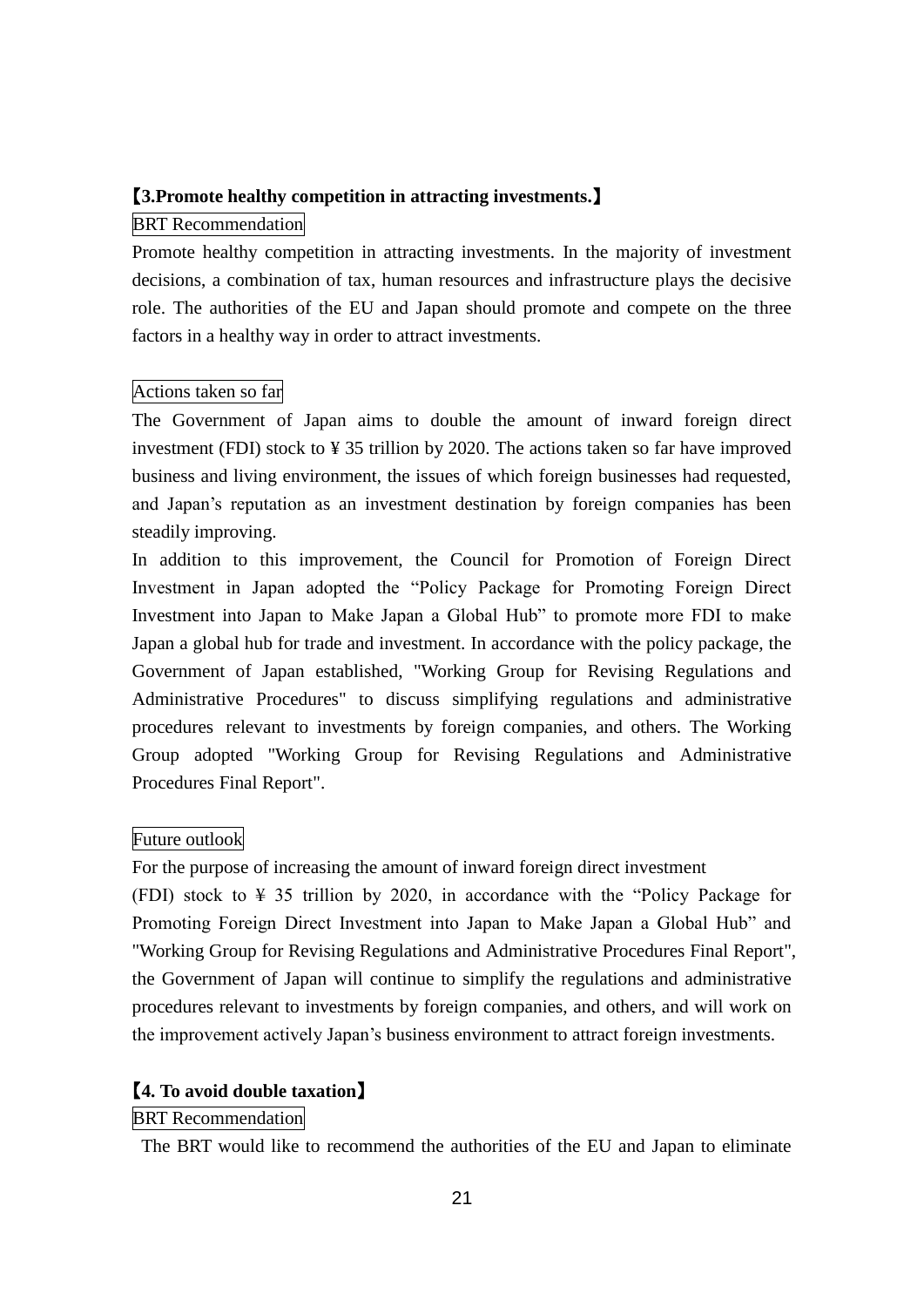double taxation. Double taxation still weighs heavily on cross-border business activities. The EU member States and Japan should modernize the tax treaties between them and ensure, to the greatest possible extent, that dividend, royalty and interest payments are exempted from withholding taxes.

### Actions taken so far

From the viewpoint of further promoting investment and economic exchanges between Japan and the EU Member States by eliminating double taxation through reducing the source country taxation on investment income and introducing arbitration proceedings, the Government of Japan has been actively expanding its tax treaty network between Japan and the EU Member States. In 2017, six new or wholly amended tax treaties were signed or entered into force with the EU Member States as follows:

- (1) Austria (revision, signed in January)
- (2) Latvia (new, entered into force in July)
- (3) Lithuania (new, signed in July)
- (4) Slovenia (new, entered into force in August)
- (5) Estonia (new, signed in August)
- (6) Denmark (revision, signed in October)

### Future outlook

The Government of Japan will actively continue to expand its tax treaty network with the EU Member States, for further promoting investments and economic ties between Japan and the EU.

# **5. Harmonisation & mutual recognition of standards and product certifications; acceptance of international standards where applicable (WP-1 / # 08 / E to J)**

# **(1)Automobiles**

### BRT Recommendation

Reluctance of the Government of Japan to accept imported products approved in accordance with EN and ISO standards or CE marking delays the introduction of innovative new products to the market and increases import costs. While accepting the need to safeguard consumer health and safety, the BRT urges Japan to promote the harmonisation of standards and certification procedures, the mutual recognition of product certification and, in areas where harmonised standards do not exist, the mutual approval of the import, sale or use of products that have been approved on the basis of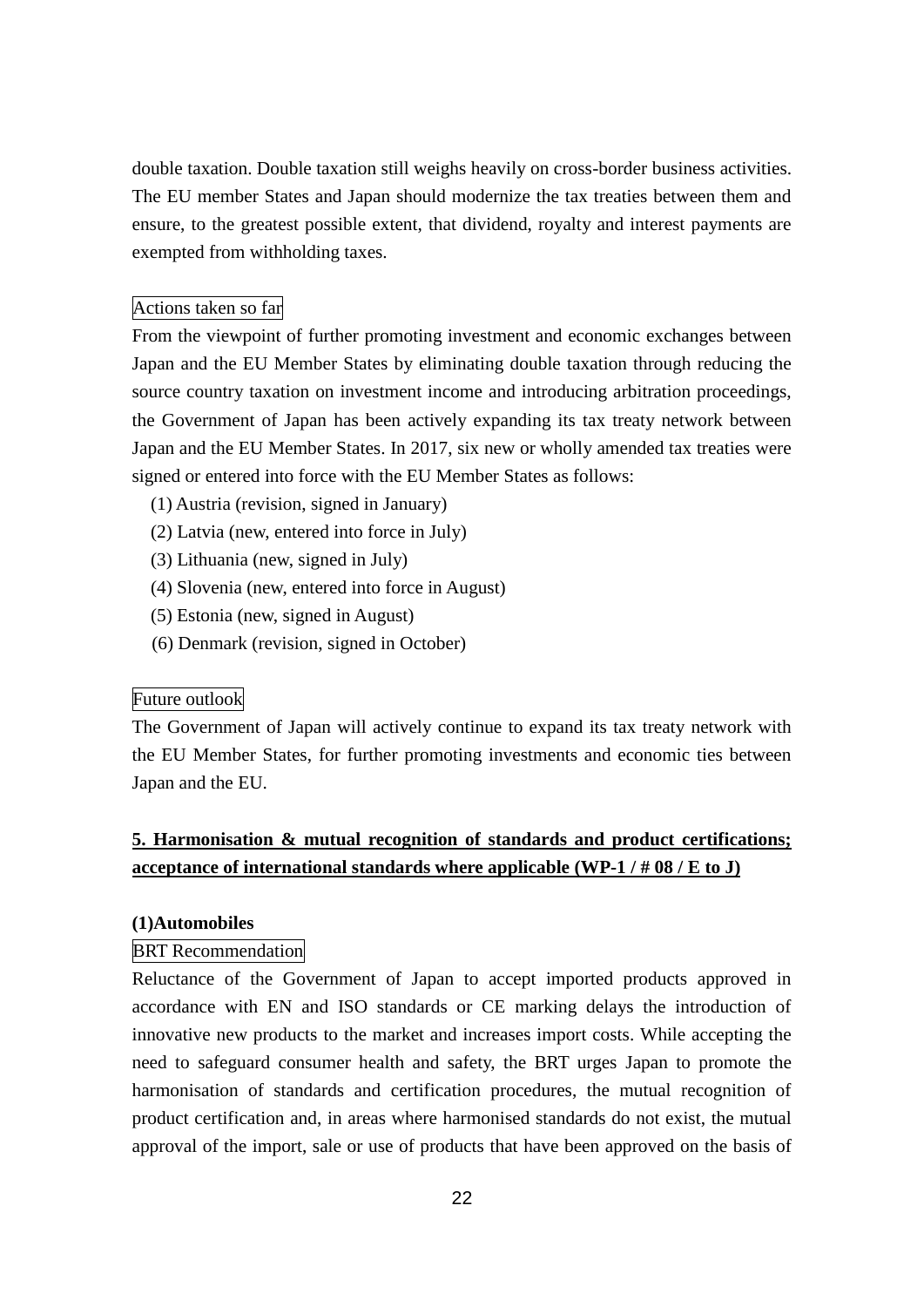functionally equivalent requirements, so that products certified for one market are automatically accepted in the other market. The BRT recommends the Japanese Government to place particular emphasis on:

The Government of Japan should adopt the relevant UN Regulations in all areas where Japan requires certification for passenger cars but does not currently accept a UN approval as demonstrating compliance with Japan's national requirements, so that a vehicle certificated in the EU can be sold in Japan without modification or further testing. The Government of Japan should also work towards the international harmonisation of Japan's technical requirements for commercial vehicles which should be included within the scope of the provision of any EPA.

Moreover, the EU-Japan ETA should include a meaningful Automotive Annex covering all kinds of vehicles (i.e. passenger vehicles and commercial vehicles) to avoid the appearance of any future market access barriers.

< Recent progress >

Resolved: 8 items

76 GHz Radar; Closed Crankcase Ventilation; DRL; TNS and PHP Variants; Ultra-Small Mobility, Rim Marking of Light Alloy Disc Wheels, Definition of Vehicle Type; Seating Space and Head Clearance.

- Resolved - Subject to confirmation: 4 items

Tag Axle GCW; Tyre/Wheel Protrusion; Angle of Exhaust Tailpipe; Whole Vehicle Inspection.

Outstanding: 4 items Stamping/Embossment – VIN items- combustible engine and electric motor; Endurance Testing

Actions taken so far

Refer to the response to WP-1 / # 03 / EJ to EJ, 6. above.

Future outlook

Refer to the response to WP-1 / # 03 / EJ to EJ, 6. above.

# (**2**)**Construction Products**

BRT Recommendation

The Government of Japan should work together with the EU Authorities towards mutual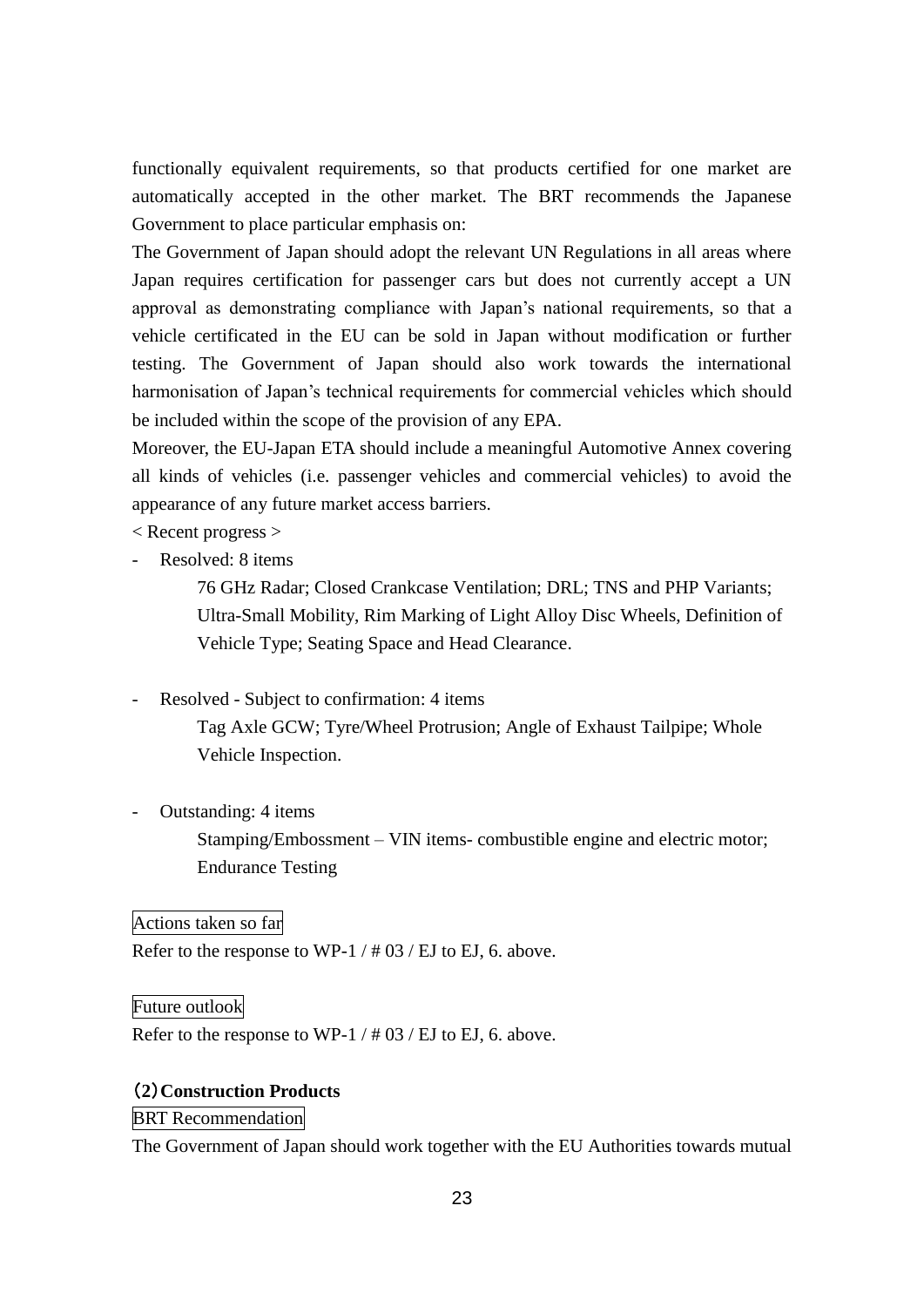recognition of all JAS/JIS and EN standards for all building materials. This is unfortunately still rather common with non-recognition of standards in the flooring sector as well as for roofing sheets. Mere reference to ISO standards within JAS/JIS, has not proved to be adequately helpful in facilitating the process.

The Government of Japan should, furthermore, better support local and regional authorities to ensure that transparent and consequent interpretations are made in regards to technical regulations and guidelines.

### < Recent progress >

There has been some progress, however much work still remains. We furthermore note that the Japanese government did not respond to the issue of discrepancy between ISO and JIS/JAS in its progress reports of April 2013, April 2014 and April 2015 and also in 2016, but rather chose to focus on the possibility for overseas test facilities to carry out testing in accordance with JAS/JIS. .

# < Background >

The Japanese construction sector has long been a very "domestic" market. Even in the aftermath of the 2011 Tohoku earthquake and tsunami, there is little evidence that this situation is changing.

# Actions taken so far

Japan has been developing JAS/JIS complying with the WTO/TBT Agreement, while JAS/JIS and its marking system are not mandatory.

Foreign institutes can be registered as a Registered Overseas Certifying Body (JAS) or a Foreign Accredited Certification Body (JIS) following a review of the required documentation and an on-site inspection under the law of JAS/JIS marking system. Some certifying bodies of the EU are indeed registered as the Registered Overseas Certifying Body (JAS).

Moreover, the registration is based on ISO/IEC 17065, an internationally recognised accreditation standard. In other words, the Government of Japan does not believe that it is imposing particularly complicated requirements for registration.

Therefore, conformity assessment bodies in Europe can operate, with necessary resistance, as conformity assessment bodies of JAS and JIS without an intergovernmental mutual recognition agreement in these fields.

# Future outlook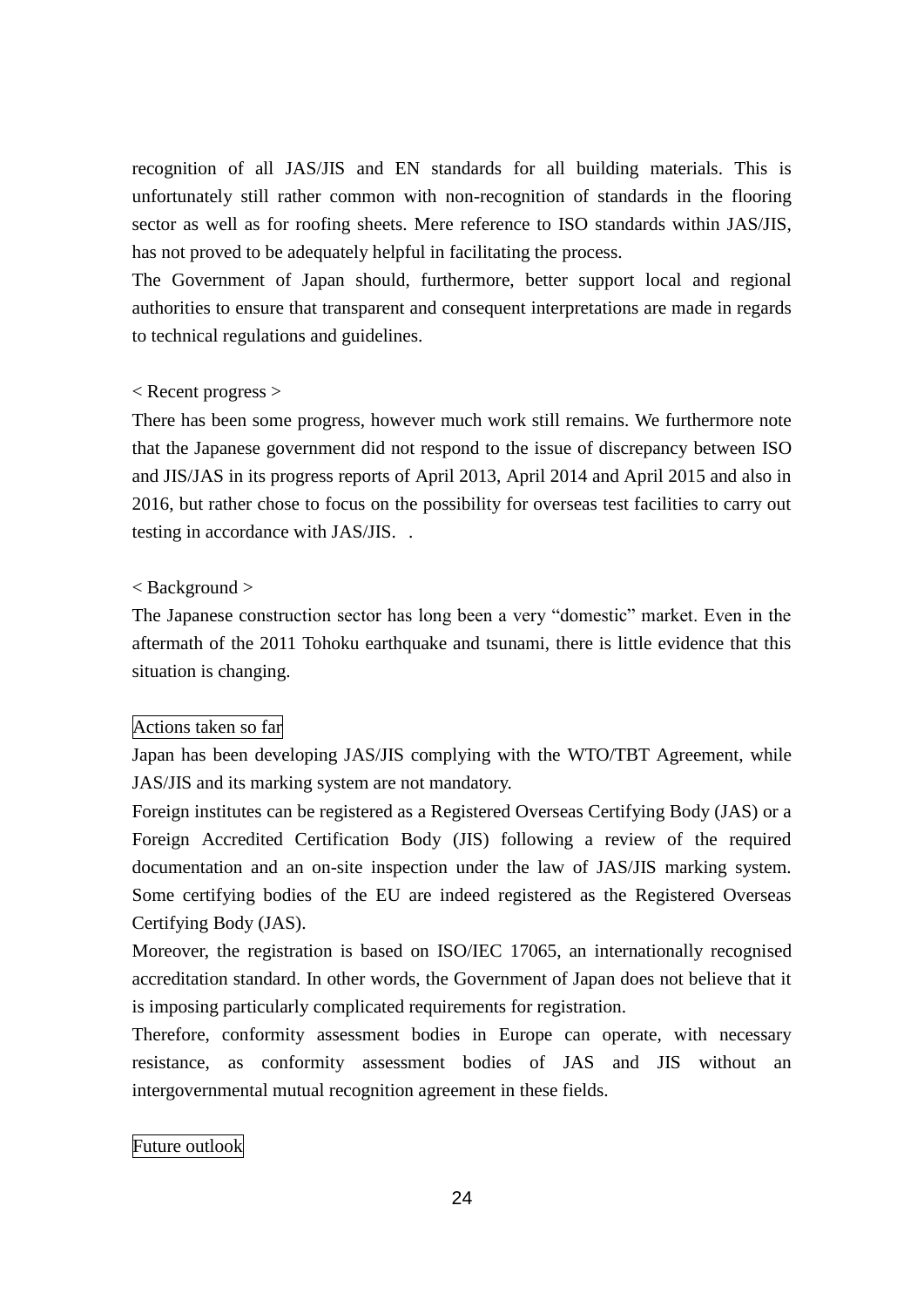The Government of Japan will continue to ensure the appropriate management of the accreditation system, while explaining its system to relevant institutes it necessary.

### **(3)Railways**

# BRT Recommendation

Though standards are not so different and data generated at European research facilities are relevant for Japan, duplicate testing in Japan is required for the Japanese market. This has repeatedly been communicated by one operator. Duplicate testing raises the costs of imports, making them less competitive than domestic products. The Government of Japan and the EU authorities should work toward establishing a mechanism through which test data and certification of railway equipment provided by European organisations is accepted in Japan, and vice versa.

The BRT furthermore recommends Japan to establish a system whereby standards and requirements are available openly so that European companies will have a better understanding of what is needed in order to offer goods and services that meet or exceed the safety measures in the Japanese market. While the BRT understands that operators might have different performance requirements, the same safety requirements and standards should preferably be used by all operators in Japan, which currently is not the case as each individual operator can choose its own standards and requirements. As a first step, test results and approvals by one operator should be accepted by other domestic operators.

The BRT, however, recognizes the latest development and positively views the first call for tender by a Japanese operator The BRT recommends Japan to make better use of the tendering system as this leads to more competition and better transparency, while not negatively affecting safety.

# < Recent progress >

While some progress has been made, the core issue still remains that there is no common conformity assessment scheme in Japan to which all operators adhere. The BRT takes note of the efforts of some operators in publishing a list of potential future procurements, and views this as a good first step to improved market access.

#### < Background >

Japanese safety standards and regulations are not publically available. There is, therefore, no possibility for foreign manufacturers to know exactly what requirements must be fulfilled. Furthermore each operator can in principle have their own testing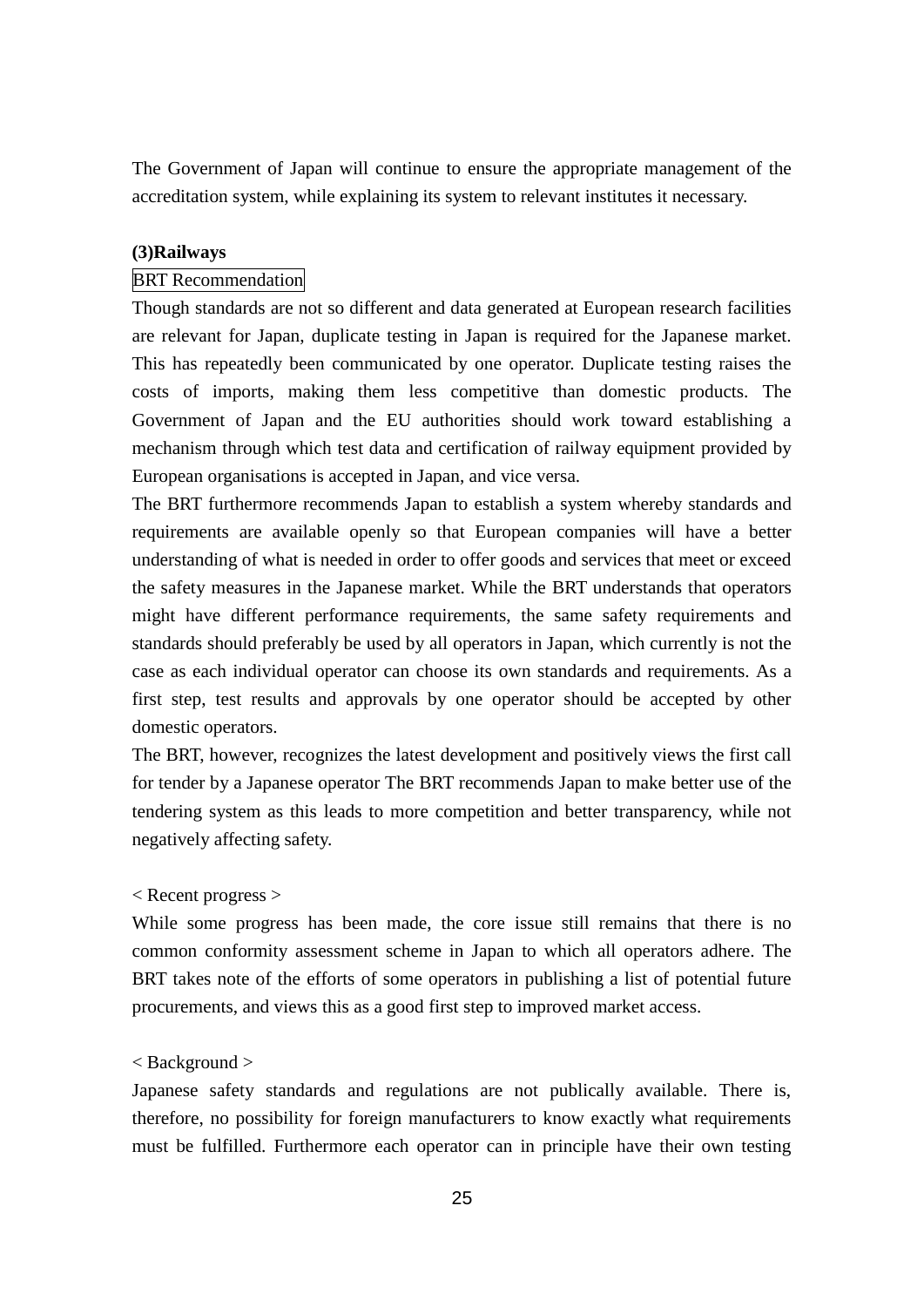requirements as there is no legislation on exactly what safety requirements need to be fulfilled.

# Actions taken so far

1) Railway safety standards have been developed in each country, reflecting its own specific situations relating to transportation and past experiences of rail accidents as well as other considerations. Accordingly, measures to be taken to ensure conformity with safety standards are different between Japan and the EU.

In Japan, the Government of Japan conducts conformity assessment with respect to Technical Regulatory Standards, and thus, unlike the EU, Japan has not established any particular regulations with respect to compliance for product safety based on third-party certification systems.

Besides, even when Japanese suppliers' goods have conformed to the technical standards in Japan, the conformity assessment procedure of the EU is applied to those goods exported from Japan to the EU. In addition, the Government of Japan recognises that, both in Japan and in the EU, railway operators have rights to test whether the goods conform to their requirement.

2) The Government of Japan establishes a legally-binding ministerial ordinance on "Technical Regulatory Standards" and also sets out a non-binding guideline on "Approved Model Specifications", which stipulates definitive and interpretative standards with indication of precise figures, in a manner consistent with the above "Technical Regulatory Standards". These standards are published in English at the following website.

[\(http://www.mlit.go.jp/english/2006/h\\_railway\\_bureau/Laws\\_concerning/index.html\)](http://www.mlit.go.jp/english/2006/h_railway_bureau/Laws_concerning/index.html)

- 3) Japan proactively engages in its standardisation activities, with the Japanese Railway International Standards Center (J-RISC) playing its central role, as exemplified in information exchange sessions held on a regular basis with the EU, including JISC-CEN/CENELEC meetings. Japan also promotes harmonisation between JIS and such international standards as ISO/IEC, with respect to those relating to testing methods, based on its active cooperation extended to development of international standards.
- 4) It is recognised that Japanese railways operators continue to seek safe and reliable products and that they are ready to continue to proactively procure qualified and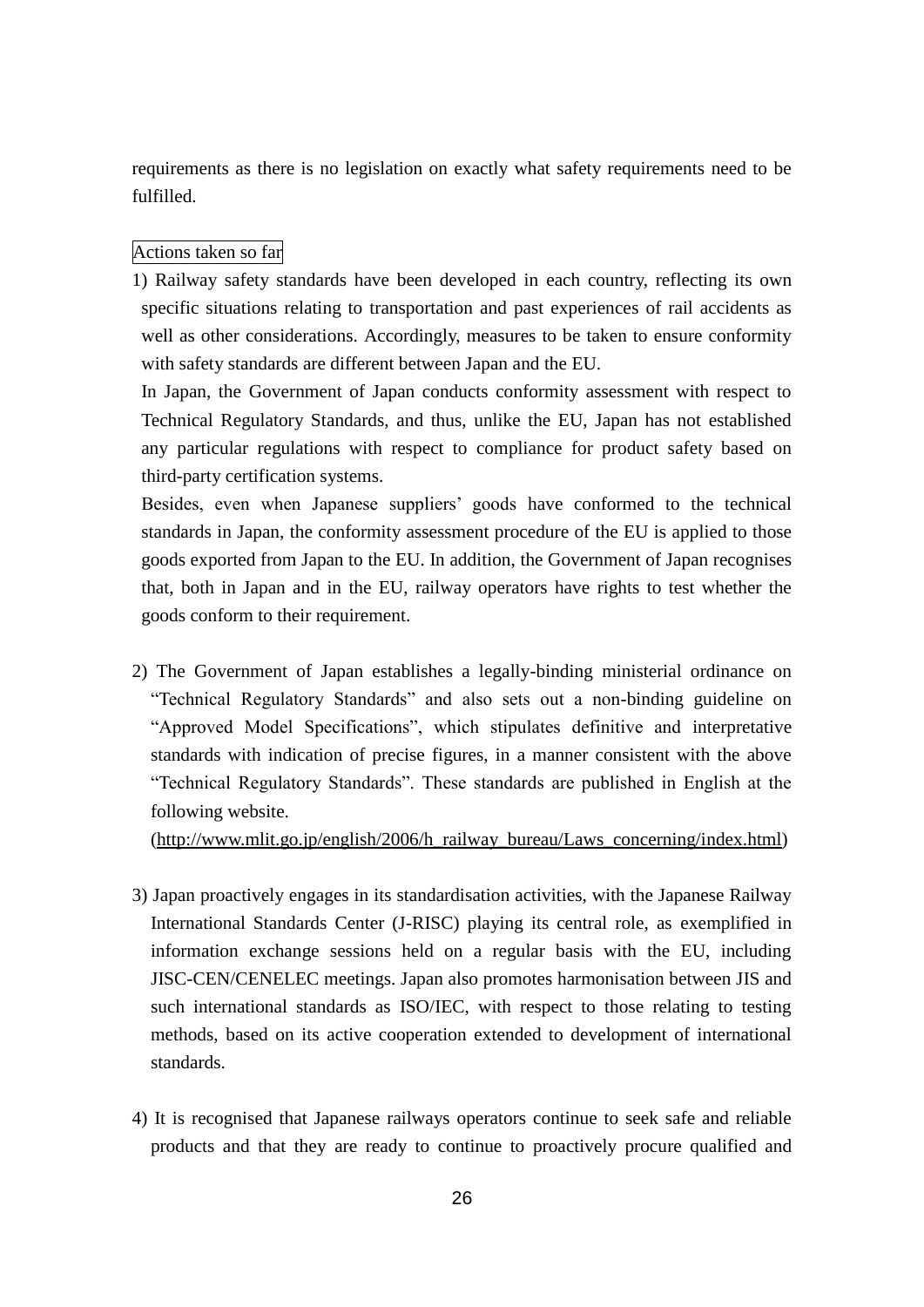conforming products including those from the EU.

5) The Government of Japan recently composed the comparing list between TSI (Technical Specification for Interoperability) in the EU and Technical Regulatory Standards in Japan, and instructed related railway operators to apply testing and demonstrating obligations on a non-discriminatory basis. The Government of Japan understands that such railway operators take concrete measures. The Government of Japan expects the EU suppliers to take concrete approach to Japanese operators.

# Future outlook

The Government of Japan intends to promote cooperation in the field of standardisation activities as well as to foster dialogues between Japanese and the EU railways-related experts and industries with a view to deepening their mutual understandings. Furthermore, the Government of Japan will work for the enforcement of the Japan-EU EPA, which will contribute to further enhancing market access.

### **(4) Processed foods**

# BRT Recommendation

For processed food, the combination of differences between EU and Japanese standards and technical requirements as well as cumbersome border procedures results in high costs for EU exporters. High conformity costs are incurred because Japanese authorities do not accept evaluations made by the EU or international bodies, and the FSC is constantly asking for tests to be carried out in Japan. The market potential for European exporters would be greatly enhanced by:

a) Substantially increasing the list of permitted additives and enzymes, in addition to speeding up and fundamentally revising the approval process

b) Introducing mutual recognition of conformity assessment procedures to eliminate the duplicate costs of evaluations.

c) Introduce deadlines for all parts of the application process. While there are guidelines on timelines these only cover part of the application process. Accordingly, it is difficult for an applicant to know how long the application will take.

# < Recent progress >

There has been no concrete progress, although the issue is under discussion in the EU-Japan FTA/EPA negotiations. We note that the progress report of 2014 mentioned that the GOJ was considering setting "a standard time frame" for approval procedure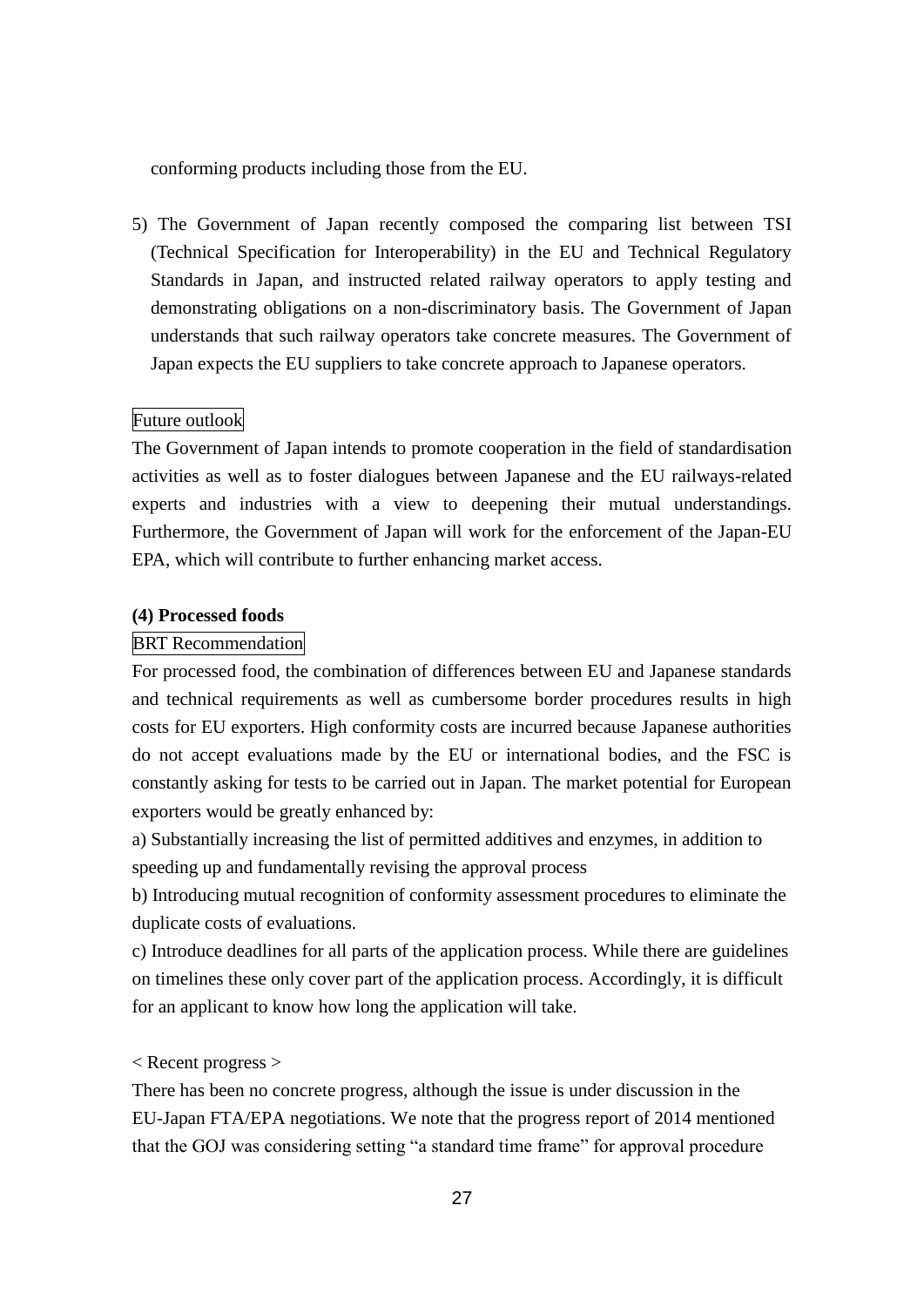upon establishment of the Food Additive Design Consultation Center. We are looking forward to learning more about this, although three years later, no specific information is available.

# < Background >

The limited number of permitted food additives in Japan and unaligned standards between the EU and Japan increases costs and prevent EU exporters from utilising scale effects.

# Actions taken so far

a, b) In Japan, the use of food additives are prohibited except when they are designated under the Food Sanitation Act by the Minister of Health, Labour and Welfare (hereinafter referred to as MHLW) as substances that are unlikely to pose a risk to people's health. The procedure of designation of food additives, as described above, is initiated based on an application filed by an applicant such as a business operator. The Government of Japan understands that the EU adopts a similar system for the authorisation of food additives.

The MHLW has made its utmost efforts to streamline the designation process for food additives, which the EU has concerns. Specifically, the MHLW has worked closely together with the Food Safety Commission (FSC), which is a risk assessment body in Japan, aiming at speeding up the preparations of the MHLW for submitting request to the FSC to carry out safety assessment and the process of safety assessment of the FSC. As from June 2014, in the same context, the MHLW also established the Food Additive Designation Consultation Center (FADCC) in the National Institute of Health Sciences to give advices on the designation procedure of food additives.

Since 2002, regarding the fourty five food additives (excluding flavorings) which are confirmed as safe and used internationally, including substances requested by the EU, the Government of Japan has advanced the designation processes on its own initiative. Regarding the fifteen substances, which were not designated in Japan, the Government of Japan made the Cabinet Decision in July 2012 to designate them within around one year excluding the period for collecting additional information requested by the FSC. Furthermore, based on the decision, in September 2012, the Government of Japan drafted and published the roadmap for the designation of such substances.

Consequently, eleven substances have been designated by the Government of Japan by December 2015. The remaining four substances have been under review by the Experts Committee of the FSC. However these substances are aluminum-containing additives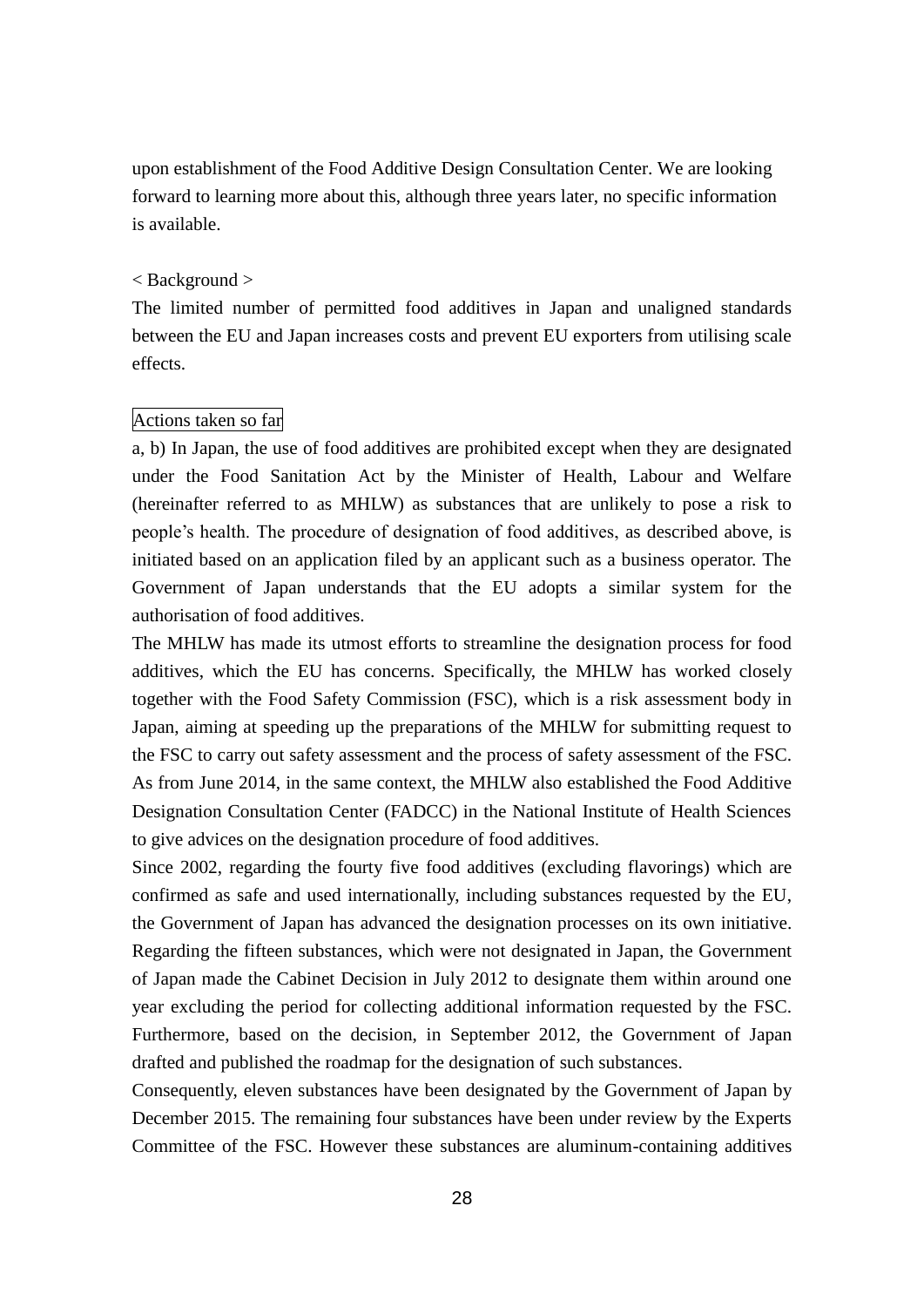and the GOJ recognises that the EU also restricts the use of them.

c) In June 2016, the MHLW notified that the standard period for legal formalities by the MHLW after the assessment by the FSC is one year. To enhance the support for foreign applicants, the FADCC newly hired two advisers who provide advice in English, from May 2017.

### Future outlook

For the remaining four substances, which are under review by the FSC's Experts Committee, the MHLW will initiate formalities for designation as soon as the assessment by the FSC will be completed. The MHLW will continue the swift designation processes that have been carried out until now.

The fourty five food additives (excluding flavourings) which the Government of Japan has advanced the designation processes on its own initiatives were listed in 2002 by the MHLW. At that time, these substances were already proven safe by the JECFA and being widely used as food additives in many countries including the EU Member States and the United States. The MHLW took the views of the EU and the US into consideration in its work on listing those substances. The Government of Japan believes that by designating those 45 substances, the food additives whose needs are globally recognised will be mostly covered.

Japan's efforts above are exceptional measures taken to ensure consistency between Japan and the international society regarding the use of food additives. On the other hand, regarding the substances such as those certified by JECFA or those approved by the EU or the US etc. since 2002, the Government of Japan follows the ordinary processes of designation, which is the same as in other major countries including the EU and the US, based on applications from businesses.

### **(5)LED lamps and luminaries**

# LED lamps and luminaries

Lack of harmonisation of international electrical safety standards, such as IEC, and Japanese standards and technical requirements, such as PSE/JIS/JET results in high costs and effectively prohibits entry to the Japanese market for EU companies.

・The current standard issued by the Japanese ministry (i.e. METI) is not

compatible with standards used by manufacturers of other countries

The BRT requests Japan without delay to harmonise with international standards and safety/technical requirements in order for Japan to avoid being left behind in the global market. The market for LED lamps and luminaries is rapidly expanding and these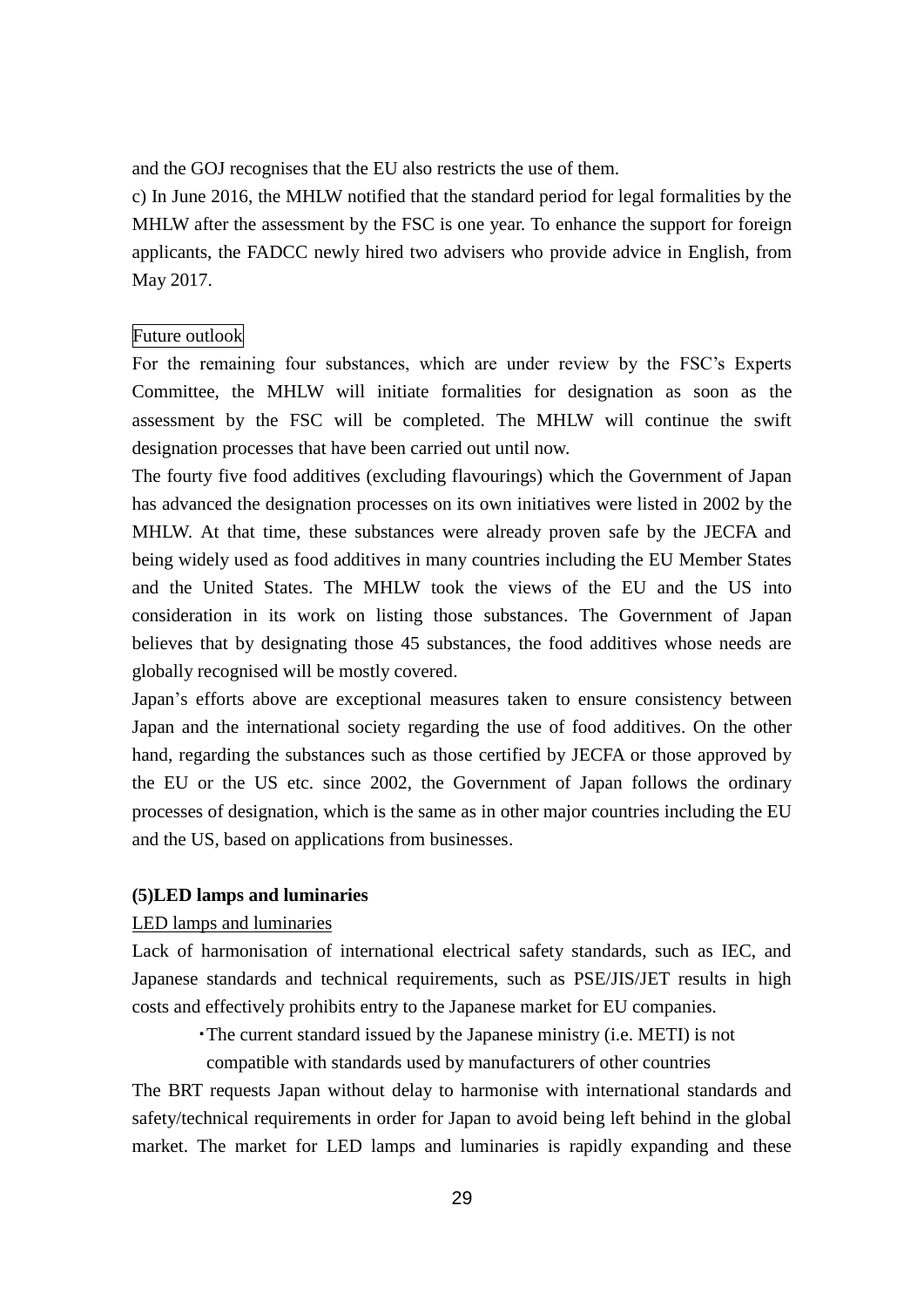products are expected to play an important role in saving energy on a global basis.

# < Recent progress >

While the Japanese Government has agreed to harmonise JIS with IEC, the authorities have also said that this will take more than five years. Needless to say this is not acceptable. Japan has issued a list of products where an IEC test report can be used ("appendix 12"). However, updating of the list is slow and does not cover all LED lamps and luminaries.

# < Background >

Japan has its own standards and technical requirements, such as PSE and JIS, and delays in setting standards such as J-deviation increases costs and prohibits EU companies and exporters from entering the Japanese market. In addition, lack of harmonisation of standards of remote control prohibits EU companies from entering the Japanese market.

# Actions taken so far

The Electrical Appliances and Materials Safety Act (DENAN law) has two technical requirements: the Japanese original technical requirements (Requirements in Appendix Tables 1 to 11) and the requirements harmonised with international standards (Requirements in Appendix Table 12). Manufactures and importers in Japan shall comply with either (Requirements in Appendix Tables 1 to 11) or (Requirements in Appendix Table 12).

Already the eleven JIS standards in line with the IEC standards have been incorporated into the DENAN law, as a technical standard for lamps and luminaries including LED with a few additional requirements. Moreover, the 7 JIS standards are planned to be incorporated into the DENAN law.

There is no international standard (ISO, IEC) for the remote control devices of LED lamps and luminaries. Therefore, they are defined in Requirements in Appendix Table 8 of Interpretation of the Ministerial Ordinance Specifying Technical Standards for Electrical Appliances and Materials in Japan.

# Future outlook

With regard to the standards and technical requirements, Japan will cooperate with the European industry in the context of the IEC.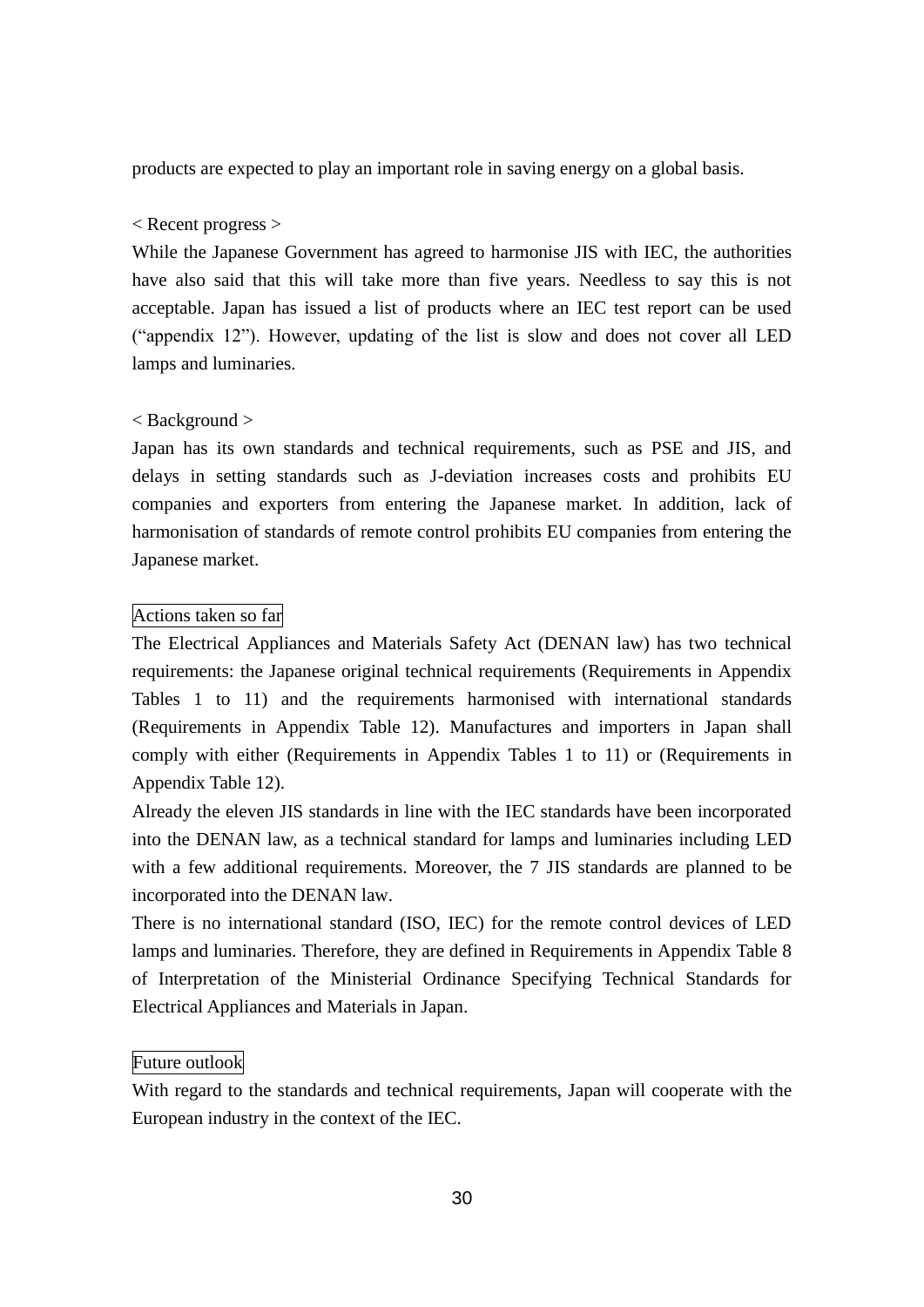### **(6) Labelling rules**

#### BRT Recommendation

The Japanese Household Product Quality Labelling Law prescribes in detail the information that labels must contain for a number of products. While several improvements were made in the latest revision of the law, some issues still remain for a number of products, such as teacups. In these cases, there is still a requirement to affix the label on the actual product, and not merely to label the box if this includes several identical items. Japan should introduce further flexibilities to the labelling law.

### < Recent progress >

This issue was brought up in the Regulatory Reform Council where both representatives for European companies as well as domestic companies argued for a revision of the Household Labelling Law. The CAA has produced a draft which was published calling for comments, and it is our understanding that the new law will be passed in 2017.

### < Background >

The Household Product Quality Labelling Law and accompanying voluntary labelling guidelines, "hyojikitei", prescribe in extreme detail how household products should be labelled when sold in Japan.

#### Actions taken so far

The labelling rules prescribed in the Household Goods Quality Labeling Act currently cover the following categories: textile products, plastic goods, electrical appliances and apparatuses, and miscellaneous manufactured goods. In light of the Cabinet Decision in 2014, from the viewpoint of responding to social changes, requiring minimally necessary and comprehensible information for consumers and coping with international harmonisation, the Government of Japan amended 4 Quality Labeling Regulations in March 2017. The Government of Japan understands that all issues have been resolved by the amendments. Therefore, there is no need to introduce further flexibilities to the labelling law.

### Future outlook

With growing importance of consumer protection as well as diversification, complication and globalisation of products, the importance of the labelling as provided for in the Household Goods Quality Labeling Act is also increasing. The Government of Japan will also continue to facilitate understanding of the Household Goods Quality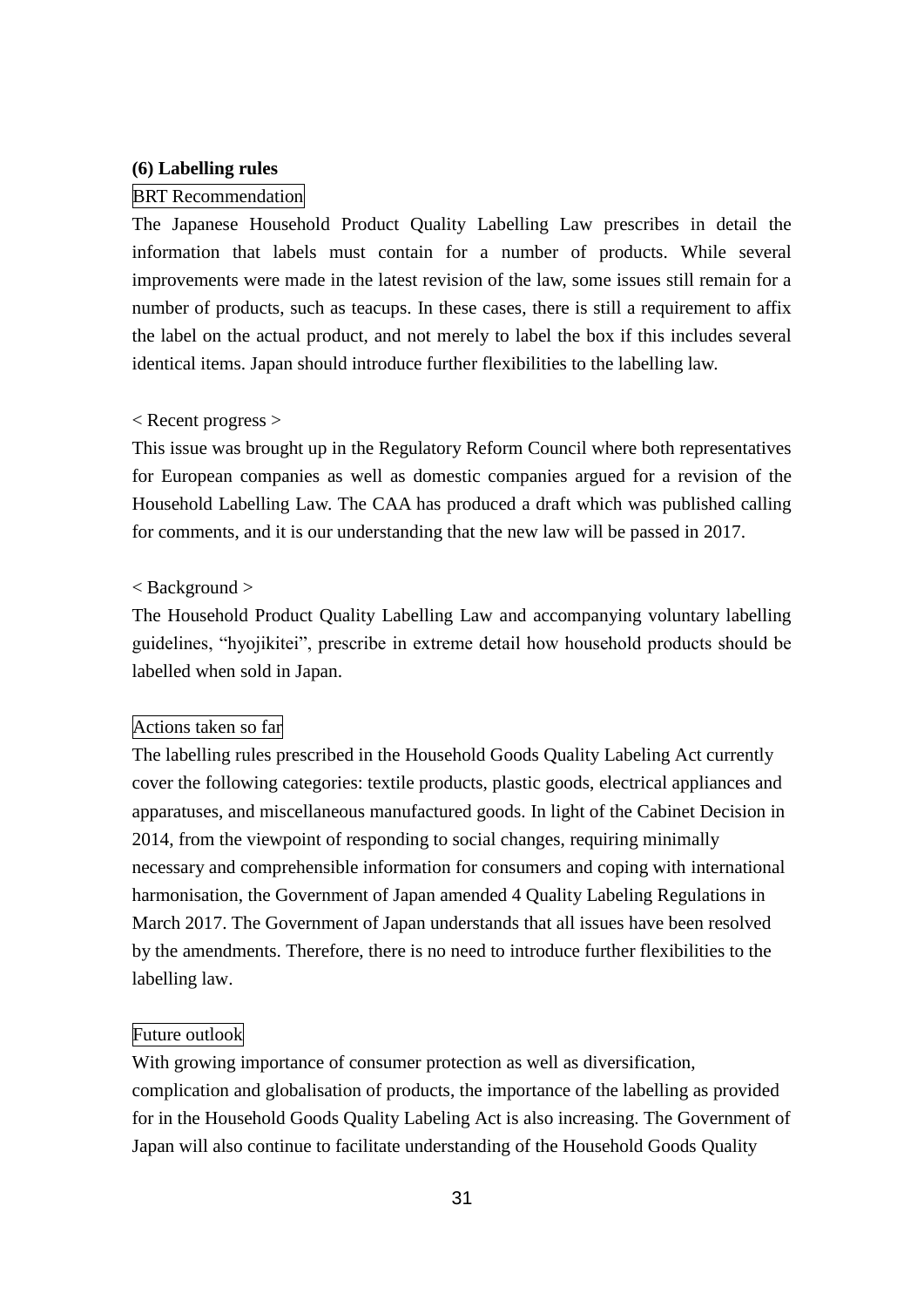Labeling Act among business operators including overseas business operators by publishing information on the web and other media.

# **6. Self-verification and risk assessment (WP-1 / # 09 / E to J)**

# BRT Recommendation

The Japanese Government should expand the allowed use of self-verification. Currently, in many cases, Japan requires approval to be obtained from either a Governmental body or a third party. This puts both a cost and a time premium on the process when the relevant company trying to put the goods or services onto the market. The latter aspect is of particular importance for sectors with short product cycles.

While it is understandable that Japan wants to protect the safety of human life, as well as animals and plants, a proper risk assessment should be undertaken so that those products or services with controllable risk can use a self-verification procedure.

# <Background>

While Japan has introduced the concept of self-verification, third party or government approval is often the norm. This means that the time to put the products onto the market increases as well as the cost. This problem is particularly evident when test methods are not harmonised.

# Actions taken so far

An insurance company shall obtain the prior authorisation from the FSA in terms of protecting policyholders and ensuring financial soundness of the company when it intends to create new products or to revise existing products. However, regarding almost all corporate products, only notification to the FSA is required. In addition, the FSA has already introduced the Flexible Provision System.

Furthermore, when the FSA examines insurance products, the FSA makes much of dialogue with an insurance company, etc. and shares recognised issues in order to shorten the examination period, and the FSA also recommends it to use internal materials as the application to the FSA and takes the reduction of its cost into account.

### Future outlook

Regarding personal products for which the protection of policyholders is highly necessary, authorisation should be required for the time being. On the other hand,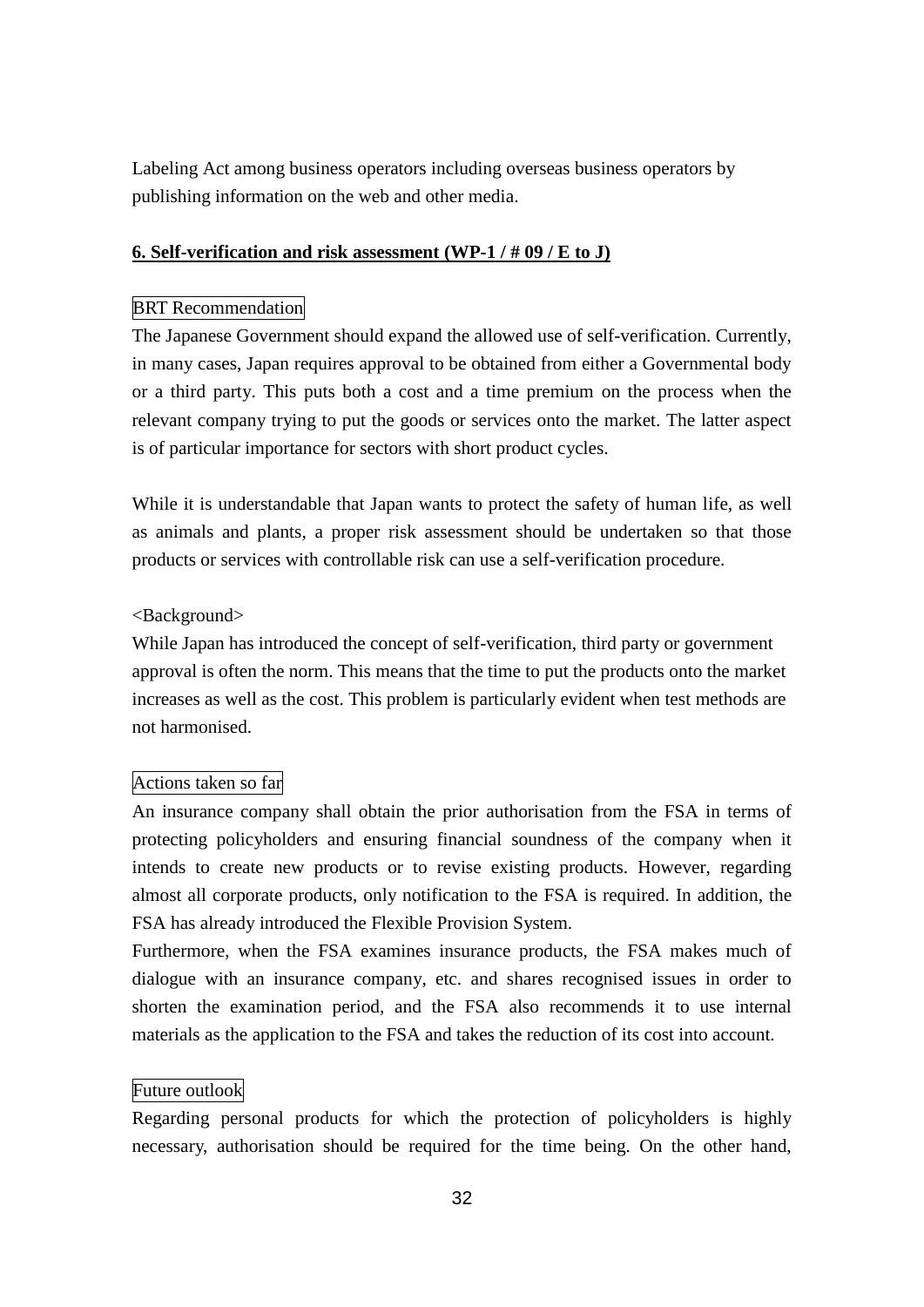regarding other products which have few problems from the viewpoint of the protection of the policyholders, etc., the FSA will make efforts to introduce more flexibility into the examination process, including the expansion of products which are subject to the requirement for notification. Furthermore, the FSA tries to more quickly and efficiently examine products and to shorten the examination period, by enhancing mutual understanding and sharing information through dialogue with an insurance company, etc.

### **7**. **Automobiles** (**WP-1 / # 10 / E to J )**

#### BRT recommendation

The Government of Japan should put kei cars and other motor vehicles on the same fiscal and regulatory footing.

### < Recent progress >

The change in the taxation of kei-cars from FY2015 is a welcome first step towards reducing the discrepancy in the burden of taxation on compact cars and kei cars, but it does not go far enough. In the FTA negotiations, the GOJ should commit to further fiscal and regulatory changes so that European compact cars can compete on equal terms with kei-cars in the Japanese market. Recently, both METI and JAMA have suggested to reduce the level of discrepancy to the order of 1:2.

Nevertheless, for the time being, the discrepancy in the base level of taxation of kei-cars and subcompact cars at 1:3.3 remains unacceptably wide.

### < Background >

*"Kei" or mini-cars are those vehicles legally restricted to a maximum length of 3.4m, a width of 1.48m, a height of 2m, and to an engine displacement of 660cc and below. Kei cars benefit from lower automobile related taxes, automobile liability insurance and motorway tolls and are subject to less stringent overnight garaging requirements. The continued existence of the privileges enjoyed by kei cars is an anachronism which distorts the competition with compact and subcompact cars, which do not enjoy the same prerogatives, even though their performance and specifications are similar*

### Actions taken so far

In the Outline of the Tax Revision for FY2017 compiled by the ruling parties in December 2016, it was specified "[i]t is necessary to make every efforts on taking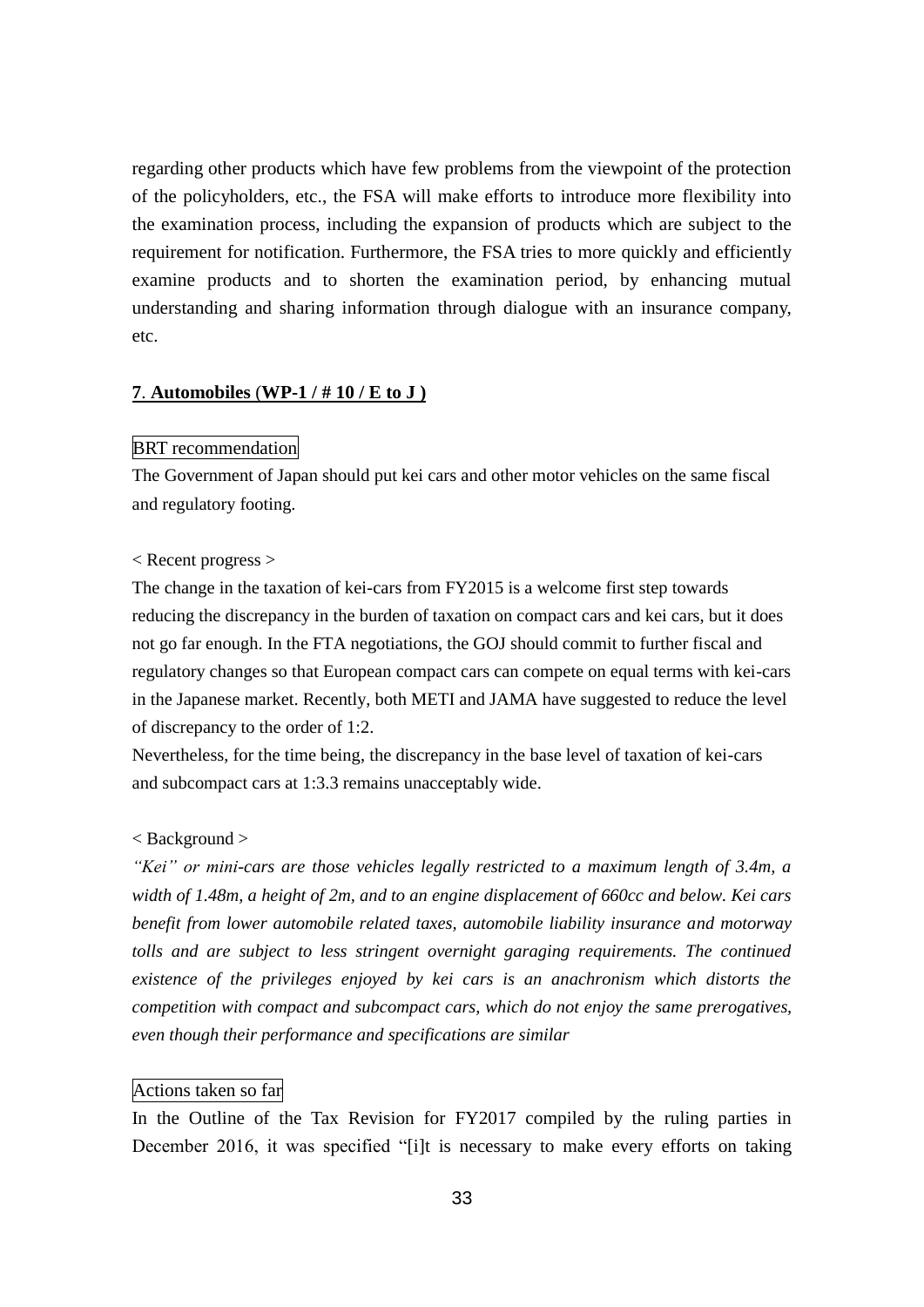relevant measures against rush demand and decreasing of demand caused by back action before and after raising the consumption tax to 10%, and, by the tax revision in FY2019, the Government of Japan will secure stable financial resources, take care not to affect the local finances, conduct the comprehensive review of reduction of the tax burden on car ownership and take necessary measures, in the light of the global environment surrounding automobiles and administrative services related to automobiles, etc., from the viewpoint of simplifying, reducing automobile users' burdens, greening and balancing taxation between registered vehicles and kei-cars."

# Future outlook

In light of the above described Outline of the Tax Revision for FY2017 compiled by the ruling parties, it is understood to be discussed.

# **8. Fuel Cell Vehicles (WP-1 / # 011/ EJ to EJ)**

# BRT Recommendation

Pending agreement and implementation of Phase II of the UN Regulation for HFCV's concerning the material requirements for hydrogen storage systems, the Japanese and EU Authorities should introduce flexible arrangements to allow manufacturers/importers to demonstrate that HFCV's meet each other's requirements and approval procedures

# <Background>

UNR 134: Hydrogen and Fuel Cell Vehicles, Phase I of the UN Regulation for HFCVs, entered into force in June 2015 and has been adopted by the EU and Japan. However, despite Japan having implemented Phase I, HFCV tanks imported into Japan would still need to meet Japanese unique national requirements concerning metal materials. Whereas the EU uses a performance-based approach to approve hydrogen compatible materials, Japan's approach is more prescriptive, in effect limiting the choice of materials to very few specific types of stainless steel and aluminium.

# Actions taken so far

As the UNR 134 Phase I entered into force in 2015, the Government of Japan took necessary legal procedures in June 2016 in order to introduce the UNR 134 into the domestic regulation and international mutual recognition system of HFCVs was started in Japan.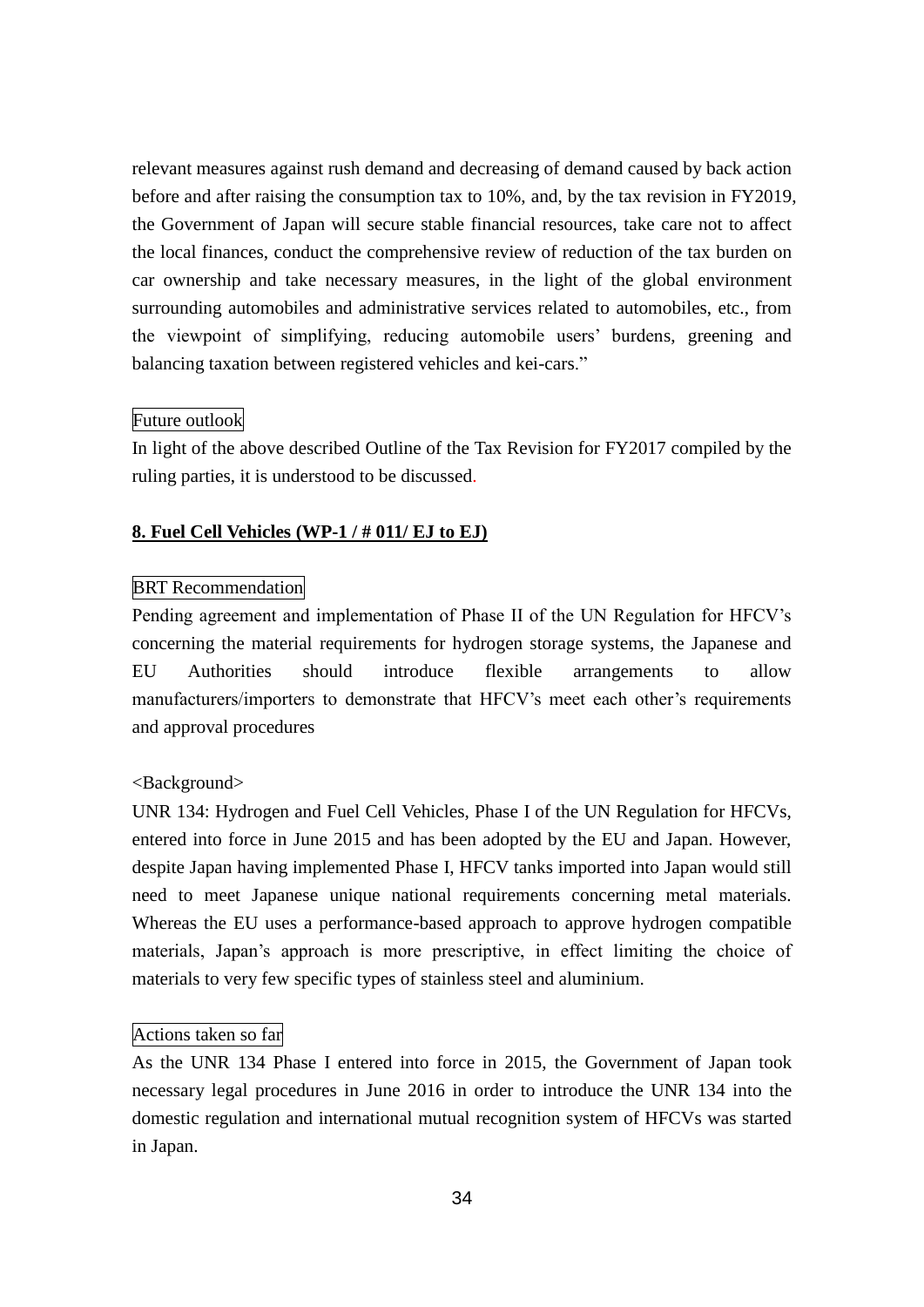On the other hand, in the UNR 134 Phase 1, the regulation for hydrogen embrittlement is under the member countries' discretion so that the member countries are discussing container's material in the UNR 134 Phase 2. Currently, containers consisted of equal metal materials to Japanese qualified materials are able to be used in Japan after being evaluated by the regulation authority of Japan.

Regarding the metal materials used in the EU, experts in Japan and the EU have discussed the use conditions ensuring the adequate safety.

# Future outlook

The experts in Japan and the EU have reached an agreement on the safety condition of the containers used in the EU that the safety can be ensured by limiting the number of refilling times and by limiting the period for using the containers. Based on such an agreement, the Government of Japan is now undertaking its domestic procedures for formulating the notice to local governments of Japan, in order to offer the special permit to refill the containers consisted of the EU's materials under the safety condition above. (Such notices will be issued by the end of February 2018.)

### **9. Ensuring free and open competition in services (WP-1 / # 12 / E to J)**

### BRT Recommendation

Japan Post and private postal delivery operators should be subject to the same customs procedures and formalities. A level playing field for both Japan Post and private postal operators should be ensured in the requirements for dedicated airway bills, obligatory customs, quarantine and security clearance and the funding of these services, as well as in the issuance of parking tickets for delivery vehicle parking infringements.

The BRT requests that the same benefits given to EMS are also given to equivalent private alternatives to achieve a level playing field as is the case in Europe and the US.

< Recent progress >

While the issue is being discussed in the EPA negotiations, the WP 1 is not aware of any concrete improvements. Furthermore, on issues directly related to Japan Post very little change in either direction has been seen during the last year.

#### < Background >

Japan Post and EMS receive preferential treatment not awarded to private logistics operators. While universal service is a concept present in both Europe and the USA, EMS is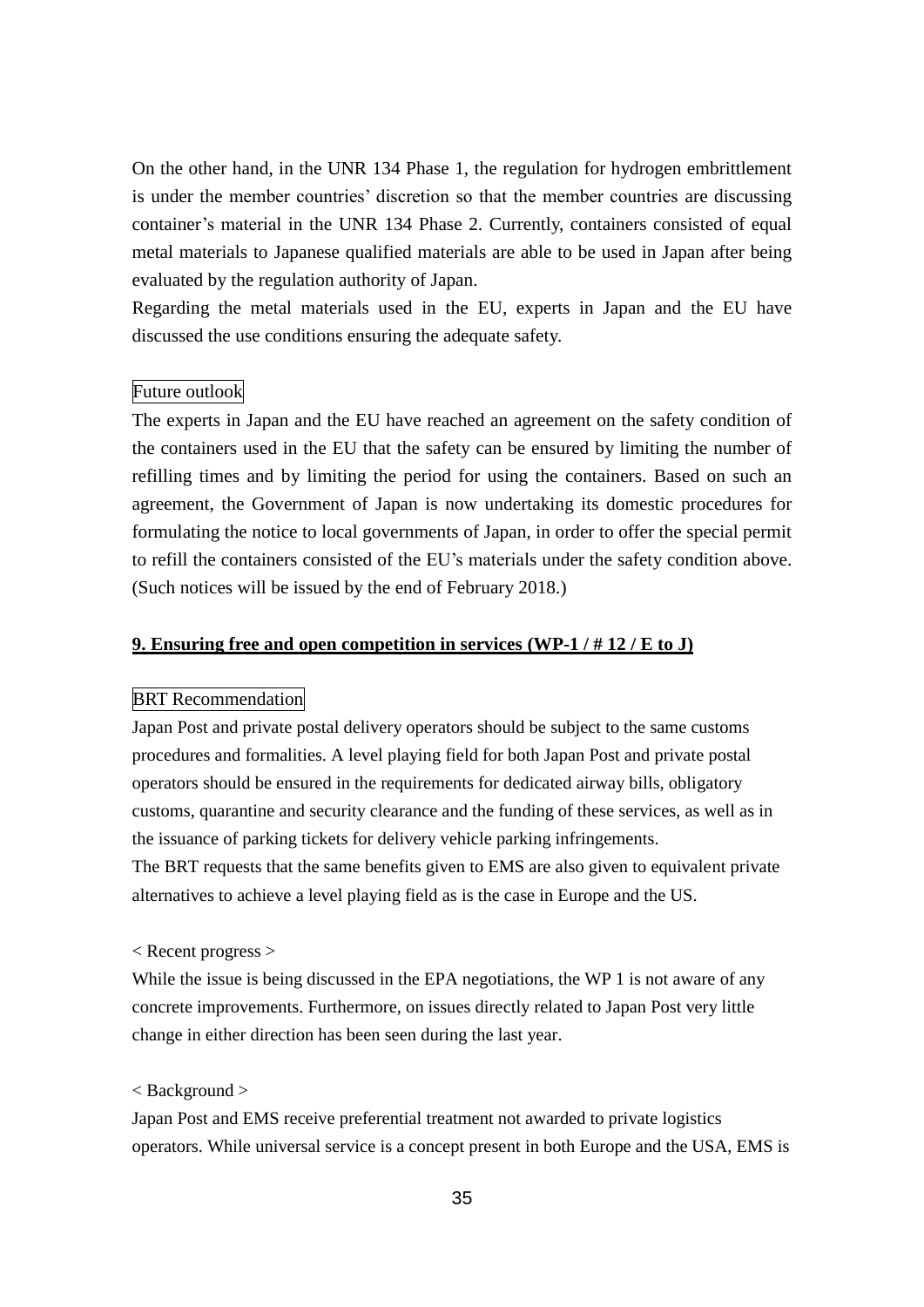not part of this, but rather a service provided on equal terms with private express alternatives.

### Actions taken so far

### (Japan Post and private delivery operators)

The BRT's recommendation is not necessarily correct since Japan's services market is extremely open and it is believed that European companies also enjoy benefits therein.

The international postal services of Japan Post Co., Ltd. are responsible for the exchanging of postal items among the postal operators which are designated by each member country of the Universal Postal Union based on the Universal Postal Convention. On the other hand, the international delivery services of private operators are provided by each operator with its own global-wide network. There is naturally a difference in characteristics between these two services, and therefore, the rules for Japan Post and those for private delivery operators need not to be the same.

As for customs procedures, international postal items whose assessment value exceeds 200,000 yen have been subject to the self-assessment system since February 16th, 2009 as a result of the revision of the Customs Act in 2007. Currently, general import items are subject to the self-assessment system, and only international postal items with an assessment value of 200,000 yen or less are subject to the official assessment system under which customs officials assess and specify the amount of duty.

Since a recipient does not necessarily know the content of a postal item beforehand, the self-assessment system is necessarily not suitable to postal item. We understand that other countries including the U.S. also apply the official assessment system to, at least, a part of postal items.

Future outlook

 $N/A$ 

# **10. Freight and logistics WP-A / # 13 / E to J**

### BRT Recommendation

Further to the WP-A  $/$  # 03  $/$  EJ to EJ, the BRT recommends that Japan revise its AEO system to provide real benefits for operators regardless of whether they are forwarders, customs brokers or importers. Furthermore, the administrative burden needs to be lessened in order for the companies to be truly attracted to the AEO status.

The AEO concept should focus more on offering simplifications if the operator meets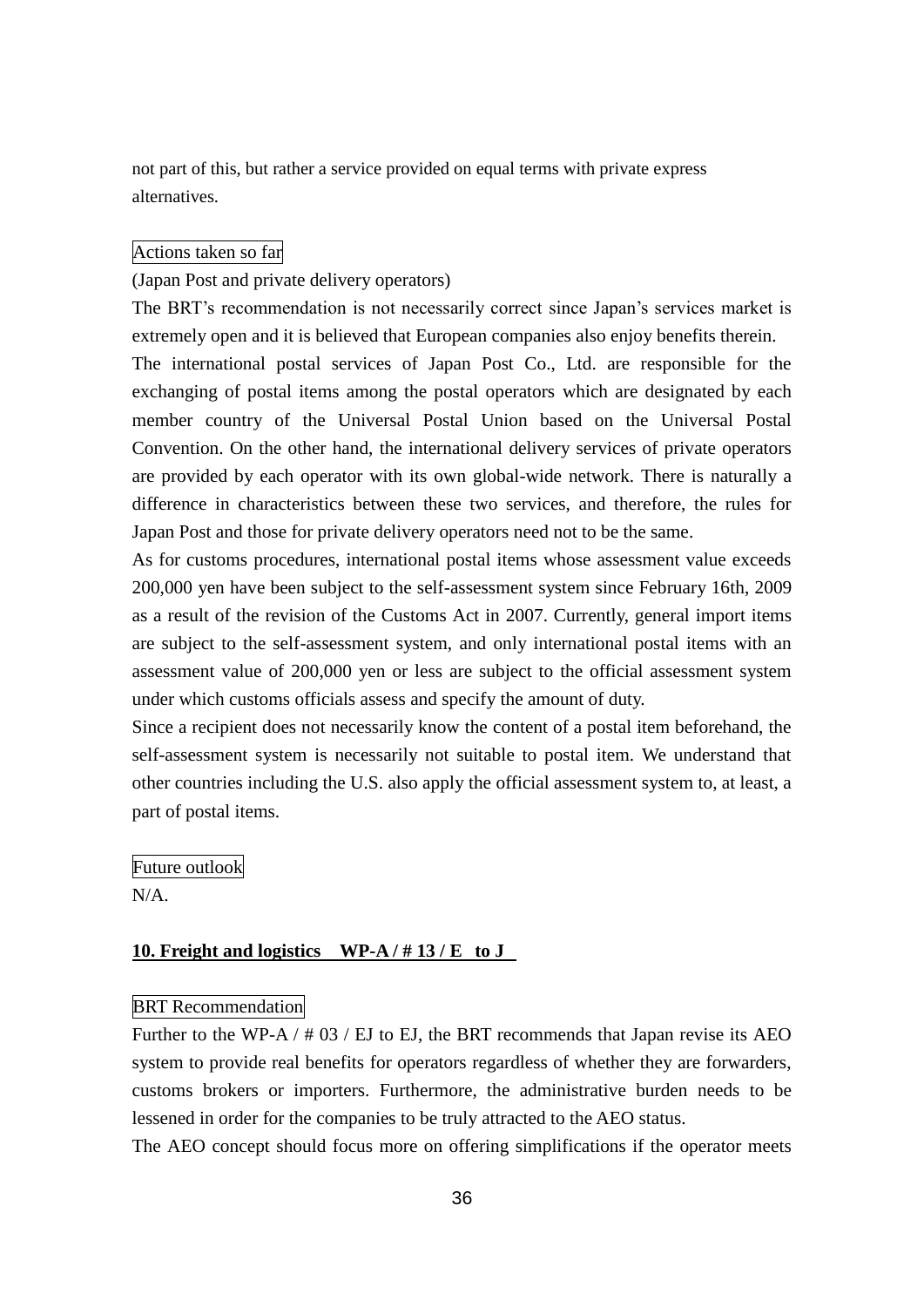the agreed criteria for traceability and adheres to the agreed process flow. Examples of this could be:

- Deregulating customs clearance beyond the local customs jurisdiction territories

- Reducing the physical examination of shipments

- Being able to use alternative documentation for showing "direct shipment" under free trade arrangements

- Using a bonded warehouse as a port of first entry in regards to products covered by quarantine related regulations.

We are, furthermore, particularly interested in obtaining more specific information on the information gathering that Government of Japan is carrying out in cooperation with the private sector as mentioned in the progress report.

# < Recent progress >

Japan Customs have announced the plan to deregulate customs clearance beyond the local customs jurisdiction territory by October 2017. The BRT looks forward to this change which will be perceived by industry as a significant improvement.

# < Background >

The current system of AEO has unfortunately not led to the simplifications that many operators had hoped for. On the contrary, in many cases the administrative burden has increased.

# Actions taken so far

The Government of Japan has been giving consideration on possible measures to further simplify customs procedures for the AEOs, taking into account the particular issues of the private sector raised through exchanging views and information with them. This process has been carried out several times a year in various regions of Japan.

As a tangible result of such process, as from 8 October 2017, the Government of Japan initiated "broadening the choice of customs office for declaration", a measure which allows Japan's AEOs to lodge import/export declarations to any customs office of their choice, this being an exceptional case to a general principle that importers/exporters should make import/export declaration to the customs office where their goods are located. Along with the measure, restriction on the area of service of customs brokers was removed.

# Future outlook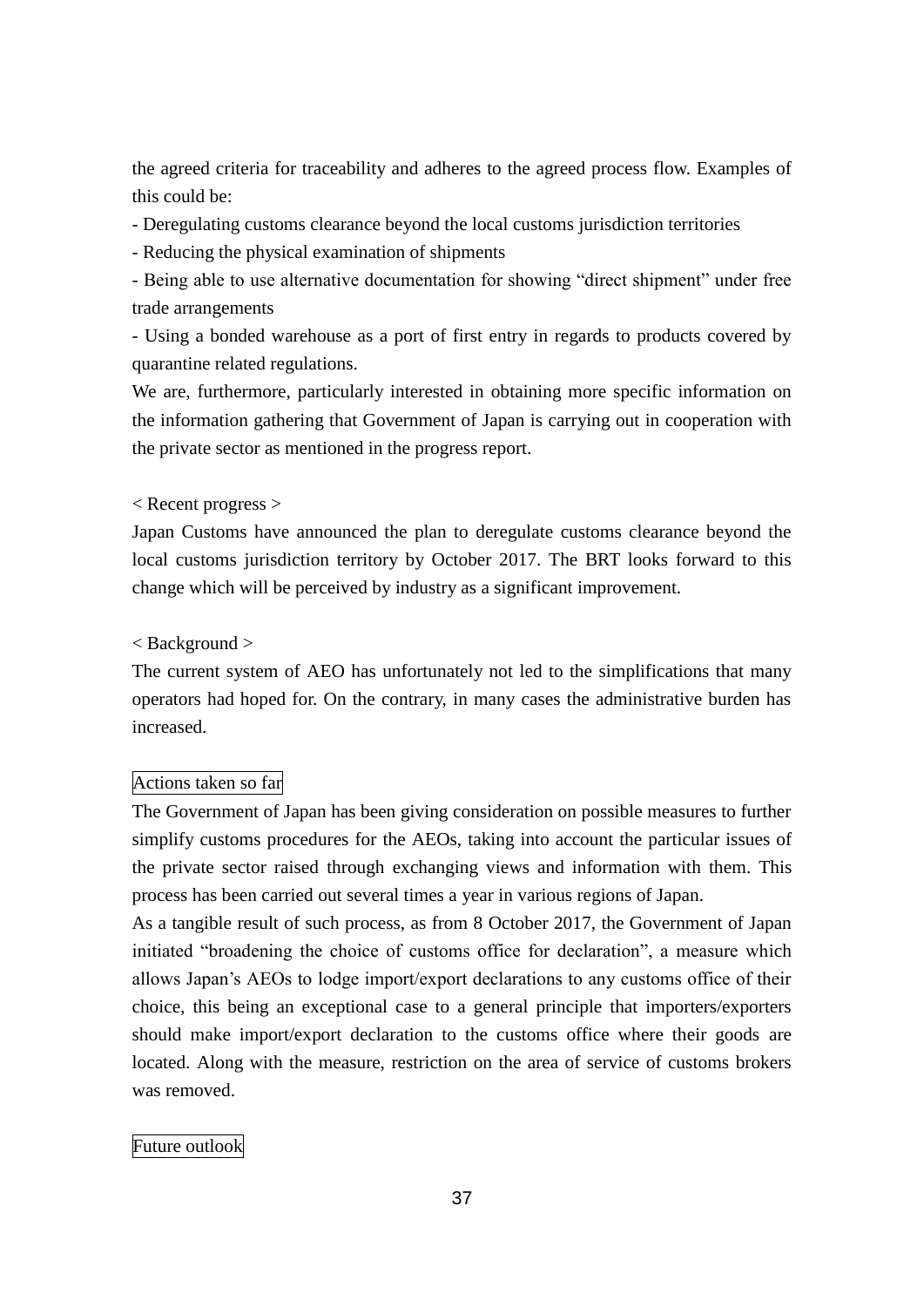Japan will continue to give consideration on possible measures to further simplify customs procedures for the AEOs, taking into account the particular issues of the operators raised through exchanging views and information with them.

# **11. Aviation** (**WP-1 / #14 / E to J**)

### BRT Recommendation

Haneda D runway weight restrictions are an obstacle to the use of European-made aeroplanes and an obstacle to further development of international traffic at Haneda. These weight restrictions should be re-examined to allow the operations of new and larger airplanes such as Airbus-made A380 and A350. We request the relevant Authorities of both sides to cooperate in making the necessary verifications. Additionally, for the newest mid-size A350 aircraft, operation could be possible with the re-verification of the withstand load in regards to part of the construction.

No progress has been seen on this recommendation. However, the recent approval of the 747-8i (Code F aircraft) for day-time operations at Haneda offers hope that the A380 (also a Code F aircraft) also will be approved soon for day-time operation as there are some airlines looking at operating the A380 via Haneda.

#### <Background>

With the purpose of expanding airport capacity in response to the increase in air travel demand as well as to reduce congestion, a fourth runway (D runway) and an international terminal were opened in Haneda in October 2010. So far. The focus has been on flights to and from Asian countries, but its use for long-haul international routes is expected increase in the future. The number of flights will grow together with the demand but will be limited in the end by the capacity in terms of slots. The recent dramatic increase in the number of foreign visitors to Japan, just under 20 million in 2015, has caused the GoJ to revise the target upwards to 40 million for 2020. The average size of aircraft (230 seats) departing Haneda is now lower than it was in 1980 (240 seats) when 747s were used domestically. To see traffic grow at Tokyo's airports and more specifically Haneda, work needs to be done to ensure that larger aircraft can be used at Haneda. In this regard, the use of new and larger aircraft will be an important part of the airlines' strategies. Under such circumstances, aircraft weight restrictions on the D runway could impede the conversion of Haneda Airport to the use of larger and newer aircraft. New aircraft such as the A350 and A380 are significantly quieter and more environmentally friendly than older aircraft now in use at Haneda airport and, with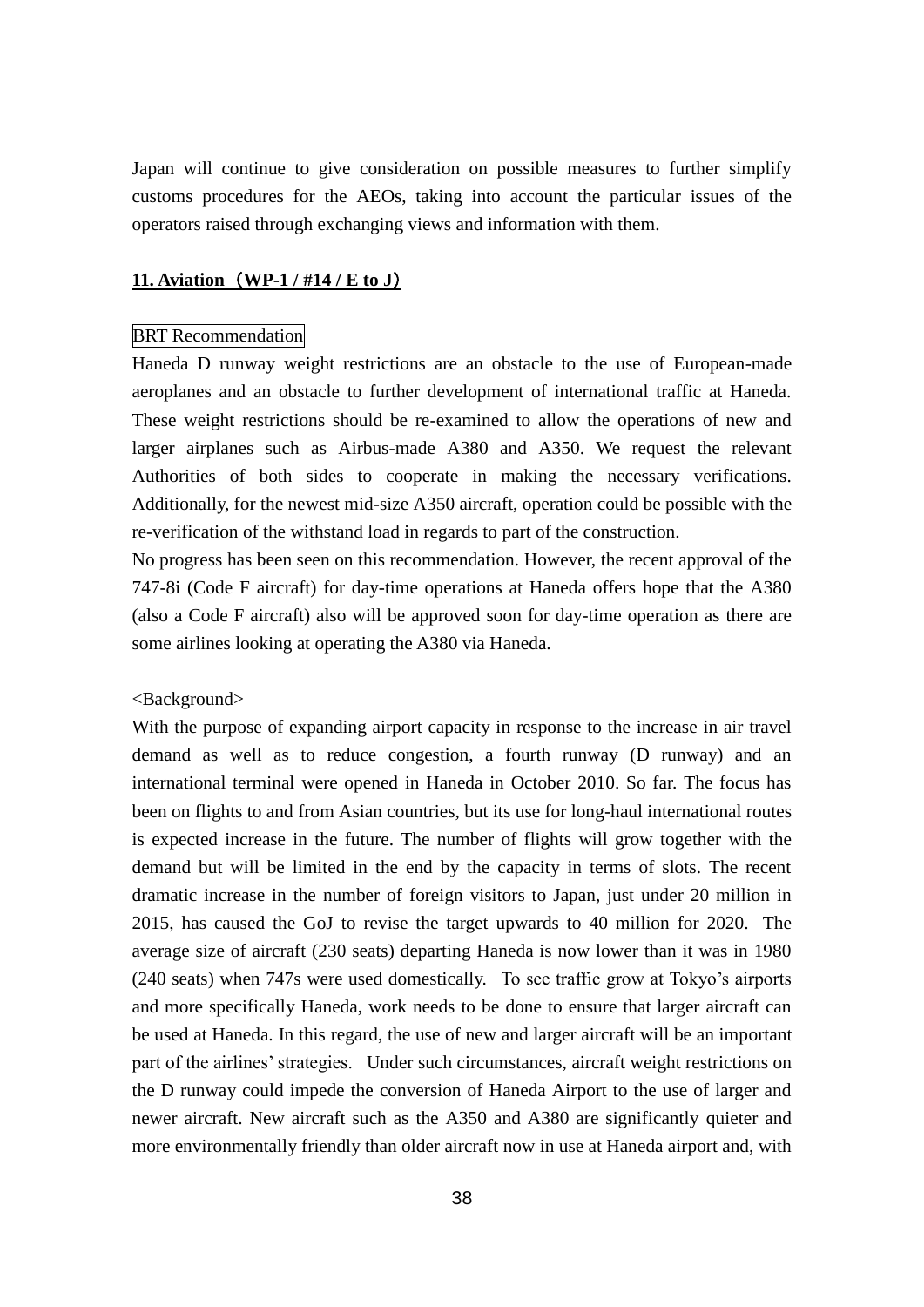plans to overfly the city to increase flights to and from Haneda, it is essential that quiet aircraft are used as much as possible. In order to avoid disturbing the flow of the Tama River, the D runway was overhauled using a pier-like structure instead of a conventional landfill. Due to this, weight restrictions have been placed upon the aircraft in use, and with the entire lineup of Airbus' newest A380 and A350 series exceeding the weight limit, these aircraft could no longer be used as they currently are (cf. chart below).

| Unit: tons     | Weight limit | A380  | A350-1000 | A350-900 | B747-400 | B777-        |
|----------------|--------------|-------|-----------|----------|----------|--------------|
|                |              |       |           |          |          | <b>200ER</b> |
| Total weight   | 400          | 571   | 308.9     | 268.9    | 396.0    | 286.9        |
| Main gear      | 139.5        | 161.6 | 146.9     | 126.0    | 92.8     | 134.9        |
| load, $t/gear$ |              |       |           |          |          |              |
| Wheel load     | 26.2         | 26.9  | 24.5      | 31.5     | 23.2     | 22.5         |
|                |              |       |           |          |          |              |

# Actions taken so far

Weight restrictions at Runway D were placed for the purpose of safe operations; hence, it is extremely difficult to ease the restrictions which are based on the computation of the durability of structures. This is why Runway D, which is only 2,500 meters long, has weight restrictions. Meanwhile, Haneda Airport never rejects larger airplanes including A380 and A350, and they are allowed to make landings if being operated within the acceptable weight (by, for instance, reducing fuel or cargo within a scope which does not affect its operation, meeting the weight requirements). Runway C in Haneda Airport has been extended in December 2014. With the permission from Japan Civil Aviation Bureau (JCAB), larger aircrafts including A380 are able to use the runway C which is 3,000 meters in length from 11:00PM to 06:00AM.

### Future outlook

JCAB has no specific plans over the next year.

# **12. Procurement** (**WP-1 #16 E to J**)

# < General Recommendations >

The Government of Japan should increase its efforts to facilitate better access to the procurement market in Japan. This could be achieved by lowering the threshold for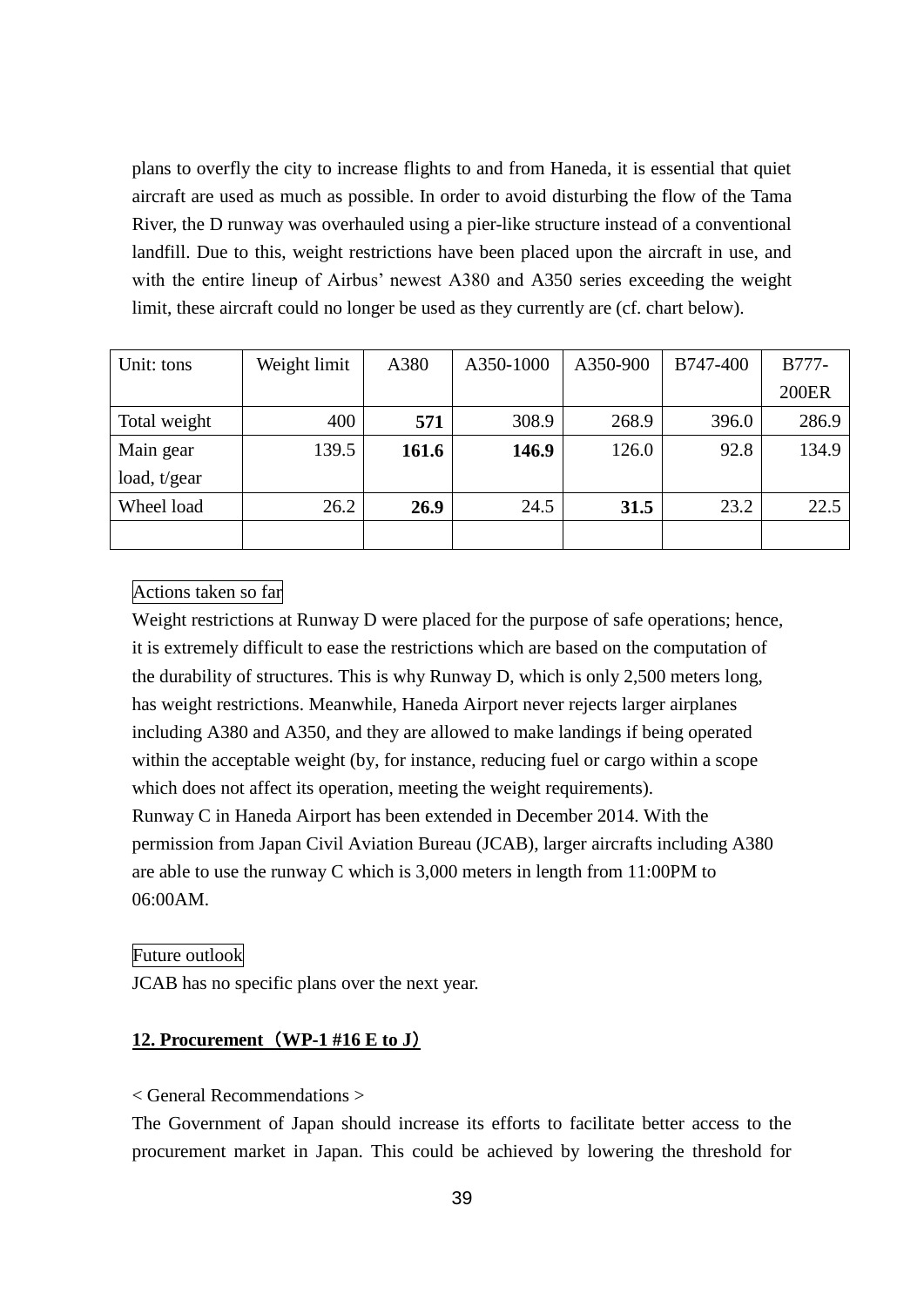public tenders and removing the "operational safety clause" within the transport sector. Japan should also include more cities in the GPA as currently only nineteen are included.

Japan should, furthermore, make more information available in English. The BRT is aware of the recent initiatives by JETRO, but complete information is rarely available in English. In addition the BRT requests that the use of English when submitting tender proposals to allowed or at least partially allowed, especially for the technical specifications.

In addition the BRT asks that Japan streamlines the requirements on pre-registration and also recognises overseas experience and qualifications when setting up requirements for the bidders.

< Specific Recommendations >

In the bidding process in public tenders for helicopters>

a. More balanced competition should be ensured by comprehensive evaluation systems that also take aircraft performance into account.

b. Single year budget procurement constraints should be relaxed.

Procurement of integrated systems of space ground equipment should be encouraged.

The share of open tendering as a means for procurement by the Japanese utilities should be increased substantially.

The recent changes to the Operation Safety Clause should indeed lead to more open calls for tenders in accordance with the WTO agreement on government procurement. The BRT would be interested in knowing if the Japanese authorities have any data on the increase of open calls for tenders due to the changes in the definition of the OSC.

# < Recent progress >

The BRT has seen some changes in particular for the three JR Honshu companies and is therefore looking forward to see what impact the changes in the OSC will have. While the Japanese authorities has defined the Operational Safety Clause the BRT views this definition as too all-encompassing.

### < Background >

*Studies have shown that over 80% of the total procurement market in Japan is not covered by the GPA.1 Currently some sectors are exempted from the threshold of 5*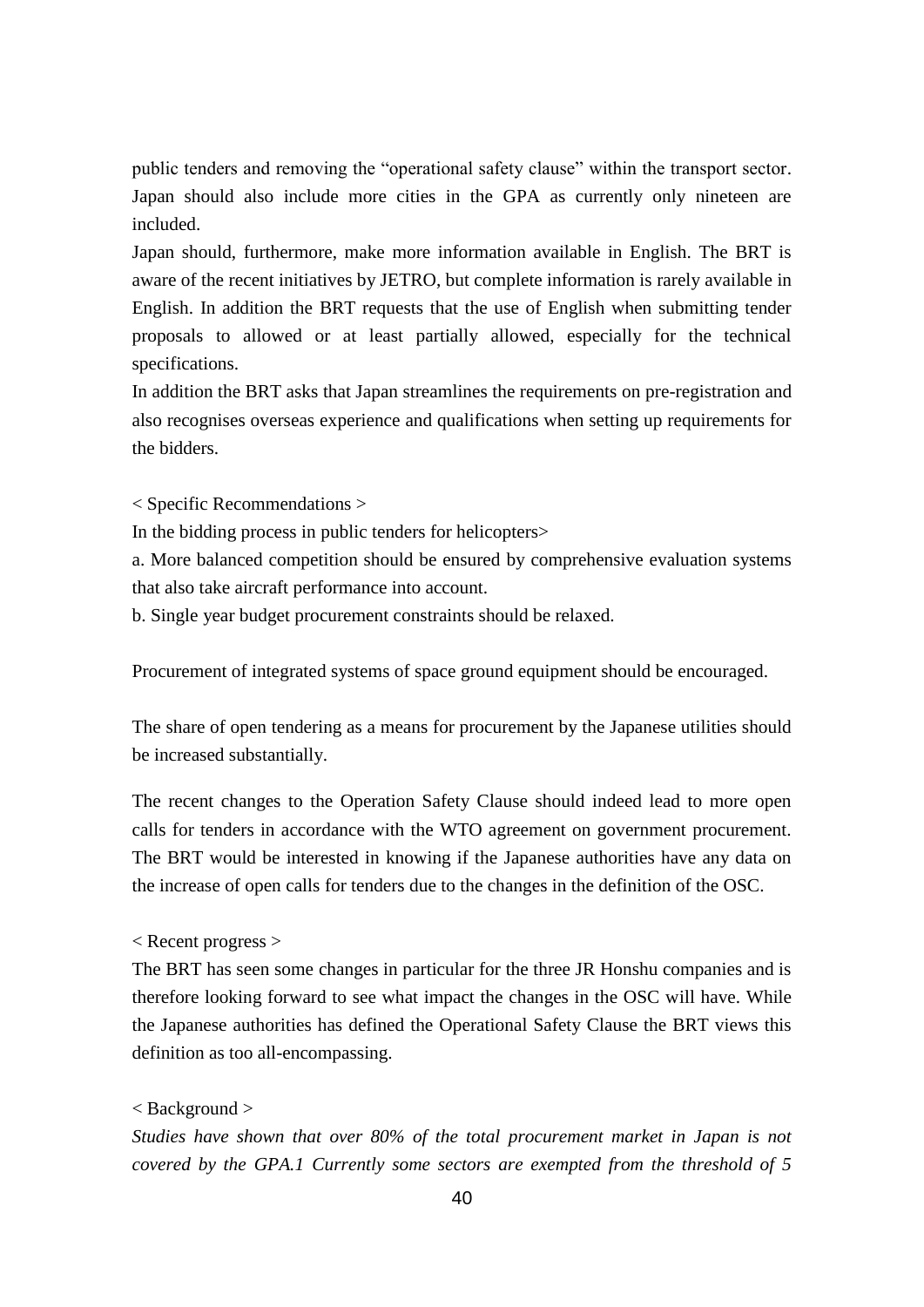*million SDR. Some changes have been seen, such as the establishment of a national data base on calls for tenders, and the first ever open call for tender in the railway sector. However, significant improvements are required to bring Japanese procurement closer to the levels of the EU.* 

# Actions taken so far

As Members of the GPA, the Chapter on Government Procurement of the Japan-EU EPA will realise the improvement of market access building upon the commitments under the GPA, in order to promote the participation by both of the suppliers to the procurement markets. For example, in the railways sector, while Japan will eliminate so-called "the operational safety clause" under the GPA, the EU will open a part of its railway market including rolling-stocks.

The sixth Japan-EU Railway Industrial Dialogue was held in Tokyo in February 2017, with the participation of railway operators and suppliers from Japan and the EU, for the purpose of further deepening the mutual understandings between them.

Furthermore, the statement, referred to in the above  $\leq$  Background  $\geq$ , "Studies have shown that over 80% of the total procurement market in Japan is not covered by the GPA." is not officially recognised by the Government of Japan.

### Future outlook

The Government of Japan will continue to undertake works necessary for the signature and the entry into force of the Japan-EUEPA.

# **Working Party 2: Life Sciences and Biotechnologies, Healthcare and Well-being**

# **1. Mutual Recognition Agreement for Pharmaceuticals GM should be extended(WP-2 / #01 / EJ to EJ)**

### BRT Recommendation

The EU and Japan should expand their Mutual Recognition Agreement (MRA) on Good Manufacturing Practice (GMP) to various pharmaceutical dosage forms such as ointments, injectables, sterile forms and API, as well as biological products, in order to avoid redundant inspections and testing.

### $\langle$  Recent Progress $\rangle$

Good progress has been seen. In April 2016, EU and Japan agreed to expand countries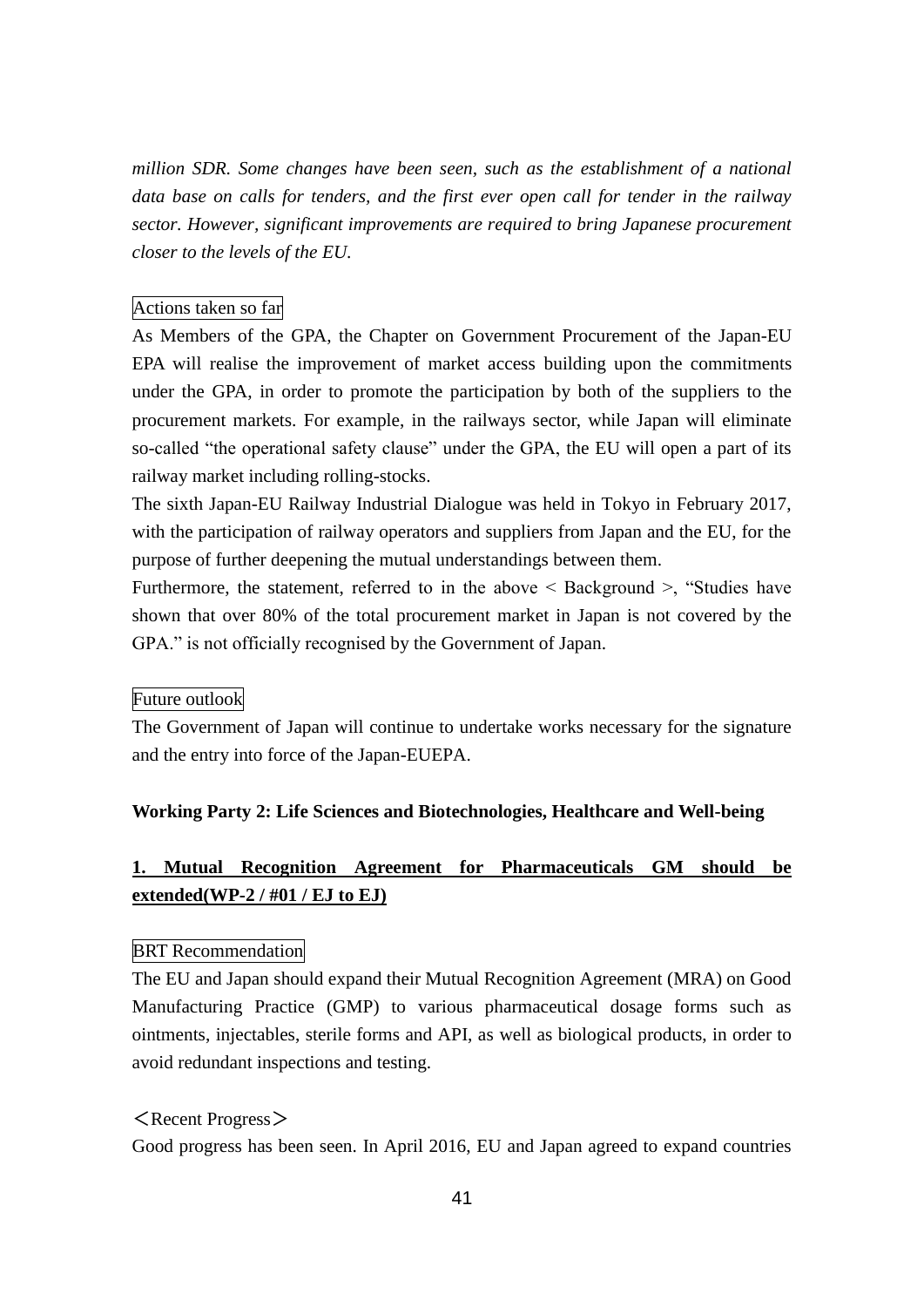subjected by the MRA of the GMP certifications from 15 to 28 EU countries. The EU and Japan also announced that they are considering expanding the MRA subjects, which currently cover only no-sterile oral tablets and capsules, to other medical products.

# <Background>

In 2002, the EU and Japan introduced the MRA on the GMP of medical products, but it covered only the then 15 EU countries and its subjects were only non-sterile oral tablets and capsules. In April 2016, the MRA was expanded to cover all the now 28 EU countries, and both the EU and Japan are considering expansion of subjects to other formulations of medical products.

In March 2017, the EU and the US announced they have agreed on MRA of the GMP. Oral tablets, capsules, ointments, injectables, API, and biological products are included in this agreement. Human blood, human plasma, human tissues and organs and veterinary immunologicals are excluded.

Despite Japan being a member of PIC/S, currently only oral solid dosage forms are included within the MRA between Japan and the EU and there are therefore still much redundant inspection and testing of manufacturing facilities. This is not only a costly process but it also slows down the launching of new drugs in Japan, creating a significant disadvantage for Japanese patients. In order to eliminate this problem and integrate the EU and Japan economies more efficiently, standards and guidelines should be harmonised and the MRA expanded. This MRA issue is one of the items of the EPA negotiation between EU and Japan.

Prioritised items for harmonisation between Japan and the EU in line with international standards are as follows:

- Safety measures
- Clinical development guidelines and biological preparation standards for vaccines
- Minimum requirements for biological products

# Actions taken so far

The current scope of mutual recognition on the pharmaceutical GMP covers non-sterile products of chemical pharmaceuticals, including ointments as well as tablets/capsules. The MHLW has already expedited market authorisation process of new drugs, the GMP conformity assessment during the authorisation process does not "slow down" the marketing of new drugs in Japan. In addition, most GMP conformity assessments on manufacturing sites in the EU have been done based not on the on-site inspections but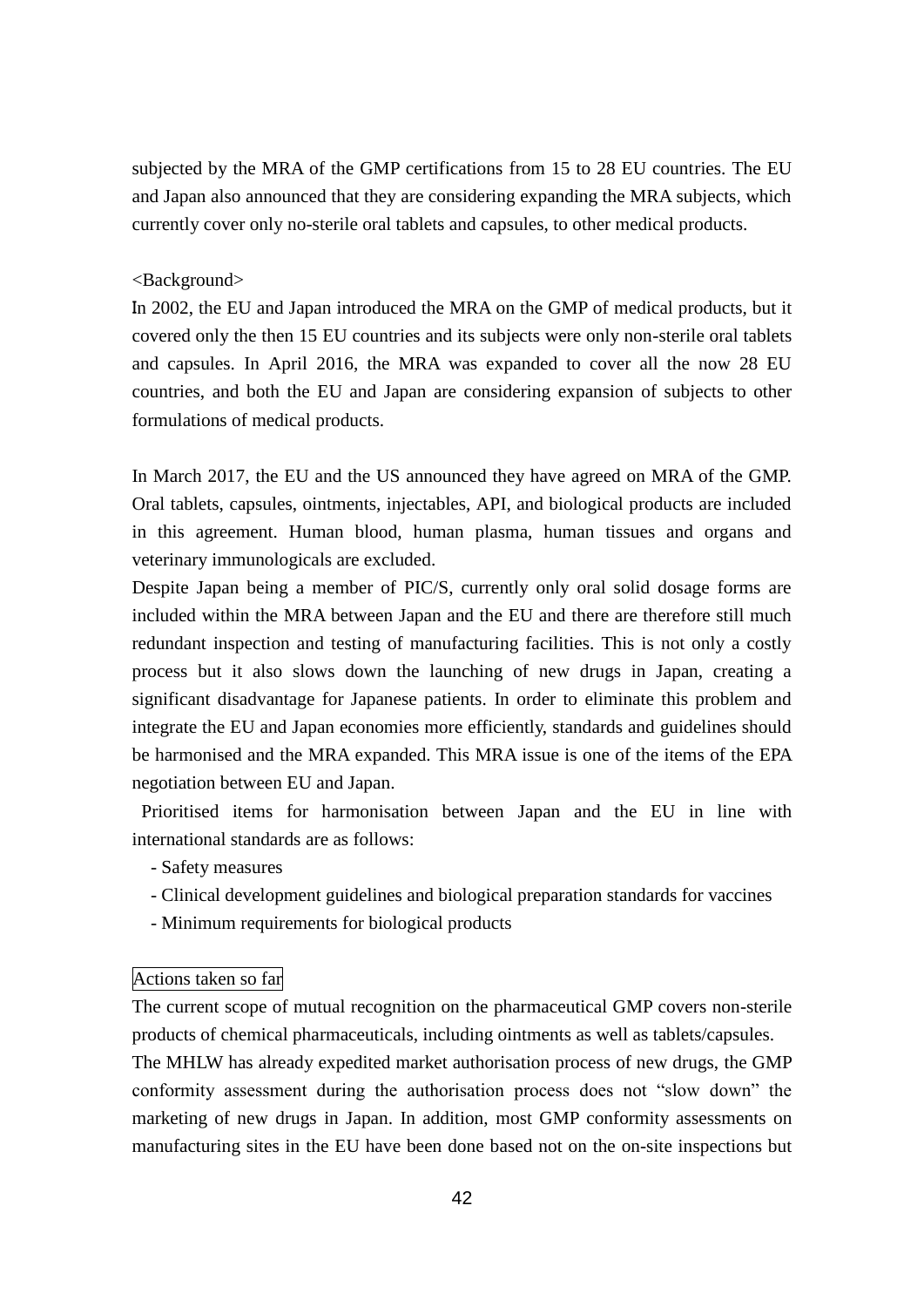on submitted dossiers.

Regarding the agreement in principle of the negotiations of the Japan-EU EPA in July 2017, Japan and the EU have finalised the preparatory work to expand the coverage of the mutual recognition on the GMP for medicinal products for human use. This expansion would also include APIs, sterile products and biological pharmaceuticals, including immunologicals and vaccines. Japan and the EU aim at completing the formal procedures as provided for in the MRA, at the earliest possible time, which will allow the entry into force of the expanded product scope.

# Future outlook

The Government of Japan will continue dialogues with the EU side for the expansion of the product scope of mutual recognition on pharmaceutical GMP, with a view to completing it at the earliest possible time.

# **2. Acceleration and dissemination of scientific knowledge on new plant technologies by both the governments and the private sector (WP-2 / # 03 / EJ to EJ)**

# BRT Recommendation

The governments and the private sector should implement concrete actions in order to increase public awareness and societal acceptance on the benefit and contribution of new technologies in the Plant Protection & Biotechnology area, including GMOs, to the sustainable supply of safety foods. To achieve these objectives the Japanese and European biotechnology and bio-industry associations should work closely with other sectorial organisations and their respective authorities. Specifically:

- ・ Both the EU and Japan should advance and adhere to global harmonization on GMO risk assessments, and support the Global Low Level Presence Initiative.
- ・ Both the EU and Japan should provide legal clarity on the status of new plant breeding techniques such as genome editing, preferably in a harmonized manner.

# <Background>

While Plant Protection & Biotechnology significantly contribute to the sustainable food production for an ever growing population, the contribution of new technologies has never been well recognized. Moreover, the benefit of improved quality traits on imported seeds has not been fully addressed. Considering the possible limitation of future access on foods and feeds as a consequence of limited arable land and global competition on limited foods, new technologies bringing higher productivity are required.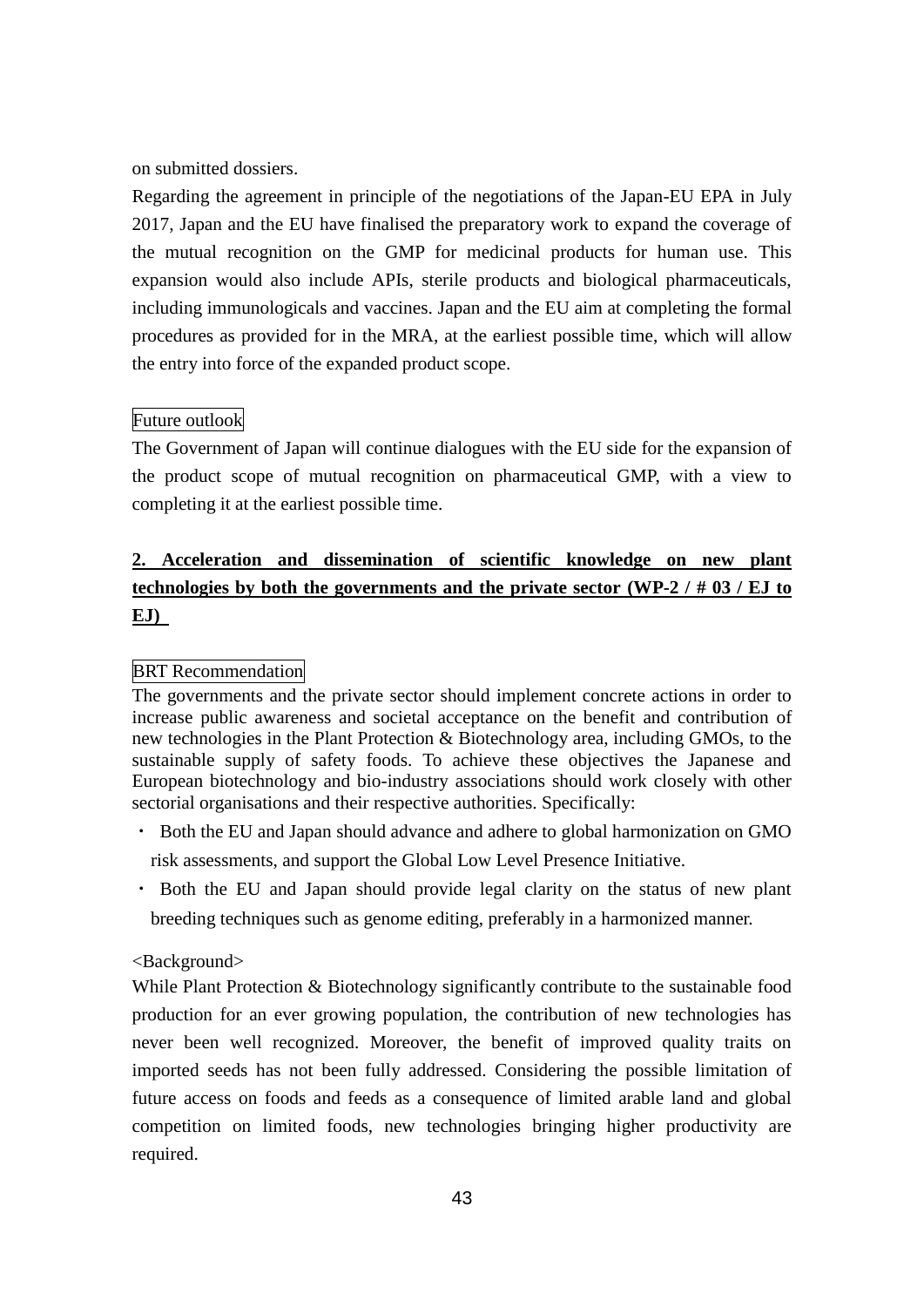It is therefore necessary to increase the societal acceptance of new technologies in Plant Protection & Biotechnology, including GMOs, as an option to increase and sustain the agricultural productivity in the world through awareness-building on the benefit of this technology to better life.

# Actions taken so far

The Government of Japan has advanced its co-operation with the EU administrative authorities for the harmonisation of GMO regulation and new techniques involving genome editing at the OECD Working Group on the Harmonisation of Regulatory Oversight in Biotechnology. The Government of Japan also held an international symposium on biotechnology and exchanged information with researchers from Europe at the symposium. In addition, the Government of Japan has conducted various activities, such as science communication by officials and researchers, to inform consumers and consumer organisations about biotechnology including its benefits and contribution.

### Future outlook

We will continue above action.

# **3. ANIMAL HEALTH There should be mutual recognition of GMP and marketing authorization for Animal Health products (WP-2/#04/EJ to EJ)**

# BRT Recommendation

Mutual recognition of EU and Japanese marketing authorizations and recognition of GMP certification for veterinary products is important to promote trade and investment. MAFF and the European agency should accept the GMP certification of the other party where the GMP requirements are similar or equivalent.

### <Recent Progress> EU side will revise

MAFF revised regulations to issue accreditation licenses written in both Japanese and English in December 2014. However, since then there has been no further progress, and there remain no examples of mutual recognition at the product level.

#### <Background>

Overseas production facilities that are involved in manufacturing veterinary medicinal products imported into Japan have to be accredited by MAFF even though their GMP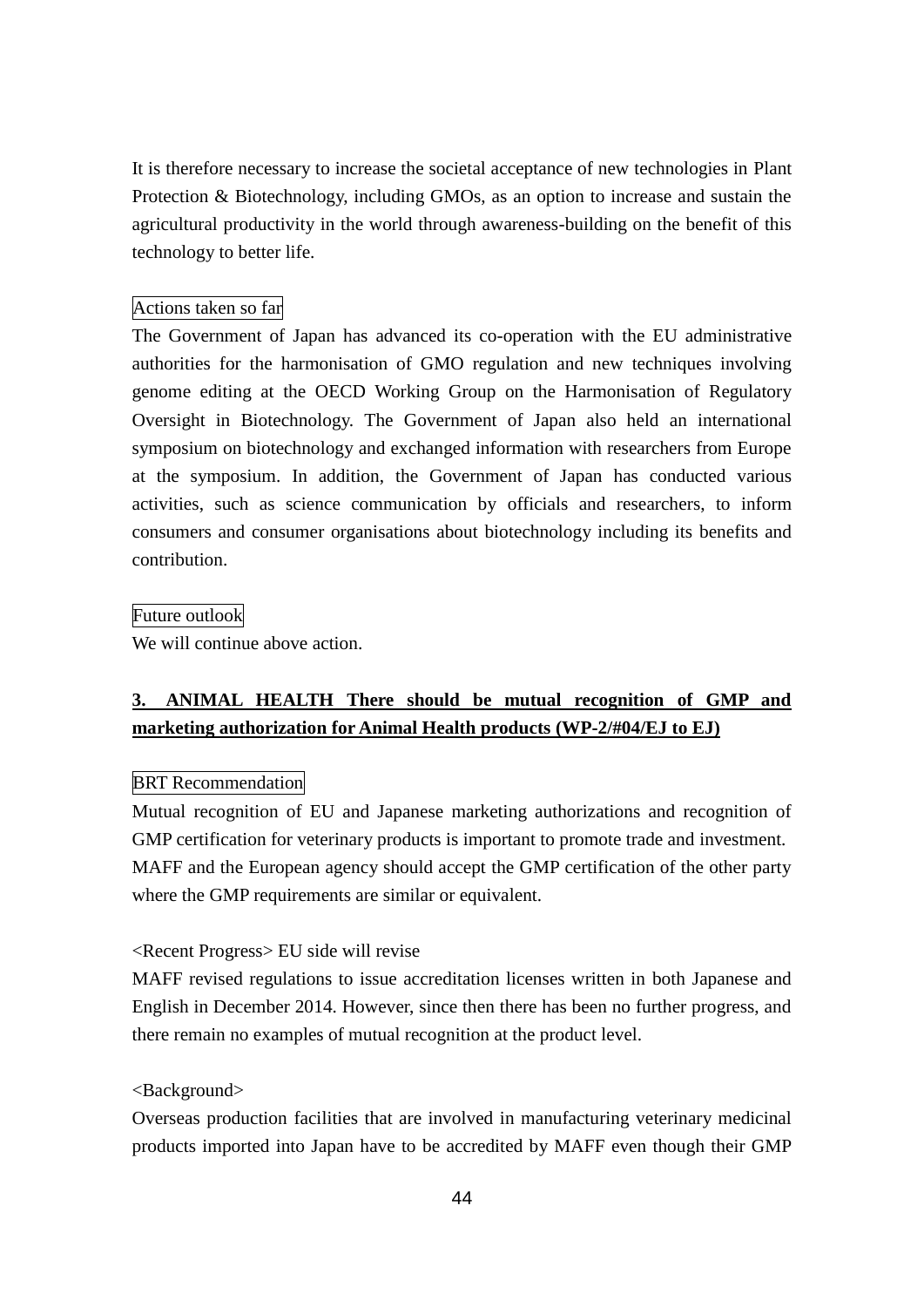status is authorized by European authorities. This process involves a large amount of administrative work.

The EU-Japan Economic Partnership Agreement should aim for mutual recognition of European and Japanese marketing authorizatiosn for veterinary products, starting with mutual recognition of GMP certification of veterinary medicines where the GMP requirements are similar or equivalent.

# Actions taken so far

Japan has already accepted technical data collected from the EU Member States and harmonised technical requirements for data necessary for the registration of a veterinary medicinal product between Japan and the EU.

# Future outlook

Veterinary Medicinal Products (VMP) that are approved and distributed in Japan must comply with the GMP provided by the Japanese competent authority to ensure that those products are consistently produced and controlled under the quality standards appropriate to their intended use. The Government of Japan believes that the requirements of Japanese GMP (ex. name and address of manufacturing site, names of responsible person for GMP, outline of production process, self-inspection report for GMP and GMP certification issued by foreign CA/equivalent organisation) are similar to and not more stringent than those of the EU. The Government of Japan considers that it would be reasonable to discuss further harmonisation regarding the GMP certification as appropriate through the channel cultivated between the regulatory authorities of Japan and the EU.

# **4. HEALTHCARE Reform of the pharmaceutical pricing system should provide a stable, predictable environment that rewards innovation (WP-2/#07/EJ to EJ)**

#### BRT Recommendation

Reform of the pharmaceutical pricing system should provide a stable, predictable environment that rewards innovation

The Basic Policy for "drastic" drug pricing system reform was issued by the government at the end of 2016, and the Central Social Insurance Medical Council (Chuikyo) is now discussing possible changes, with implementation of the revised system from April 2018.

The EU-Japan BRT members strongly call for this review to lead to a system which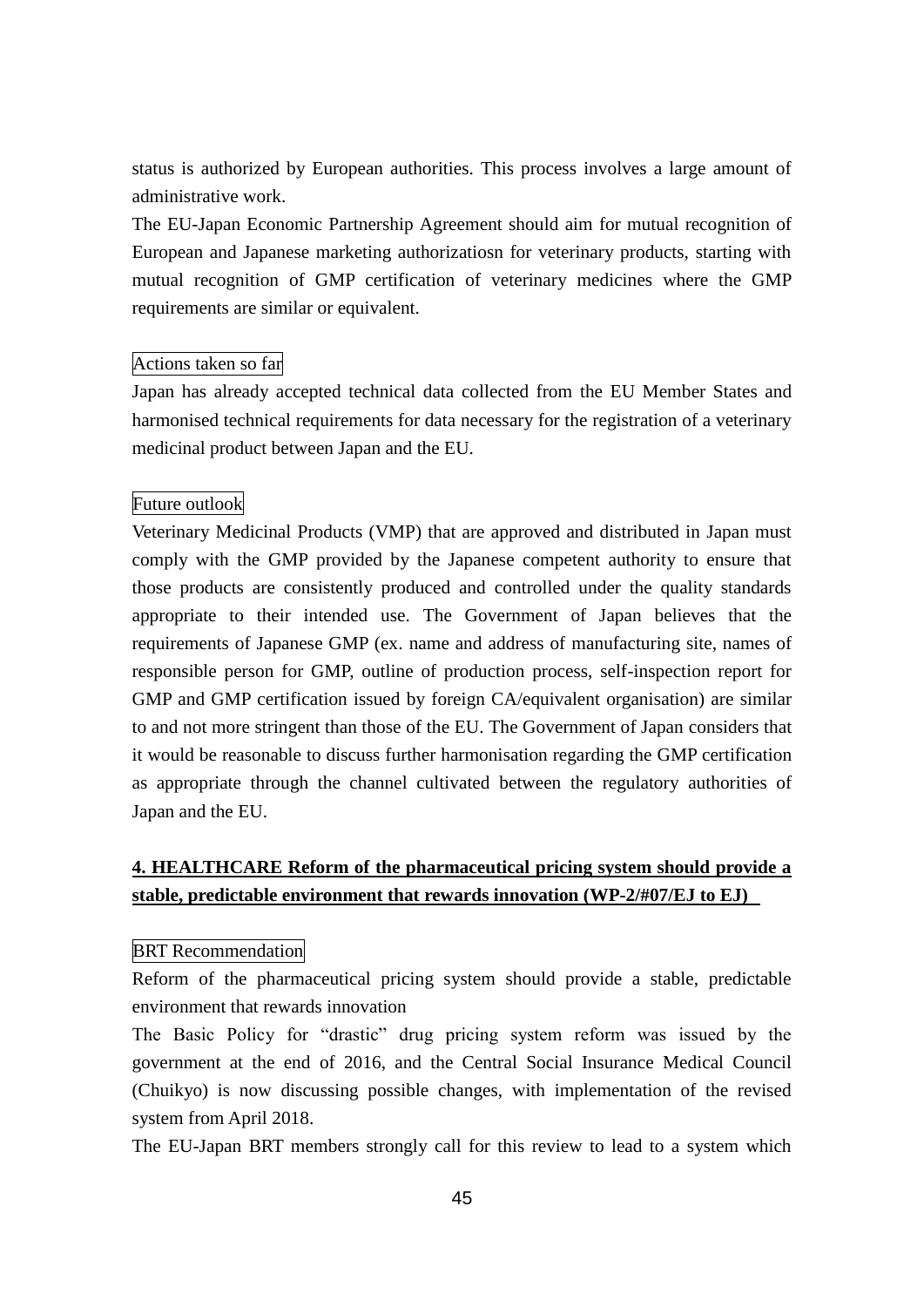appropriately values and rewards innovation, maintaining an incentive for companies to develop new drugs and bring them rapidly to Japan and thereby giving Japanese patients early access to the latest treatments.

Specifically, the price maintenance innovation premium should be expanded to allow all new innovative products to keep their initial price level for the duration of their period of exclusivity. This strengthened reward for innovation could be funded by savings made on non-innovative products, with annual price revision for long-listed products (LLPs) and generics that discount from the NHL list price beyond a certain percentage. In addition, repricing rules related to market expansion should not become deterrents to investment.

Some form of Health Technology Assessment (HTA) is likely to be introduced. To ensure that such a system does not become a barrier to access for patients, an open, transparent process is needed, where stakeholders such as the industry and patient groups can contribute and share experience of HTA from European counties. Any new system should be based on the following:

- Assessment based largely or entirely on cost per QALY (quality-adjusted life years) thresholds risks becoming a major barrier to access. Multi-criteria decision analysis has more flexibility and hence is more appropriate.

- The number of products assessed should be limited. Japan does not yet have a well-established HTA infrastructure, so cannot assess a large number of products. The focus should be on products with a large budget impact and in receipt of a significant price premium.

- Any assessment should be post-launch, e.g. two years after market entry. If the assessment will be conducted before launch, the system should not hinder patients' access to new drugs.

### Actions taken so far

The Government of Japan has developed the outline of fundamental reform of drug pricing system including the following items from the perspective of balancing "sustainability of the universal healthcare system" and the "promotion of innovation" through hearing of opinions from relative associations in the Chuikyo.

- ・To promptly revise the drug price which market size exceeds 35 billion yen with labelling amendment (revise at the opportunities of listing, 4 times a year).
- ・To determine the coverage of annual drug price revision in view of the circumstance of all drug price revision from FY 2018 to FY 2020.
- ・To amend the new drug creation premium to focus on the innovativeness or usefulness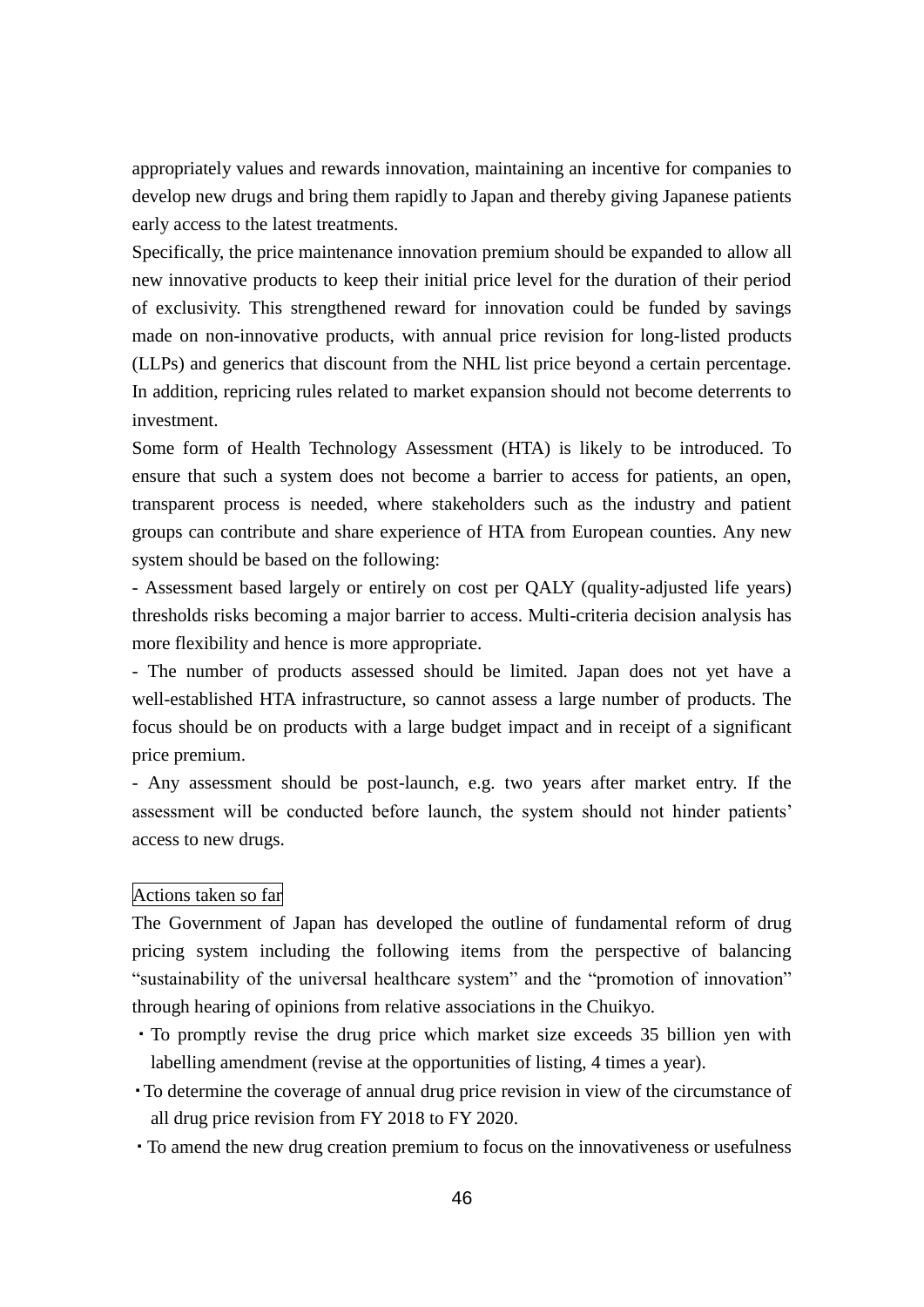of each drug.

- ・To amend the cost calculation method to assess higher in the case that the transparency regarding manufacturing costs is high.
- ・To reduce the price of long-listed drug based on generic price.
- ・To introduce a mechanism to analyse cost-effectiveness for drugs and devices with large market scales, including products calculated with cost accounting method, and revise prices based on the results.

# Future outlook

The Government of Japan will undertake the fundamental reform of drug pricing system and drug price revision based on the outline.

The Government of Japan will adjust the prices of 13 drugs and devices in April 2018 for which the cost effectiveness was evaluated and will organise measures for technical issues clarified by the introduction of HTA and examine specific details for HTA regularisation, in FY 2018.

# **5. PLANT PROTECTION & BIOTECHNOLOGY Review times for Plant Protection & Biotechnology products should be shortened**(**. WP-2 / # 10 / EJ to EJ**)

# BRT Recommendation

The introduction of parallel review by MAFF (Ministry of Agriculture, Forestry and Fisheries) and the FSC (Food Safety Commission) in 2016 offers the potential for a major improvement in the time taken to review and approve new products. The first priority should be to assess if the new process is working as intended in practice.

There may be other possible ways to shorten review times:

- Further harmonization of the dossier on human safety and acceptance of summaries in English.
- Opportunistic use of the evaluation results from foreign countries in order to reduce the resource burden on the Japanese authorities.
- Association and synchronization of review for domestic registration with that for import MRLs.
- Parallel review by MHLW.

### <Background>

Delivering novel and safe Plant Protection products and seeds is very important if the needs of the growing world population for high quality foods and feeds are to be met. While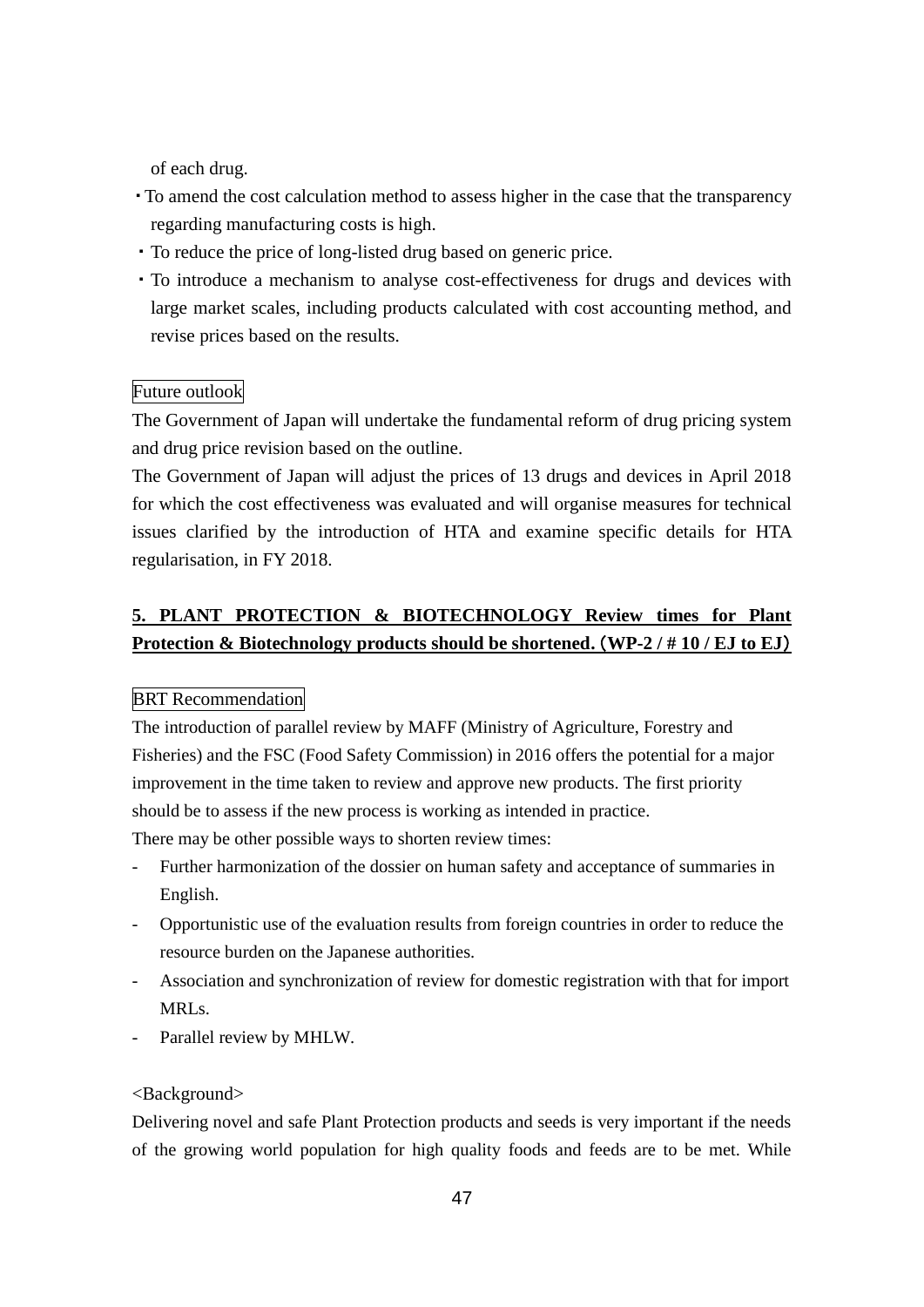R&D-intensive companies are continuously and heavily investing in new technologies, the innovation will not contribute to the food production without governmental approval. Therefore, early market access of novel Plant Protection products is crucially important not only for R&D companies but also for farmers who have to be competitive on their agricultural production, as well as consumers whose living is dependent on the sustainability of food production. The delay of market access of novel products will cause technology gaps, resulting in unnecessary disadvantage to farmers due to the limited access to innovative products which are safer and more effective.

If it works as planned, the new approval system should bring Japan much closer to international best practice, with an expected average approval time of 21 to 27 months (versus 27 to 36 months before the 2016 change). However, in the US and Korea the time taken for review is 18 to 24 months, so it may be possible to make further progress.

### Actions taken so far

The related Ministries (the MAFF, the MHLW and the FSC) started parallel review to shorten the period of time for reviewing new applications/product registrations in plant protection in 2015.

In Japan, genetically modified plants are required to be evaluated scientifically on their food safety, feed safety and biosafety in accordance with the following 3 Acts; Food Sanitation Act, Law concerning Safety Assurance and Quality Improvement of Feed ("Feed Safety Act") and Act on the Conservation and Sustainable Use of Biological Diversity through Regulations on the Use of Living Modified Organisms ("Cartagena Act") respectively. These evaluation processes are streamlined appropriately based on scientific basis.

### Future outlook

The Government of Japan continues the current practice and makes efforts to shorten the review period as much as possible.

### **3. Working Party 3 Digital Innovation and Mobility**

### **1. Cooperation for Global Digital Trade Rule Making (WP-3 / # 01 / EJ to EJ)**

### BRT Recommendation

With rising protectionist sentiment and a growing undercurrent of distrust surrounding trade, the EU and Japan are required to demonstrate that improved trade relations can bring great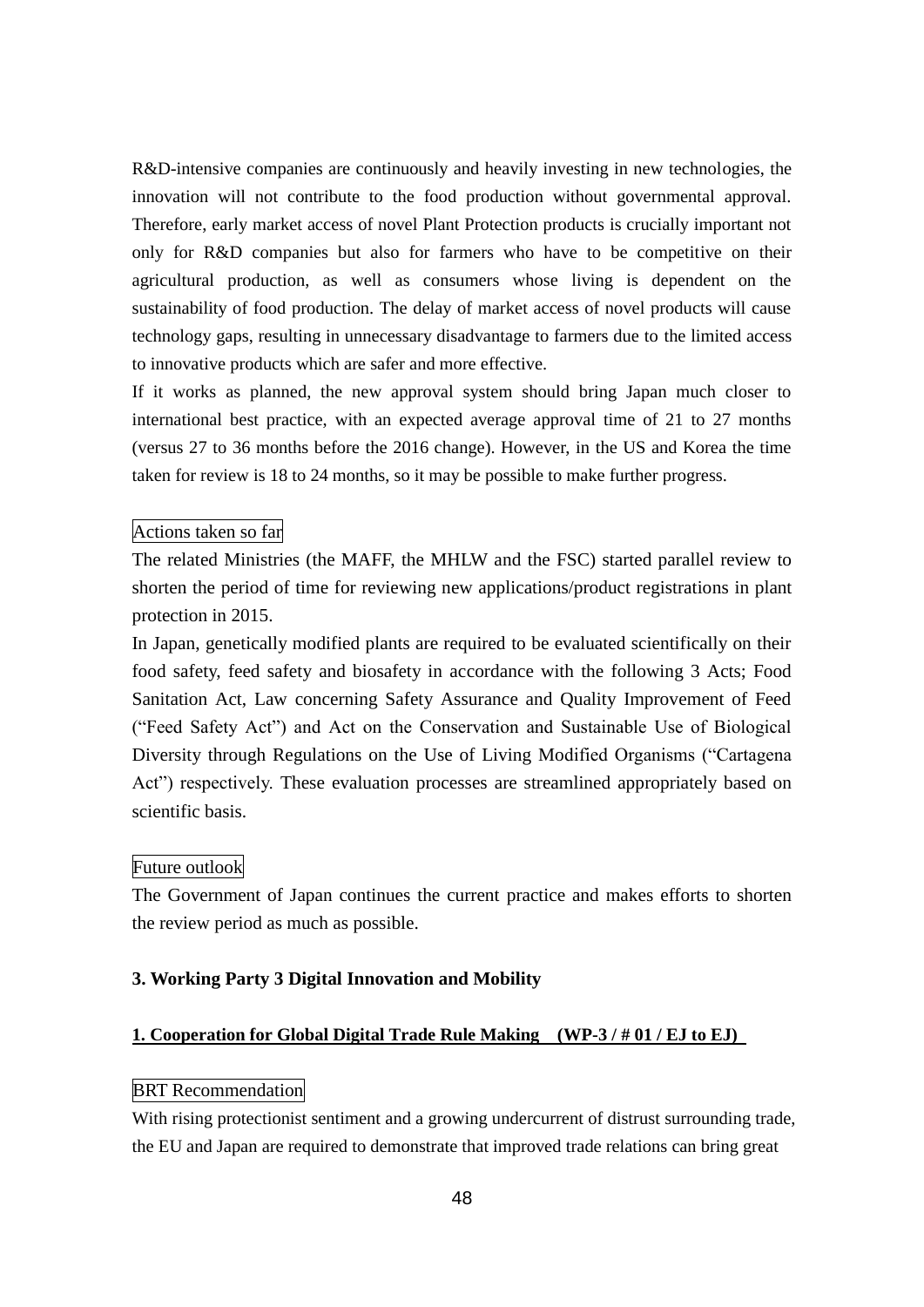value to the mutual benefit of economy and society.

The BRT has serious concerns that some countries are implementing Forced Localization Measures (FLMs). Those measures could become a real threat to the digital trade. Maintaining the business environment to realize adequate "cross-border data flows" is imperative for multinational companies and for citizens who consume services offered by global players. The BRT thinks that the principles of free flow of data and the restriction of a mandatory requirement of data localization will be one of the foundations of the digital economy.

The BRT supports the introduction of rules for e-commerce and cross-border data flows in trade Agreements. This will allow tackling new forms of digital protectionism while respecting data protection rules.

The BRT requests both sides' Authorities to lead global rule making by incorporating provisions to restrict digital protectionism such as FLMs into EPA negotiations respective parties are engaged in or the TiSA negotiation, and jointly approach the abolishment of such regulations.

The BRT welcomes the efforts of the EU and Japan, as historic partners with a shared commitment to open, fair and free trade, including in digital goods and services, to strengthen their cooperation by completing an ambitious EU-Japan EPA/FTA. We believe the agreement offers a valuable chance to demonstrate the mutual benefit of open and fair trade—including digital agendas aspects—and set an example for future cooperation with and between other regions.

The BRT welcomes that the EU and Japan finished the necessary domestic procedure to implement the expanded ITA, and also welcomes efforts to increase its membership countries.

#### < Recent Progress >

In May 2015, the 23rd Japan EU Summit was held in Tokyo. The EU and Japan emphasized their determination to combat all forms of protectionism.

In October 2015, the European Commission released a trade strategy "Trade for All", where it addressed digital protectionism and sought to use FTA and the TiSA to set rules on e-commerce and cross-border data flows.

At the G7 Ise-Shima Leaders' Declaration, leaders endorsed G7 Principles and Actions on Cyber and commit to take actions.

At the G7 Summit in Taormina, Italy on 27 May 2017, important progress has been made to avoid protectionist measures. During the high level meeting, a generic but important declaration was decided to prevent negative consequences on digital trade.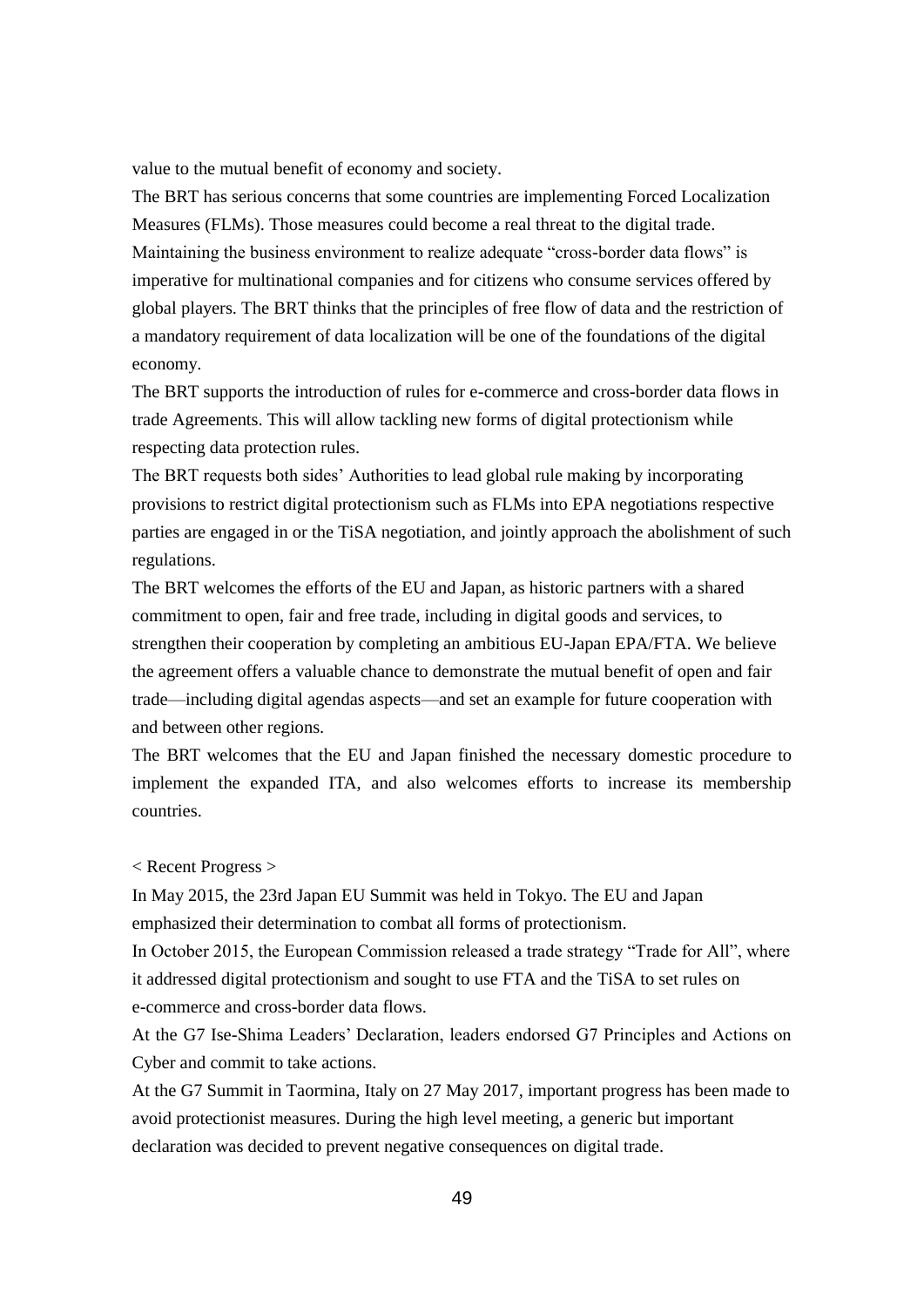### < Background >

Thanks to the digital economy, today's business environment is evolving at exceptional speed. Information, goods, and services are more global than ever before. In the trade environment, digital trade - intended as for example cross-border data flows and e-commerce - is growing exponentially around the world. It is important to emphasize though that digital trade does not only positively impact the digital technology sector, but also has a positive spin-off effect on the entire value chain and across all industries and players, including consumers and employees. Digital trade has a positive effect on the quality of goods and services and productivity levels thanks to new technologies, processes, business models, and services. Thus digital trade has great potential to bring new growth and prosperity to Europe and Japan. However, the true potential of digital trade to drive innovation, job creation, and economic growth has yet to be fully realized. Indeed, barriers persist, and protectionist trends and policies are on the rise.

Several countries are trying to implement digital protectionist policies. To spread the fruit of digital technology all over the world, modernized and harmonized rules are indispensable so that business can offer innovative solutions without unnecessary burdens to meet specific local requirements.

### Actions taken so far

The Japan-EU EPA includes the provisions on the prohibition on disclosure of source code requirements. At the Japan-EU Dialogue on Data Economy held in July and in October 2017, Japan and the EU reaffirmed their cooperation on dealing with restrictions on digital trade in third countries. As for international fora, the importance of free flow of information was acknowledged in the G20 Summit meeting in July 2017. In addition, the importance of free flow of information, prohibiting on data localisation requirements and requirements to access to or to transfer of source code was reaffirmed in the G7 ICT-Industry Ministerial Meeting in September.

The Government of Japan implemented its tariff elimination based on the ITA Expansion in May 2017. Also, the importance of outreach to expand participants of the ITA/ITA Expansion was recognised at the Symposium on the 20th Anniversary of ITA held in June 2017.

### Future outlook

The Government of Japan will continue to work to form a common position and to promote cooperation through international fora such as the G20, the G7, the OECD,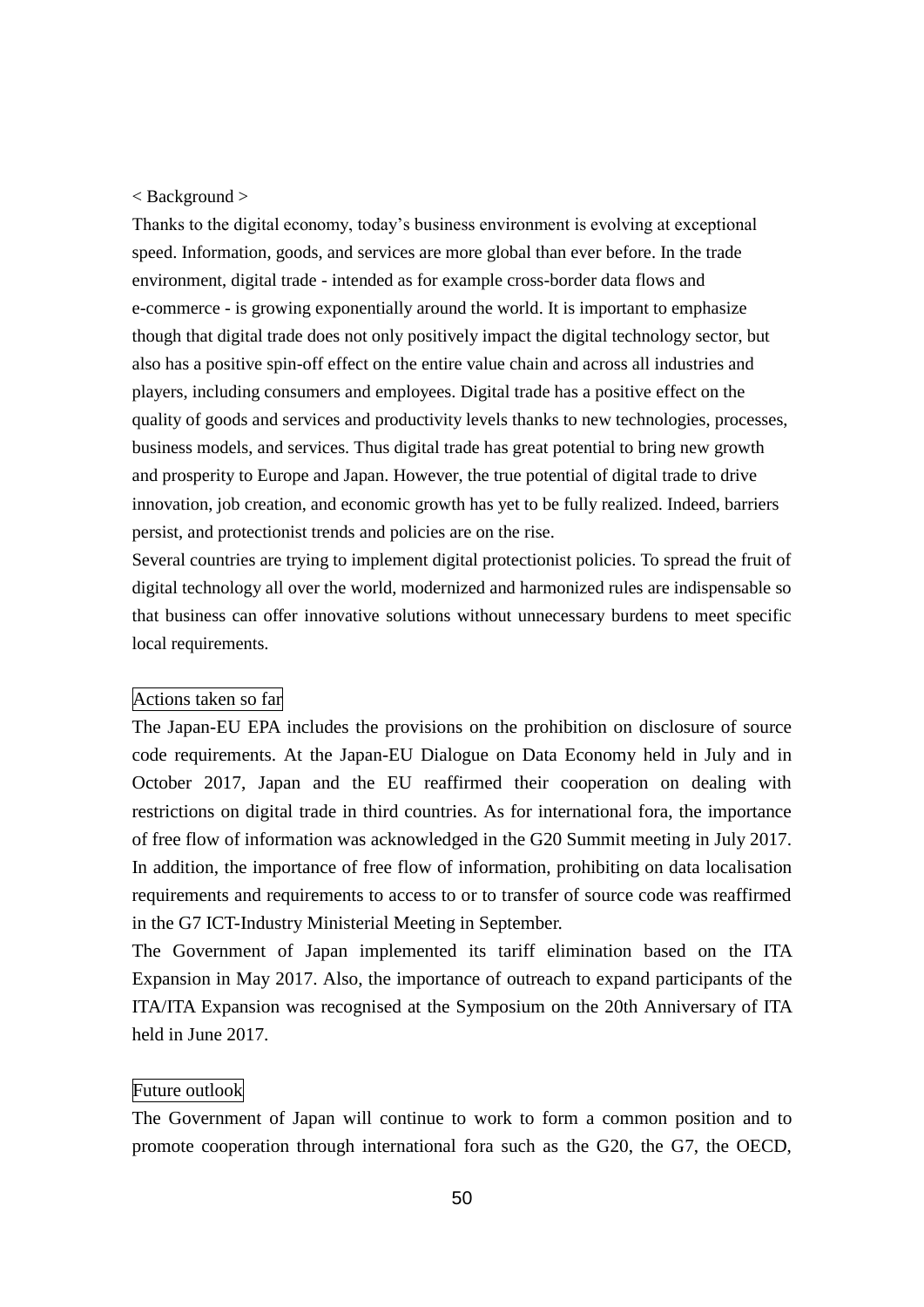APEC, the WTO, and the FTA/EPAs in order to develop digital trade and to prevent the expansion of digital protectionism. At the same time, the Government of Japan will exercise its leadership to form rules on digital trade through the WTO and the FTA/EPAs.

Regarding the ITA/ITA Expansion, the Government of Japan will continue to work toward the expansion of participants and will positively commit to discuss issues around NTMs and ITA3.

# **2. Privacy Protection and Innovation towards Digital Economy (WP3/#02\* /EJ to EJ )**

# BRT Recommendation

The BRT requests the EU and Japan that implementation of regulations create a trusted, harmonized and future-proof set of data protection environments both for the EU and Japan as we believe that modern and flexible regulation has the potential to act as a catalyst for growth, jobs and innovation both in the EU and Japan.

### GDPR implementation

The BRT welcomes the work and the approach of WP29 allowing all stakeholders to contribute through public consultations in preparing the Guidelines for the implementation of the GDPR.

It is crucial that the GDPR is implemented in a harmonised manner across EU Member States. This is important in order to fully take advantage of the cross border business opportunities. In this sense the BRT encourages the European Commission and WP29 to monitor the implementation acts where Member States can interpret the new Regulation based on the Guidelines from WP29 in order to assure as much harmonisation as possible and avoid to create different market conditions in different Member States.

The BRT supports the notion that one of the important steps in data protection is to conclude international data transfer agreements.

# Rulemaking for the facilitation of cross border transfer of personal data

The BRT requests the establishment of a cross border personal data mechanism between the EU and Japan as soon as possible to complement the EU-Japan FTA/EPA negotiation.

While the BRT understands the importance of an Adequacy Decision as a mechanism for transferring Personal Data, we encourage the European Commission to keep on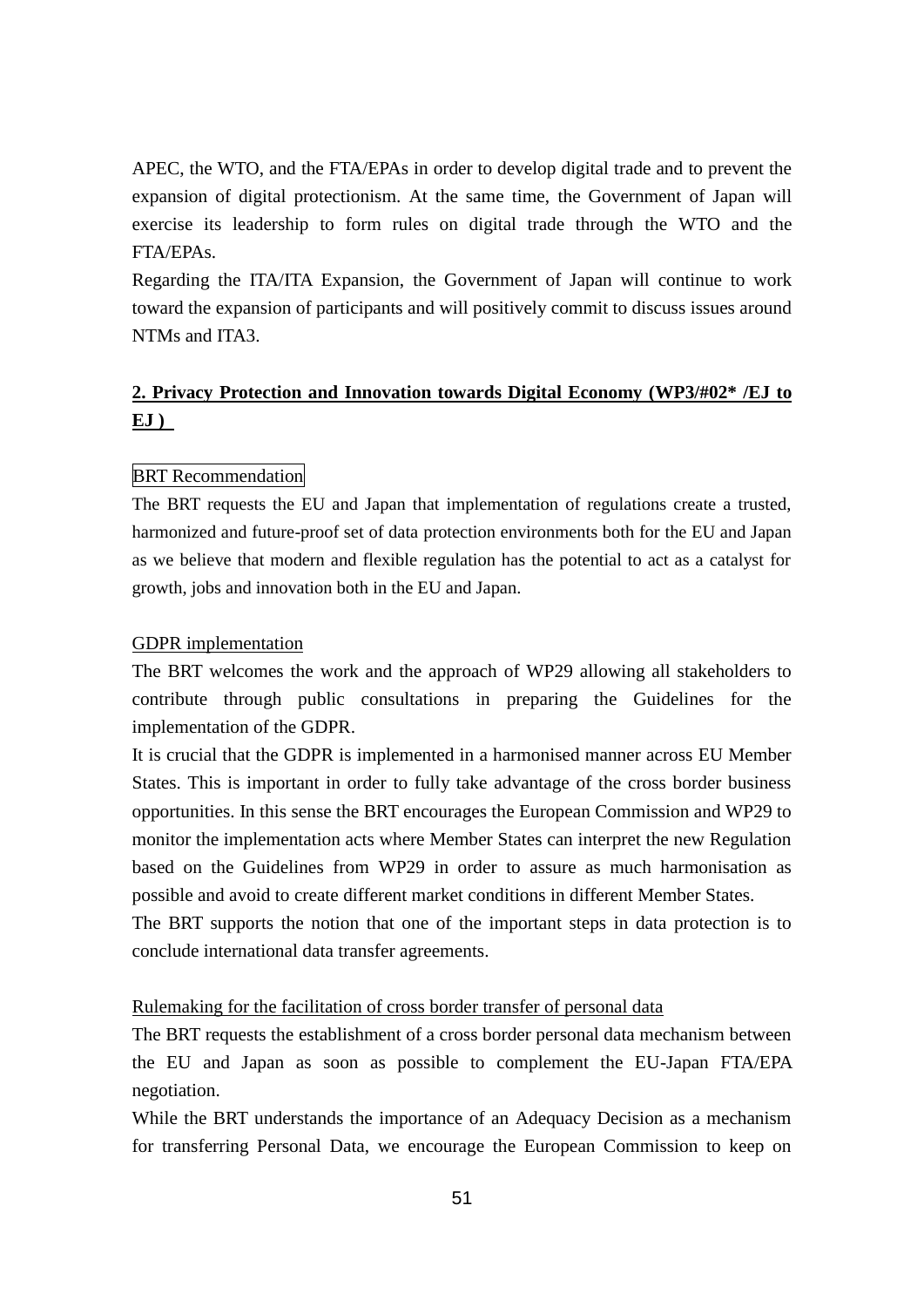working on the direction of its recent Communication by considering alternative mechanisms such as a certification mechanism and a code of conduct, and adopting flexible negotiations tailored to the different legislative environments and sectorial needs.

The BRT welcomes the European Commission's communication "Exchanging and Protecting Personal Data in a Globalised World" to the European Parliament and Council on the 10 January 2017. The communication clearly defines the strategy of the Commission to achieve as soon as possible International Data Transfer Agreements with key countries in both Asia (Japan & Korea) and Latin America. As there is a clear link between International Data Transfer and the General Data Protection Regulation (GDPR), there is a solid basis for reaching an agreement that works for each country.

With GDPR considered as a basis, we have now a 'toolkit' of mechanisms to transfer personal data from the EU to third countries (e.g. adequacy decisions, standard contractual clauses, binding corporate rules, certification mechanisms and codes of conduct). While adequacy decisions remain the Commission's preferred option, other mechanisms will also be considered. This will provide more flexibility during the negotiations in particular with countries that do not consider adequacy as the only way forward. For example, the GDPR provides the possibility to extend Standard Contractual Clauses (SCCs), especially in the case of processor-to processor services (e.g. Cloud service providers). In addition it allows for the use of Binding corporate rules (BCRs) not only within a Corporate Group but between different Companies as well.

The BRT welcomes the EU-Japan joint Statement released on the 20 March 2017 confirming the strong political commitment in finding the best solution to allow Free Flow of personal Data between the EU and Japan.

The BRT also expects that it will take into account during the negotiations between the UK and the EU that there will be no hinder to the smooth transfer of data between the EU and the UK.

Furthermore, both sides' Authorities should strengthen their dialogue to realize consistent personal data protection regimes around the world, to assure interoperability and to address digital protectionism through enhanced cooperation with third countries and international organizations.

### ePrivacy Regulation

Regarding the potential ePrivacy regulation (ePR), it is essential that there is no duplication of the GDPR and that no undue restrictions are placed on businesses.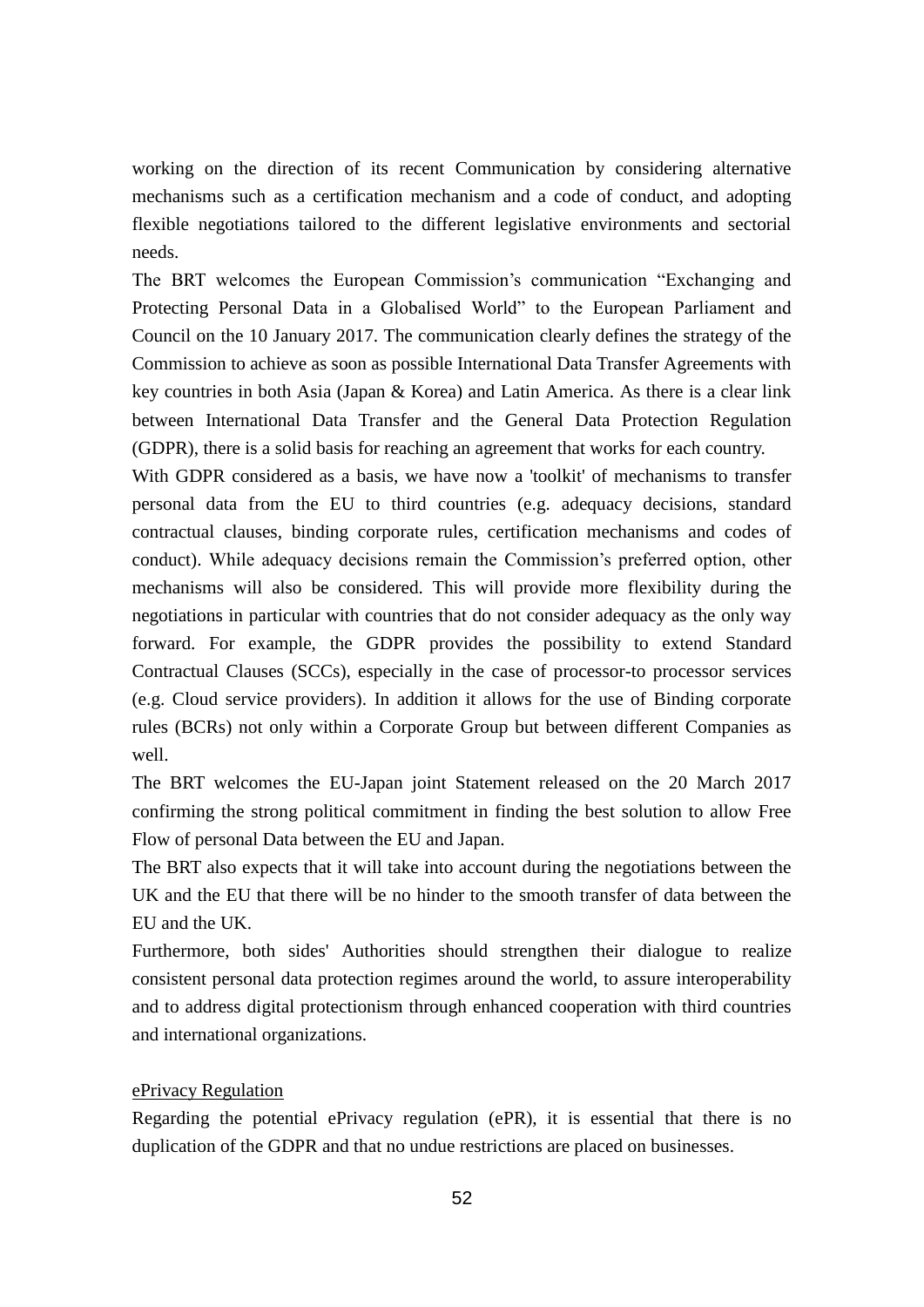While to the respect of private life remains at the core of the ePR, this right must be effectively balanced with the other rights within the Charter of Fundamental Rights as underlined by the Court of Justice of the EU and in line with international human rights law.

Broadly including M2M communications into the scope of the ePR could mean that various products and services that contain built-in M2M communication features like automated supply chains, remote control or operation of machines might be covered by the legislation. This does not seem to be consistent with the purpose and objective of the ePR. We see the risk that the inclusion of M2M communications and applying provisions as currently worded would lead to unworkable situations in practice and render standard processes and developments of Industry 4.0 impossible. We suggest a clarification that products and services containing an M2M platform do not fall within the scope of the ePR.

# < Recent Progress >

There has been good progress on this recommendation.

The General Data Protection Regulation will be effective on 25 May 2018. Several guidelines for implementation were released by the Article 29 Working Party.

Japan's revised Act on the Protection of Personal Information was effective on May 30 2017.

On 10 January 2017, the European Commission issued communication "Exchanging and Protecting Personal Data in a Globalised World".

On 20 March 2017, the European Commission and the Government of Japan released Japan-EU Joint Press Statement on Facilitating the Free Flow of Data.

At Japan-EU Leaders Meeting on 26 May 2017 in Taormina, Italy, both leaders confirmed that free flow of data is important for EU-Japan economy relations and agree to continue discussion for reciprocal smooth data transfer mechanism while protecting appropriate personal data protection.

# < Background >

The original personal data protection laws were adopted before the technical advancement of internet and cloud computing. Since then, citizens have become more concerned about privacy protection, and the differences in regulations by countries in various jurisdictions have caused an increase in compliance costs. Those differences have become obstacles to efficient global operation and innovation utilising data. Reviewing the regulations is thus needed.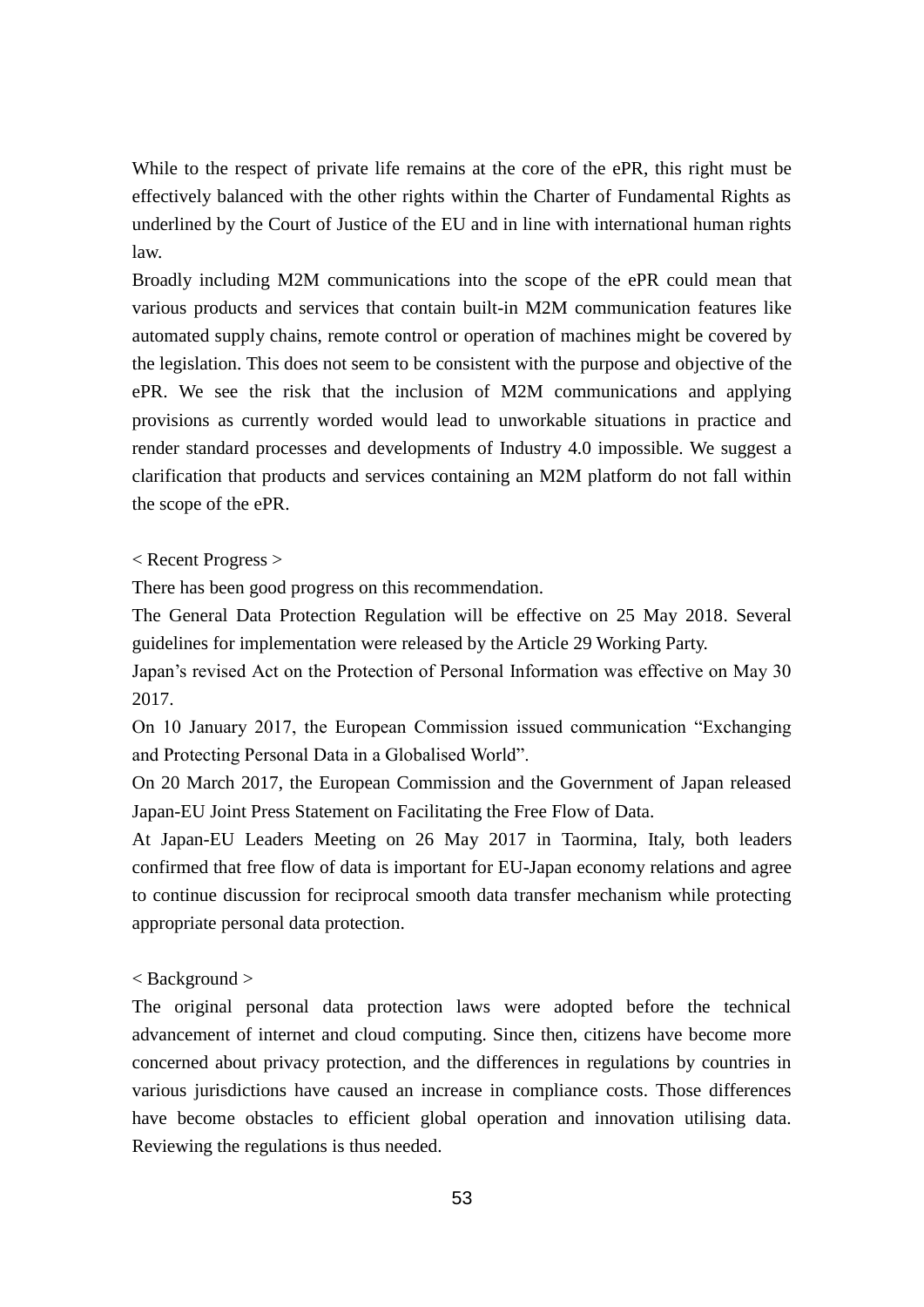### Actions taken so far

Regarding the personal data transfer between Japan and the EU, the Personal Information Protection Commission (PPC) and the EU Directorate-General for Justice and Consumers have had engaged in dialogues strenuously since 2016, aiming at building a framework which would allow smooth and mutual transfer of personal data, and held commissioner-level meetings in March, July and December 2017. At their commission meeting in December 2017, they confirmed solutions to address relevant differences between the two systems in Japan and the EU without amending their laws and regulations, and agreed to move to the work on the details of the solutions as well as to hold a next meeting with a view to finalising discussions in the first quarter of 2018. In December 2017, as one of the procedures for building this framework, the PPC started a public comment process on amending the Commission Rules, which prescribes judgmental standards for, under Article 24 of the Act on the Protection of Personal Information, designating a specific foreign country in which personal data can be transferred to a third party in the same way as in Japan. Regarding the personal data transfer between Japan and the UK after the Brexit, The PPC shared review with its counterpart of the UK to continue dialogues aimed at building a framework to ensure smooth and mutual transfer of personal data. Furthermore, to realise international consistency of personal data protection regimes and to assure interoperability, the PPC has participated actively in international meetings and cooperated with other relevant authorities.

### Future outlook

Regarding the personal data transfer between Japan and the EU, the PPC will proceed work with a view to finalising discussions in the first quarter of 2018, and realise the establishment of the framework by the time the GDPR will have taken effect. Simultaneously, to prepare the designation of the EU Member States, the PPC will continue to conduct collection of information and research on the EU Member States regarding their respective systems and whether each Member State's authority has ensured necessary enforcement policies, procedures and systems.

Furthermore, the PPC will also promote activities for realising international consistency and interoperability of personal data protection regimes.

# **3. Cooperation Towards Digital Economy(WP-3 / # 05 / EJ to EJ )**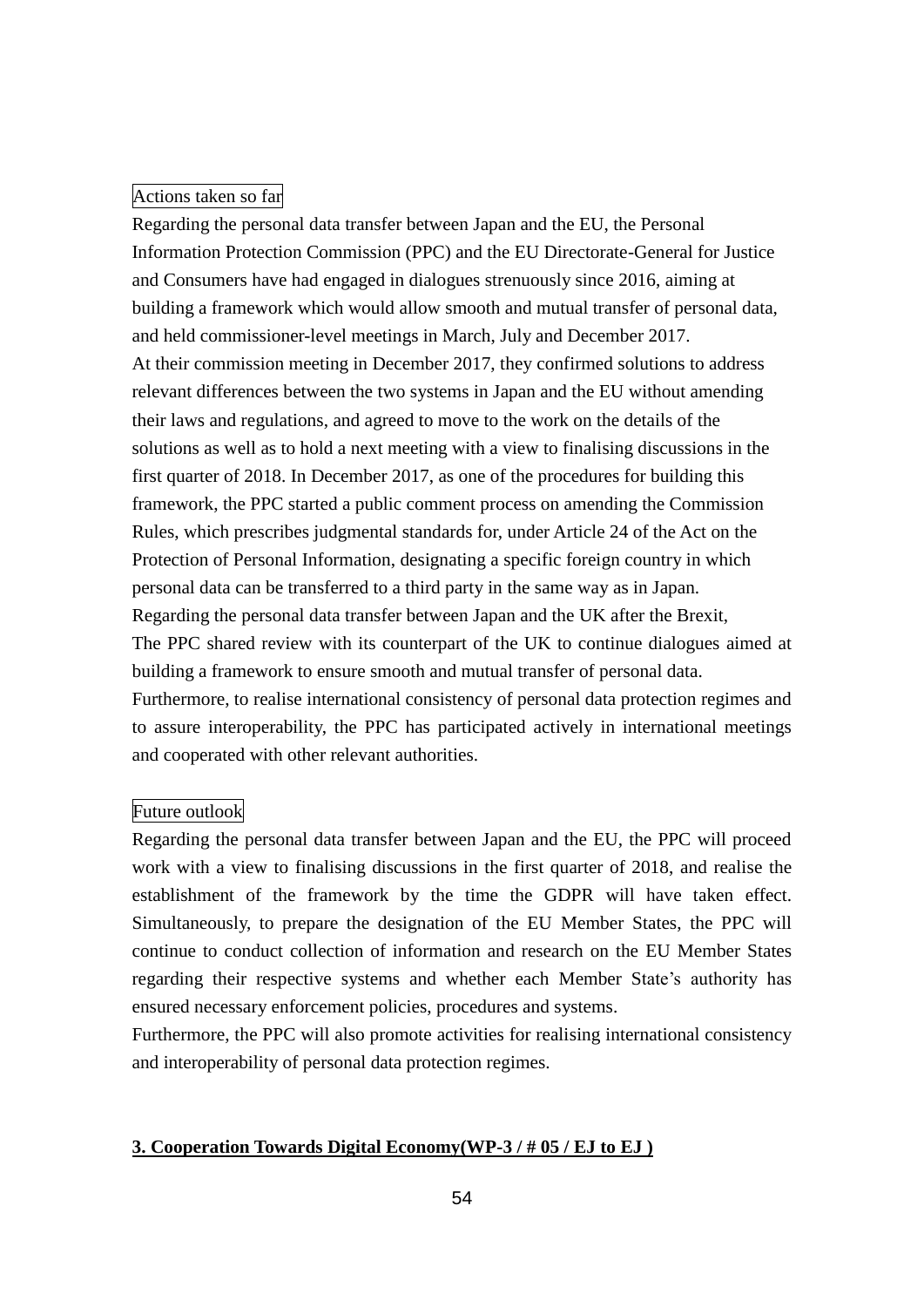# BRT Recommendation

The framework for cooperation in the Digitising European Industry (DEI) should be expanded upon to allow for an exchange of ideas, best displayed in the Digital Innovation Hubs. Bottom up innovation is crucial here as it will allow the various stakeholders to play to their strengths.

The central goal of DEI is to ensure new technologies are integrated and expanded throughout the European economy. An essential condition for success rests in collaboration between various actors.

Taking note of the European Commission's 2017 Digital Transformation Scoreboard, we must ensure cybersecurity is central in our efforts regarding the DEI initiative. We must create a safe environment for both businesses and European citizens.

The BRT supports the priority actions identified by DEI: ICT Standards, eGovernment action plan and the Cloud Initiative which will hopefully make it easier to do business in Europe and spur entrepreneurship. The BRT shares the focus on Public Private Partnerships and Digital innovation Hubs as drivers for new investment in innovation and digital solutions.

The European Commission and the Government of Japan are encouraged to foster key collaborative projects under DEI and Connected Industries.

Finally, any policies related to the DEI and Connected Industries initiative should not place undue restrictions on innovation and its bottom up nature.

< Background>

In April 2016 the Digitising Europe Industry (DEI) initiative sought to offer concrete steps towards completing the DSM. Chief among the various initiatives stand the European Cloud Initiative, Industry 4.0, and the Digital Innovation Hubs.

The European Commission released its mid-term review of its Digital Single Market strategy on 10 May 2017 and identified to develop the European Data Economy to its full potential as one of major challenges.

In March 2017, METI of Japan introduced Connected Industries as a new vision for the future of Japanese Industries.

At the joint statement released on 20 March 2017, both authorities confirmed the importance of data and committed to a continuous exchange of views.

Actions taken so far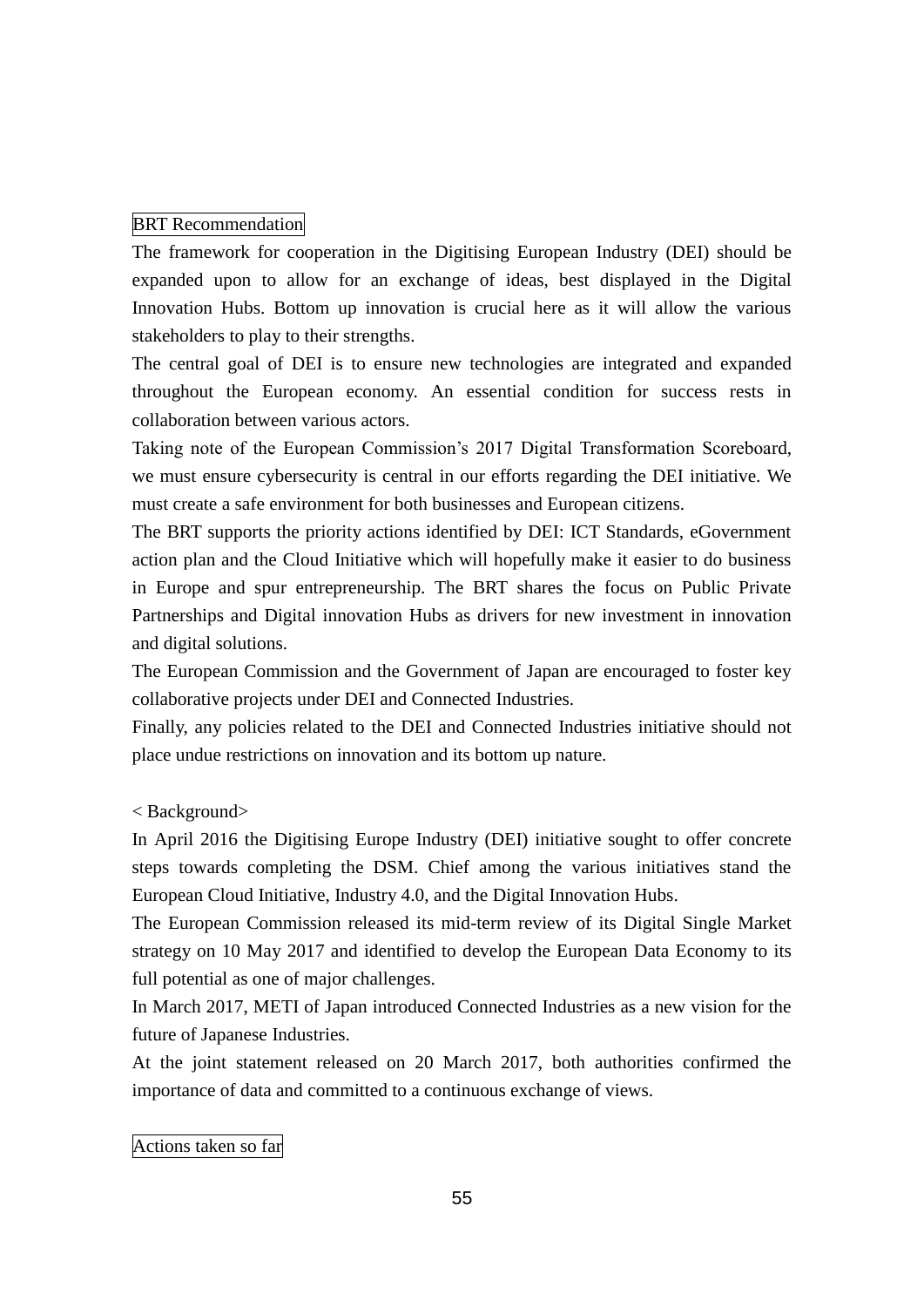At CeBIT 2017 held in Hanover, Germany in March 2017, Ms. Sanae Takaichi, Minister for Internal Affairs and Communications, Mr. Hiroshige Seko, Minister of Economy, Trade and Industry and Ms. Brigitte Zypries, Federal Minister for Economic Affairs and Energy of Germany signed and released the "Hannover Declaration". In this declaration, a policy concept titled "Connected Industries," in which humans, machines and technologies are connected with each other even across borders, was presented as a goal for involved industries. In order to realise this concept, we held a roundtable meeting between Mr. Hiroshige Seko, Minister of Economy, Trade and Industry and industry representatives. Based on the results of these discussions, the Government of Japan announced "Connected Industries Tokyo Initiative 2017" at the conference of Connected Industries in October 2017.

In addition, taking the opportunity granted by CeBIT 2017, Mr. Hiroshige Seko, Minister of Economy, Trade and Industry, Mr. Naoki Ota, Special Advisor to the Minister, Ministry of Internal Affairs and Communications, Mr. Haruhi Kumazawa, Commissioner of the Personal Information Protection Commission, Mr. Andrus Ansip, Vice President of the European Commission, and Ms. Věra Jourová, Commissioner for Justice, Consumers and Gender equality released the Joint Press Statement with a view to advancing cooperation on the data economy. Based on this Joint Press Statement, Japan and the EU held the Meeting on Data Economy in July 2017. Furthermore, Japan and the EU advanced the discussions of common interests such as IoT security through the existing common framework (Japan-EU ICT Policy Dialogue and Japan-EU ICT Strategy Workshop).

#### Future outlook

Aiming at the realisation of "Connected Industries", the Government of Japan will promote the identification of issues to be examined in the five priority fields: (1) Automated Driving and Mobility Service, (2) Manufacturing and Robotics, (3) Plant/Infrastructure Safety Management, (4) Smart Life, (5) Biotechnologies and Materials, and the developing cross-sectoral support measures that bolster these efforts. Through this process we will accelerate the implementation of projects for international collaboration.

Regarding the challenges shared by Japan and the EU on data economy such as 5G, Cybersecurity and free flow of information, Japan and the EU will continue to further their discussions through the Japan-EU ICT Policy Dialogue and the Japan-EU ICT Strategy Workshop based on the expectations of related industries.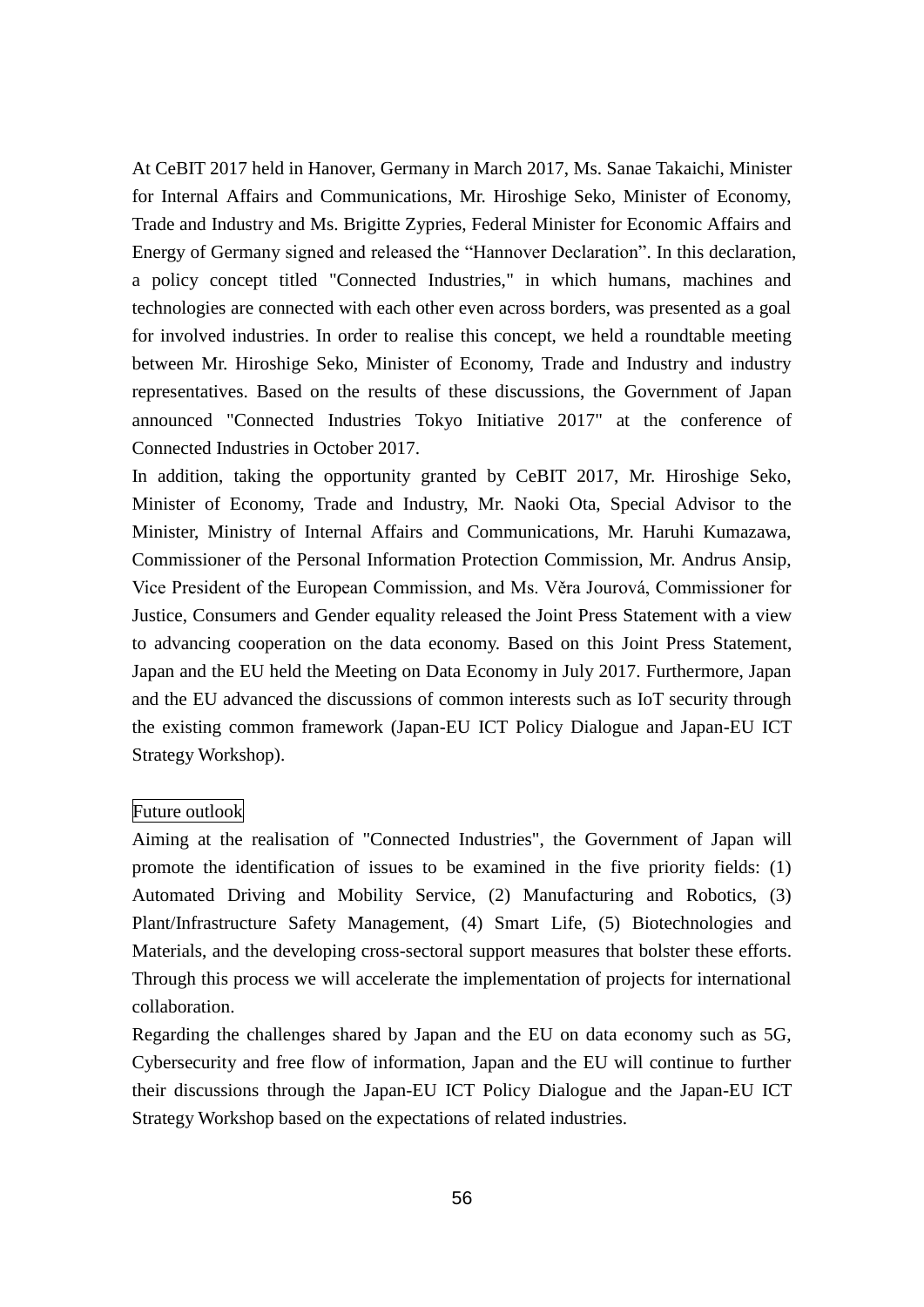### **4**.**Skill Development for Digital Economy** (**WP-3 / # 06 / EJ to EJ**)

# BRT Recommendation

The BRT welcomes the Digital Skills and Jobs Coalition Initiative that brings together Member States, companies, social partners, non-profit organisations and education providers, who take action to tackle the lack of digital skills in Europe.

In this sense the BRT encourages the European Commission and the Japanese Government to take common actions to guarantee innovative ways to create new skills for new jobs and prepare the young generation to meet the new challenges related to the Digital evolution. New technologies such as Robotics, and Artificial Intelligence should be perceived as new opportunities to create better jobs and economic growth. To keep all generations close to the new jobs market conditions it is crucial that all actors (Universities, Digital Clusters, Governments, Public Authorities, Unions, Industry and SMEs Associations) work together to find solutions to guarantee a harmonised match between offer and demand for new jobs and avoid resistance to change and innovation. Joint initiatives and cross border collaborations should be reinforced in order to find resources and new ways to create the right competences for new jobs. Gender equality should be guaranteed as equal opportunities for everybody, ensuring there is no discriminations.

< Recent Progress > This is a new recommendation.

### < Background >

Digital technologies represented by IoT, Big Data, AI and Robotics are changing business and society. It is expected some of the current jobs will be replaced by AI and Robots. Both Authorities have to address concerns of these disruptive changes represent for the working environment. Without taking certain actions, disparities may spread among our societies.

### Actions taken so far

The emergence of AI and robots brings transformations to various scenes of daily life. This may largely influence the need of white-collar-workers with conventional mid-level skills which is the majority of employment in Japan, on the other hand, this may also create new employment needs including mid-level skills through the change of the business process.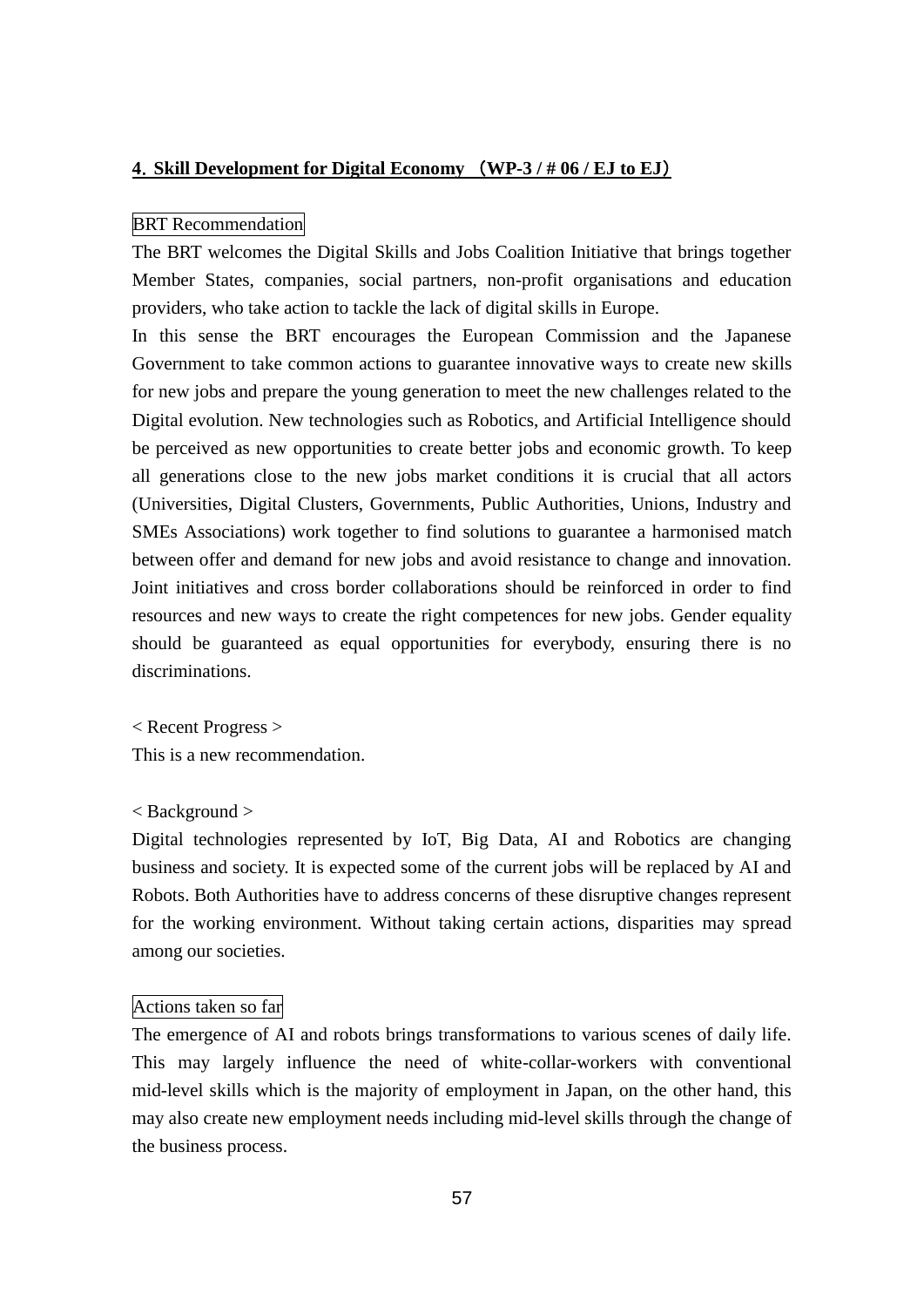Therefore, we are implementing efforts such as programing education for children or recurrent education for employed persons that will contribute to the development of human resources who can play an active role in the IoT/Big Data/AI-advanced society.

### Future outlook

We will continue to make efforts that will contribute to the development of human resources who can play an active role in new economic and social systems.

# **5**.**Innovation in General Seamless Approach Towards Digital Society**(**WP-3/ # 08 / EJ to EJ**)

### BRT Recommendation

Innovative solutions and products can contribute to the realization of a prosperous digital society only after social implementation is completed. Therefore seamless and comprehensive approaches from innovation creation to social deployment are required.

Funding programmes such as Horizon 2020 and its Japanese counterpart Programmes for international cooperation on research and innovation should increase the efforts towards open collaboration between the EU and Japan.

The EU and Japan should reinforce initiatives regarding open innovation between large companies, universities and startups.

- The EU, its members, and Japan should share information regarding the main initiatives in this domain with a focus on initiatives respectively sponsored.

- The EU, its members, and Japan should reinforce cooperation.

The BRT hopes that initiatives under Horizon 2020 and Japan's 5th Science and Technology Basic Plan will lead to further EU-Japan strategic R&D cooperation.

Both sides' Authorities should specifically favour joint R&D programmes that are geared towards international standardisation such as standardisation in advanced manufacturing, the Internet of Things and Cybersecurity. Regulatory cooperation between the EU and Japan will facilitate digitalization of society by deployment of new services and products in both regions.

# <Background>

The EU and Japan share common societal challenges such as an aging population, climate change, resources constraints, etc. Science, Technology and Innovation are engines for growth. Enhancing cooperation between the EU and Japan will increase possibilities to create new products and services addressing complex issues.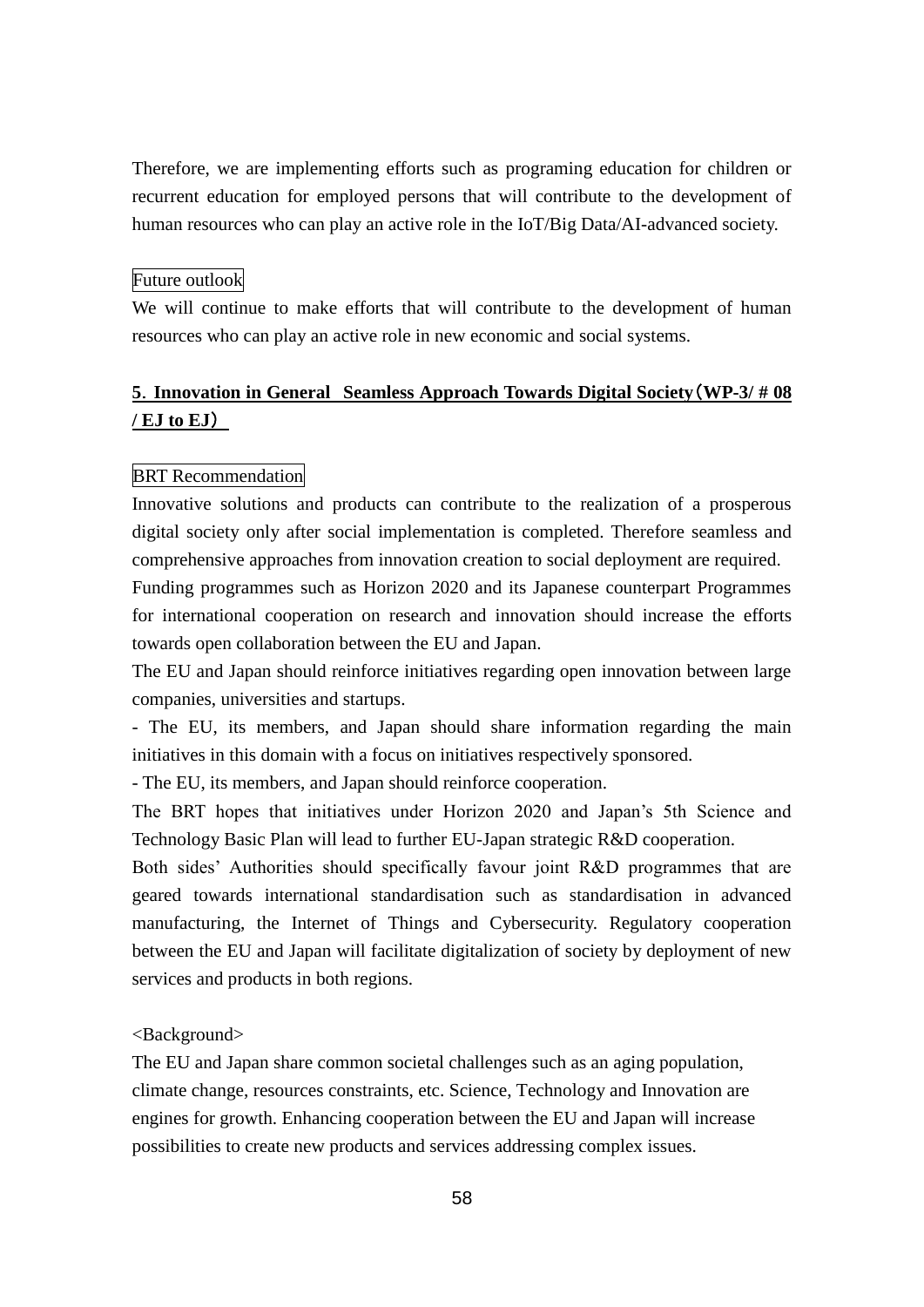Countries can more effectively use their human resources and financial funds if their R&D programmes are coordinated and if mutual access to R&D programmes is easier for participants from both regions.

Start-ups, for their part, are at the leading edge of new market developments. Their agility allows them to develop innovative services on short notice. Developers, whether they work for major companies, IT service companies, digital agencies or start-ups, are keen to optimize their development cycles using APIs so they can generate usage value for their applications and services. The open innovation approach therefore makes it possible to rapidly develop novel solutions, which will draw on the best elements of the network and offer clients innovations that are simpler and more intuitive, which focus on usage and respond to their needs for experience and information in real time. It is a lever of change and an accelerator of innovation for the benefit of customers. Innovative solutions developed by start-ups anticipate changes in the digital world, especially in four areas that will turn business and personal life upside down: the Cloud and connected objects, augmented reality, big data and the ability to analyse and edit data rapidly. Cooperative innovation should also form part of a win-win relationship. Open innovation and collaboration with start-ups will be beneficial for both start-ups and large companies.

### Actions taken so far

On 5 October 2017, the EU and Japan held a dialogue on data economy among their experts, and held a session on open innovation in this dialogue. In the session, the EU side introduced an activity which links the living lab in the EU and an effort for the Open Innovation 2.0., and from Japanese side, Japan Innovation Network (JIN), which was established as an accelerator for large and medium-sized companies to spur innovation, gave a presentation on their activities of Future Center Alliance Japan (FCAJ) utilising the environment to generate and accelerate innovation for industry, government and academia. As for this effort, the EU proposed to hold a workshop to visit the lab in the European region already having more than 350 bases, and exchange opinions in order to develop the living lab in Japan which creates "Ba" as a forum to promote innovation and accelerate the Japan-EU cooperation.

# Future outlook

We will promote cooperation among industry, government and academia of both sides through holding workshops proposed by the EU side.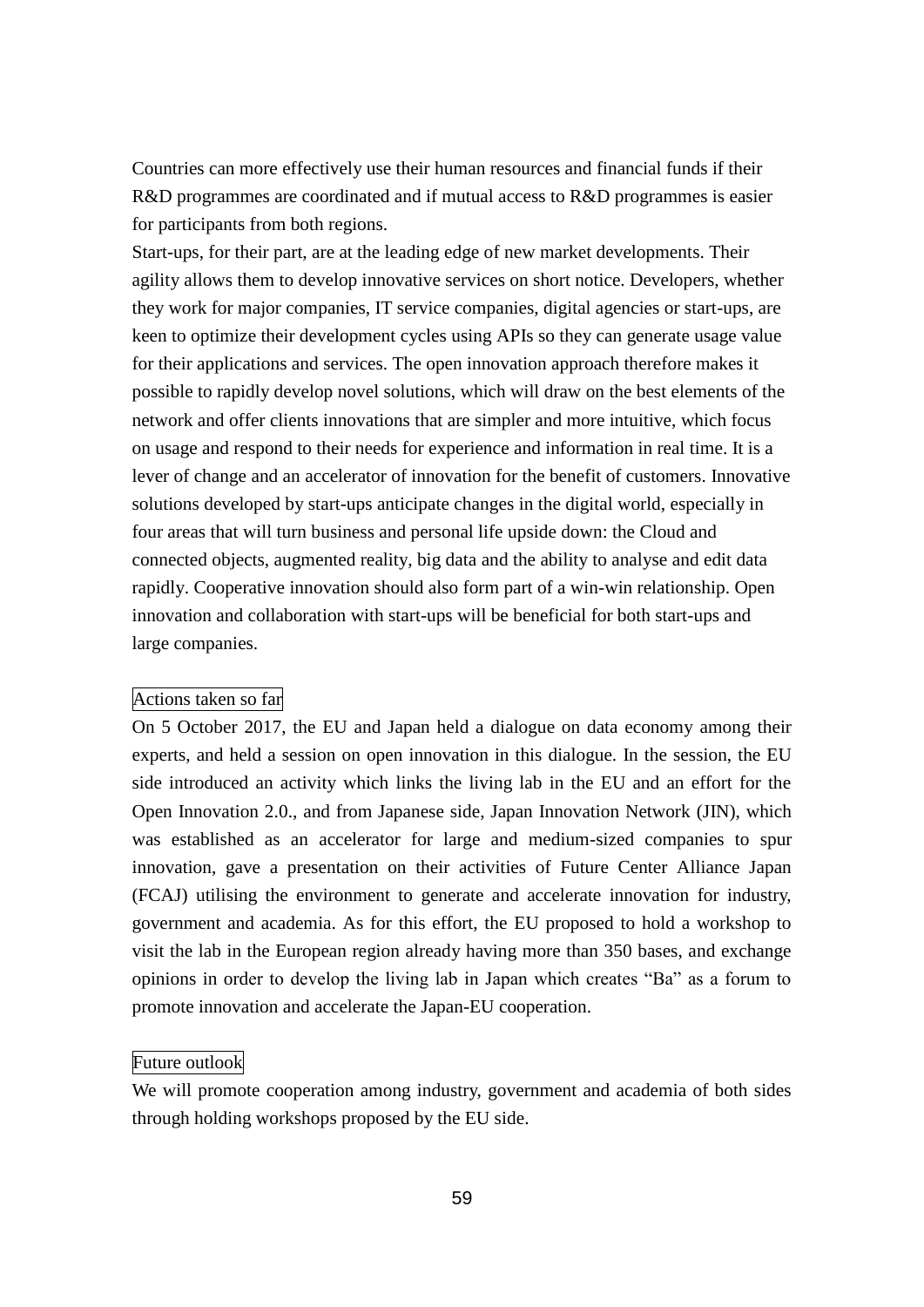# **Working Party 4**

# **1. Energy, Environment, Sustainable Growth**(**WP-4 / # 02 / EJ to EJ**)

### BRT Recommendation

・Harmonization of supply stability, economic efficiency, the environment, and safety standards:

Energy forms the foundation of economic activities. Efforts to reduce energy demand while at the same time ensuring the stable supply of energy and proper electricity rates are not only critical to business operations but also have a profound impact on the creation of new business opportunities. It is also important to give due consideration to environmental load. Based on this perspective, the governments of Japan and EU countries should carefully consider the future role of nuclear power generation.

・Cooperation with other countries from a global point of view:

In regard to the energy demand and supply structure of the world, changes in demand are occurring primarily in Asia, and the diversification of energy sources such as natural gas, renewable energy, and nuclear power is becoming more pronounced. Meanwhile, the impact on the global environment is being exacerbated, and energy issues are becoming even more complex.

Amid these circumstances, Japan and the EU must promote a framework for a more comprehensive collaborate alliance from the viewpoints of energy and the environment. As such, it will be imperative to not only deepen our relationship with the IEA and IAEA but also strengthen cooperation by exchanging information with our European counterparts in various international committees.

・Short-, medium-, and long-term energy strategies:

All of the countries participating in COP21 have affirmed their commitment to controlling carbon dioxide emissions as a countermeasure against global warming.

The key to this will be to balance economic growth with the reduction of CO2 emissions. And while the decision to engage in global efforts to cut CO2 emissions was made at COP21, it will be essential to ensure that these efforts are paired with economic growth to make it possible to move forward with them in a sustainable manner. Carbon pricing, as suggested by Policy Paper 2017 of B20 Taskforce – Energy, Climate and Resource Efficiency, might help to do so, although its pros and cons need to be carefully studied before implementation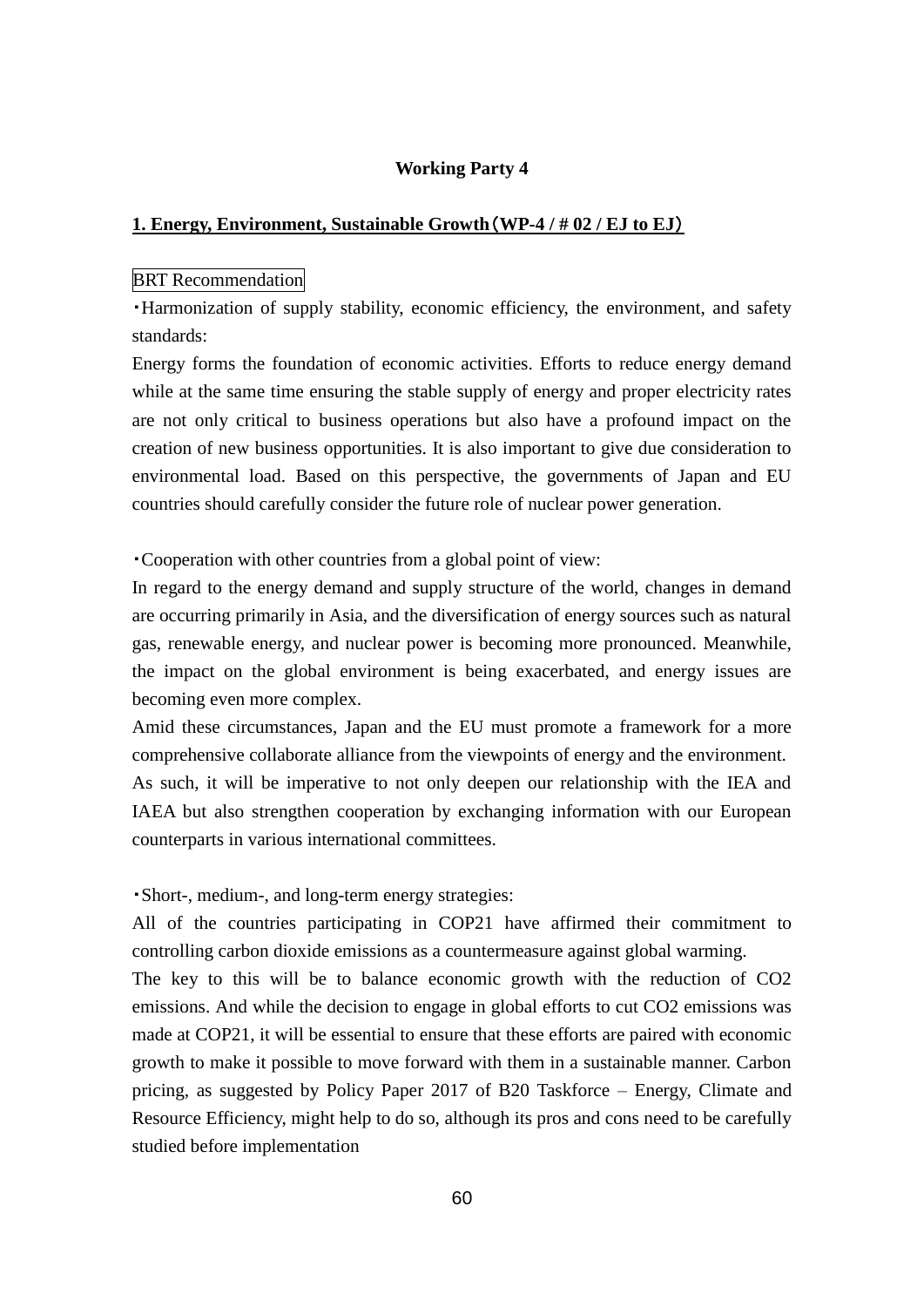Going forward, it will be important for governments, industries, and citizens to develop a solid understanding of the current energy situation and consider which changes are temporary or cyclical, and which are permanent. In addition, it will be necessary to determine what kinds of risks and chances are conceivable for the future, identify what can be done to make our energy systems more secure, reliable, and sustainable, and consider short-, medium-, and long-term energy strategies.

・Achieving a stable supply of energy through a multi-layered energy supply structure: There are invariably advantages and disadvantages to the adoption of energy source, and there is no form of energy that provides complete satisfaction from both a stability and economic standpoint. In view of this, a multi-layered energy supply structure capable of functioning not only during times of peace but also in emergencies should be established.

・Maintenance and upgrading of energy infrastructure:

To ensure the stable and adequate supply of energy, Japan and the EU must share best practices for the construction of an energy value chain capable of achieving the prescribed energy mix and consider the upgrading of old equipment and facilities to improve their safety.

### Actions taken so far

We set an energy target for FY2030 in Long-term Energy Supply and Demand Outlook approved in July 2015. This target aims at achieving the stable supply, reduction of electricity cost, and suppression of CO2 emission on the premise of ensuring safety. In the energy mix, nuclear power is planned to account for about 20 to 22% of the total power supply. The Government of Japan gives top priority to safety for nuclear power generation under any circumstance. For this reason, only when the Nuclear Regulation Authority confirms that a nuclear power plant meets the new regulatory requirements, such a power plant will be allowed to restart, respecting the judgment made by the Authority. We started the discussion to realise this target for FY2030 in August 2017.

On the other hand, the goal set out in the Paris Agreement can not be achieved by the prolonged and conventional efforts as before. In order to discuss the long-term energy future from the 2050 viewpoint in a multifaceted manner, an expert opinion committee was set up and it started its discussions in August 2017.

We will deepen insight on various factors such as trends in geopolitical risks and measures against global warming, business strategies that change accordingly and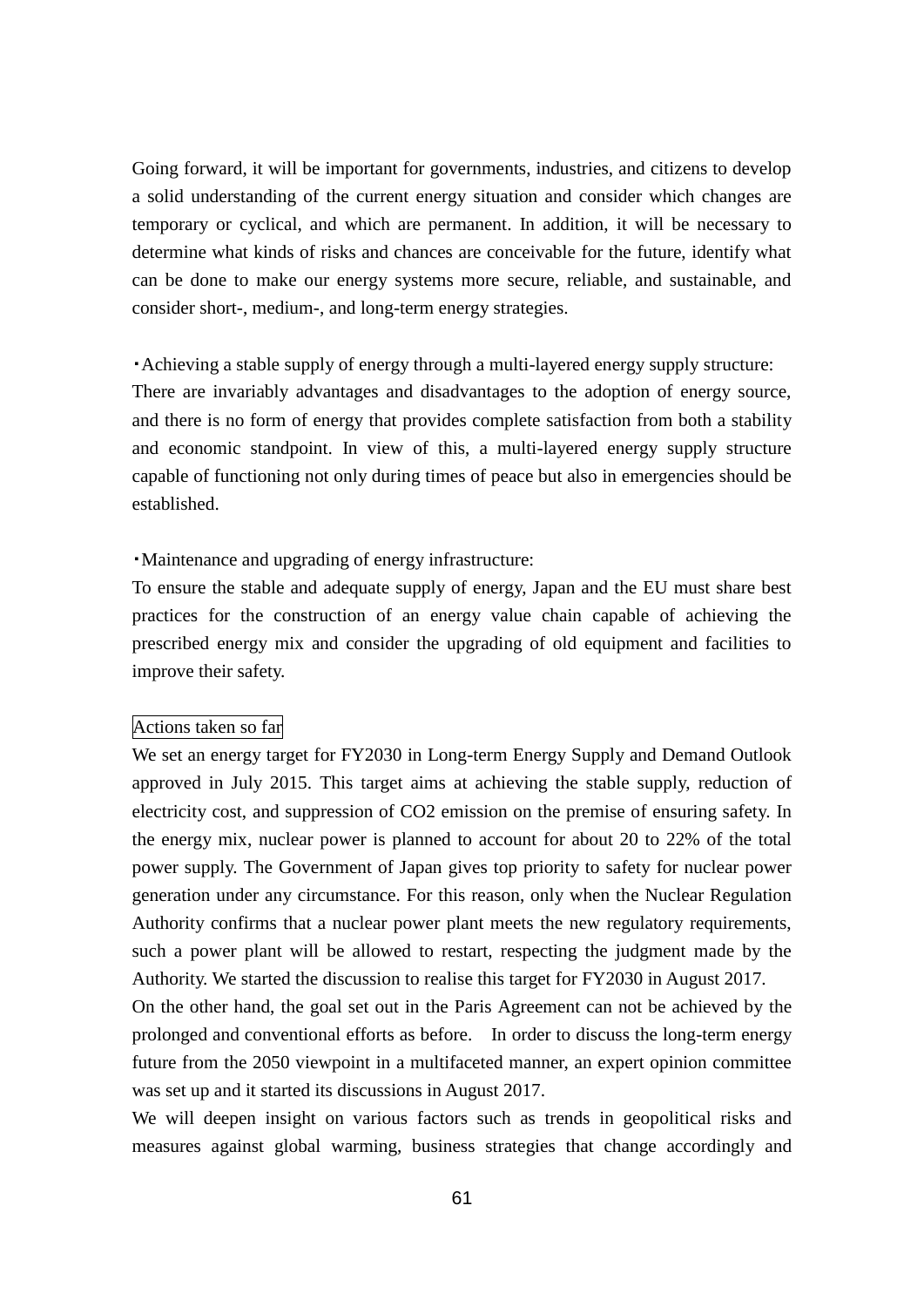changes in the background of innovation and, we will determine the long-term stance on Japan's energy policy. As for nuclear power, multi-faced discussion has been made in the committee.

With regard to cooperation with other countries from the international point of view, we organised a study tour that comprised a site visit to the Nakoso Power Station in Iwaki City, Fukushima Prefecture and other facilities related to the reconstruction of Fukushima as well as a workshop on Clean Coal Technology for diplomatic corps. Participants from 14 countries including European countries inspected the power station having the world's top commercial Integrated coal Gasification Combined Cycle (IGCC) power plant and deepened their understandings in the most advanced technologies in Japan.

# Future outlook

In order to realise the target for FY2030, we will make efforts such as thorough energy conservation, the maximum introduction of renewable energy, the high efficiency of thermal power generation, securing resources, restarting nuclear power which was confirmed safety. As for restarting nuclear power generation, the Takahama Nuclear Power Plant's No. 4 reactor started operation on 17 May 2017 and started generating electricity from 22 May. The Takahama Nuclear Power Plant's No. 3 reactor started operation on 6 June 2017 and had started generating electricity from 9 June. The Nuclear Regulation Authority will continue to examine whether the other nuclear plants meet the new regulatory requirements.

Regarding discussions on medium- and long-term energy policies, we will continue to examine appropriate measures while taking into account various opinions including experts.

We are going to continue to actively contribute to international and regional fora such as the IEA, IRENA, the IAEA, the G8 / G7, G20 and APEC.

# **2. Renewable Energy** (**WP-4/#5 //EJ to EJ**)

### BRT Recommendation

Renewable energy is expected to play a major role in countermeasures against global warming, and there have been recent signs of improvement in the cost aspect, which had been considered an issue against the use of renewable energy. At the same time, thorough discussions regarding the economic, environmental, efficiency, safety and stability aspects must also be continued.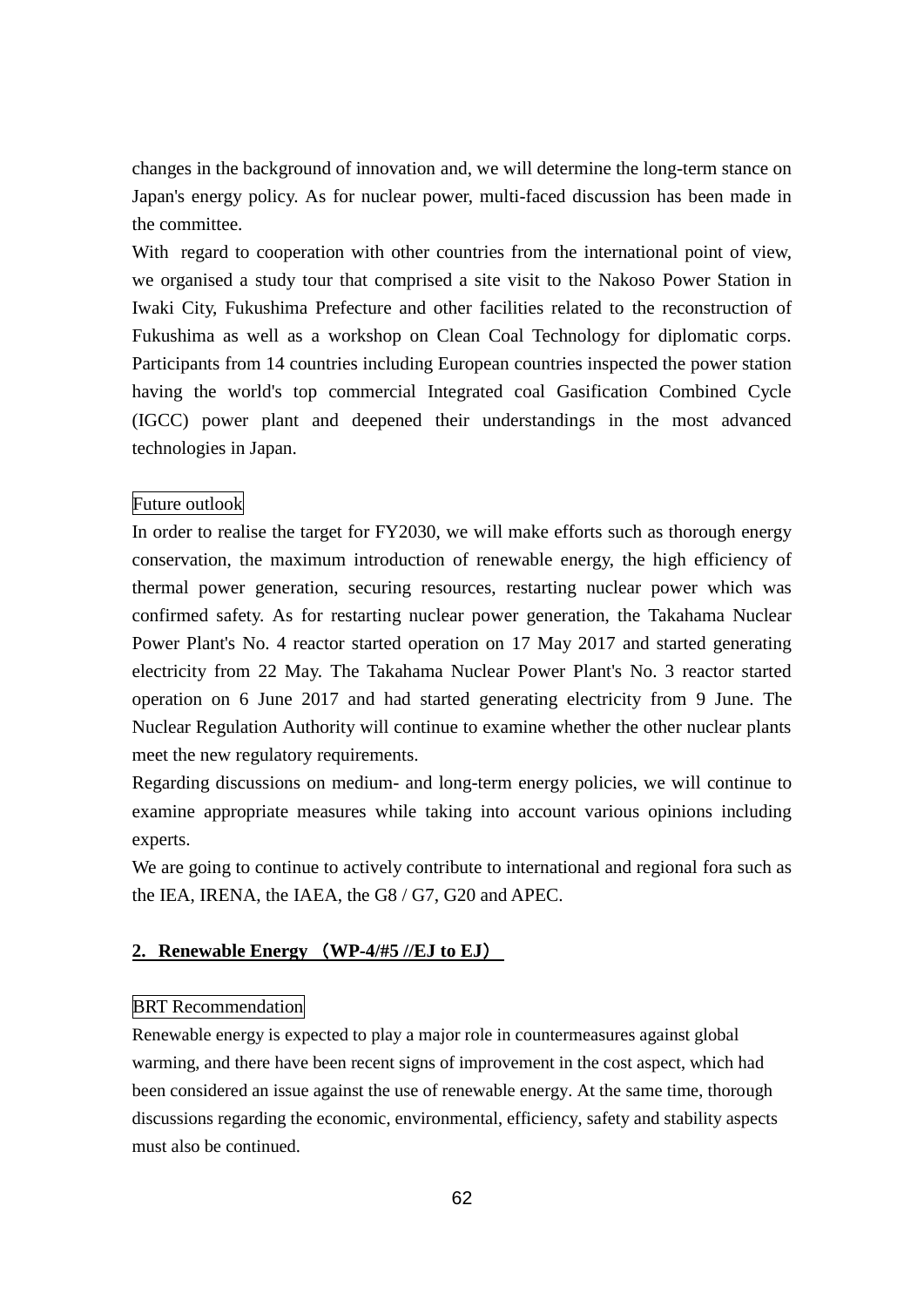Advantages of renewable energy:

Although the role of renewable energy in the reduction of CO2 emissions and achievement of energy security cannot be denied, integration into the grid and stability of supply remain major issues to address. Despite its potential to complement traditional energy, it will require a smart and integrated power distribution network.

Currently there are various options for renewable energy, including wind, solar, hydro, geothermal, tidal, and biomass. However, other than hydroelectric power, which can provide a certain level of base power, these power sources are affected by regional appropriations. Thus, there are remaining economic, efficiency, environmental, safety and stability issues that need to be addressed, pointing to the need for further discussions while their uptake is being realized.

To overcome these instability factors, it is imperative to:

- Comprehensively develop the adoption of highly distributed renewable energy sources.
- Evaluate the total costs for renewable energy in comparison with other traditional energy sources, including all indirect costs of CO2 emission.
	- **- Keep the existing level of subsidies or incentive schemes for renewable energy technologies while phasing out subsidies for fossil fuels.**
	- **- Promote research on immature renewable energy technologies towards their commercialization.**

### Standards in Photovoltaics

The G8 countries, in particular from the EU and the USA experience a large growth of micro photovoltaic installations with a simple connection via conventional home electric plugs. Japan is a trendsetter in residential photovoltaic installations.

Both the EU and Japan industries and consumers would benefit immensely from harmonised technical requirements, standards and solutions for Plug and Play Photovoltaic Micro-inverter Systems.

#### Feed-in tariff system in Japan

There have been many cases wherein permits have been secured under the renewable energy feed-in tariff system (FIT) in Japan but the project did not actually become operational for some application programs, leading to concerns regarding the high burden on citizens and the prevention of entry of latecomer energy producers that offer lower costs and higher performance. In particular, in regard to the FIT for solar power systems, which are being introduced at a rapidly increasing rate, there is a need to formulate schemes to encourage producers to find ways to lower costs from the perspective of lowering the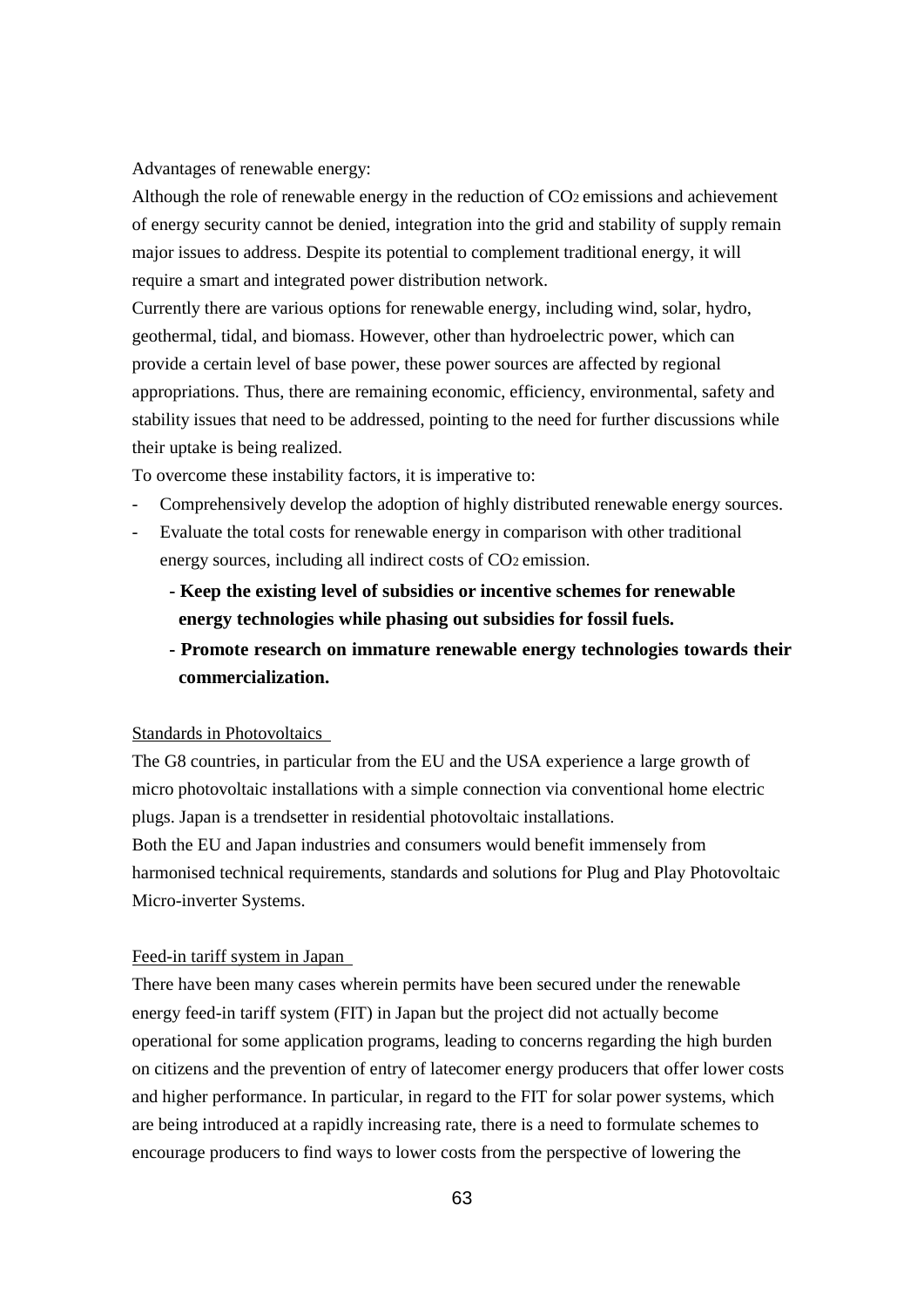burden on citizens. And also, hydro, geothermal, and wind power, which are cheaper to generate but have longer lead times for commercialization, and biomass power, which contributes to "local production for local consumption" initiatives should be more encouraged to be adopted.

Furthermore, governments should evaluate examples of good practice of feed-in tariff systems in Japan and EU states to stimulate green energy.

# Actions taken so far

The Government of Japan's basic policy on renewable energy is to maximise the introduction of renewable energy while reducing public burden.

Under the revised Feed-in Tariff (FIT) Act put in force in April 2017, the authorisation system has been reformed to eliminate uncommissioned projects and prevent the occurrence of new uncommissioned projects. This Act also encourages the cost-effective introduction of renewable energy through introducing a tendering system for large-scale solar power projects. At the same time, to help the introduction of long lead-time power sources, multi-year FIT tariffs for wind, geothermal, biomass, small & mid-scale of hydro, which secure longer foreseeability.

Regarding photovoltaic installation, though microinverter related subject was introduced into the Grid-interconnection Code and the interior wiring code in Japan.

# Future outlook

In order to achieve the energy mix goal of renewable energy (22% to 24% of the total power generation in 2030, formulated in July 2015), the Government of Japan will properly operate the revised Feed-in Tariff (FIT) Act and make full use of various methods such as regulatory reform and R&D.

In addition, standardisations of technical specifications of photovoltaics will also be proceeded.

# **3. Smart Grid and convergence of Electric distribution networks with ICT**(**WP-4/ # 06 / EJ to EJ**)

# BRT Recommendation

The growth of Renewable Energy Systems on the grids in the future will to a substantial degree occur in dispersed energy production. This will in turn favour local balancing of energy flows on the grid as opposed to centralized transmission system operators (TSOs) controlled balancing.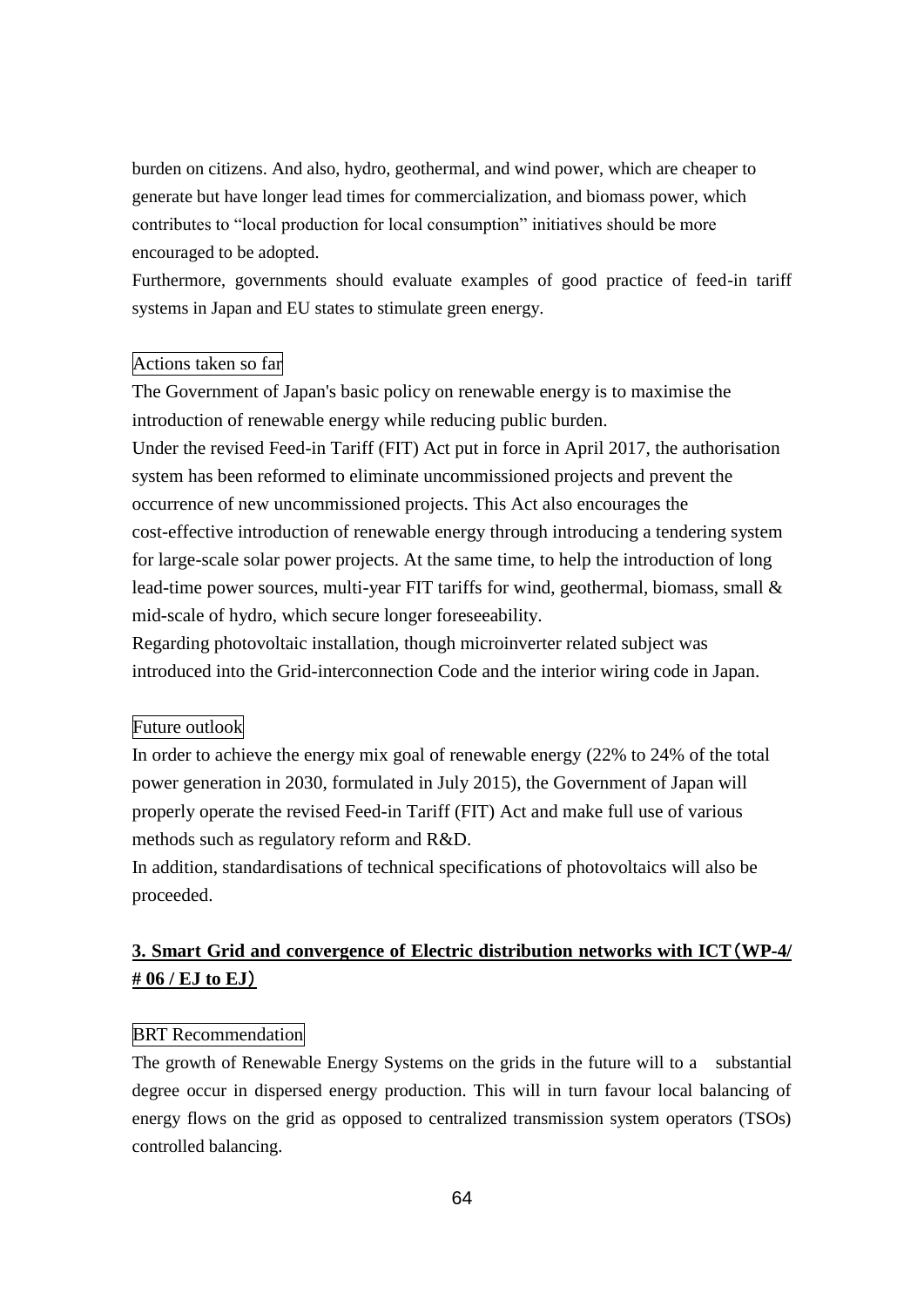The trends to achieve this are through automatic trading of energy flexibility by prosumers, dynamic pricing of energy based on local conditions, and maximisation of adaptability potential by harnessing virtual energy reservoirs in processes.

Local sustainability and uninterrupted energy supply to remote areas in case of natural disasters drives grid planning towards possibilities for island operation of electric micro grids.

The growing role of prosumers, smart grids, micro grids, energy storage and e-mobility requires a different distribution of roles and responsibilities in the value chain of electricity production, transmission, distribution and retail.

All these trends will have to ultimately result in a multitude of load balanced smart micro grids, which are in turn connected to the main grid, supported by state-of-the-art ICT such as internet of things, big data, etc.

Energy storage batteries:

Along with the spread and expansion of renewable energy, grid stability, peak shift of power consumption, stable power supply need to be dealt with.

Since it is expected that the demand for storage batteries will be greatly expanded in the future, harmonization of safety standards for storage batteries, standardization and unification of test protocols, and/or introduction of mutual certification system should be promoted between Japan and EU.

Storage batteries contribute to the stabilization of the energy supply-and-demand structure through the storage of convenient power and the ability to use it anytime, anywhere. As a technology for long-term and large-scale storage of power, the hydrogen energy storage system should be more widely utilized for the efficient utilization of power.

Due to the development of the smart grid, storage battery applications are expected to expand further to include vehicles, residences, buildings, and commercial establishments. Japan and the EU must continue to work together toward lowering costs and increasing efficiency through technological development and standardization.

On the other hand, the uptake of renewable energy has led to instability of the power grid due to the increase in distributed power sources. Systems for maintaining stability, however, are prohibitively expensive. Recently, the use of cloud and ICT has made it possible to intensively gather data and carry out control at lower costs. Also, in regard to storage batteries, technologies to prevent imbalances that prevent further charging due to having one battery depleted and another fully charged are being developed. It is imperative to proactively make use of the micro-grid and ICT that enable handling efficient power sources, such as solar power generation.

Measures to be taken are: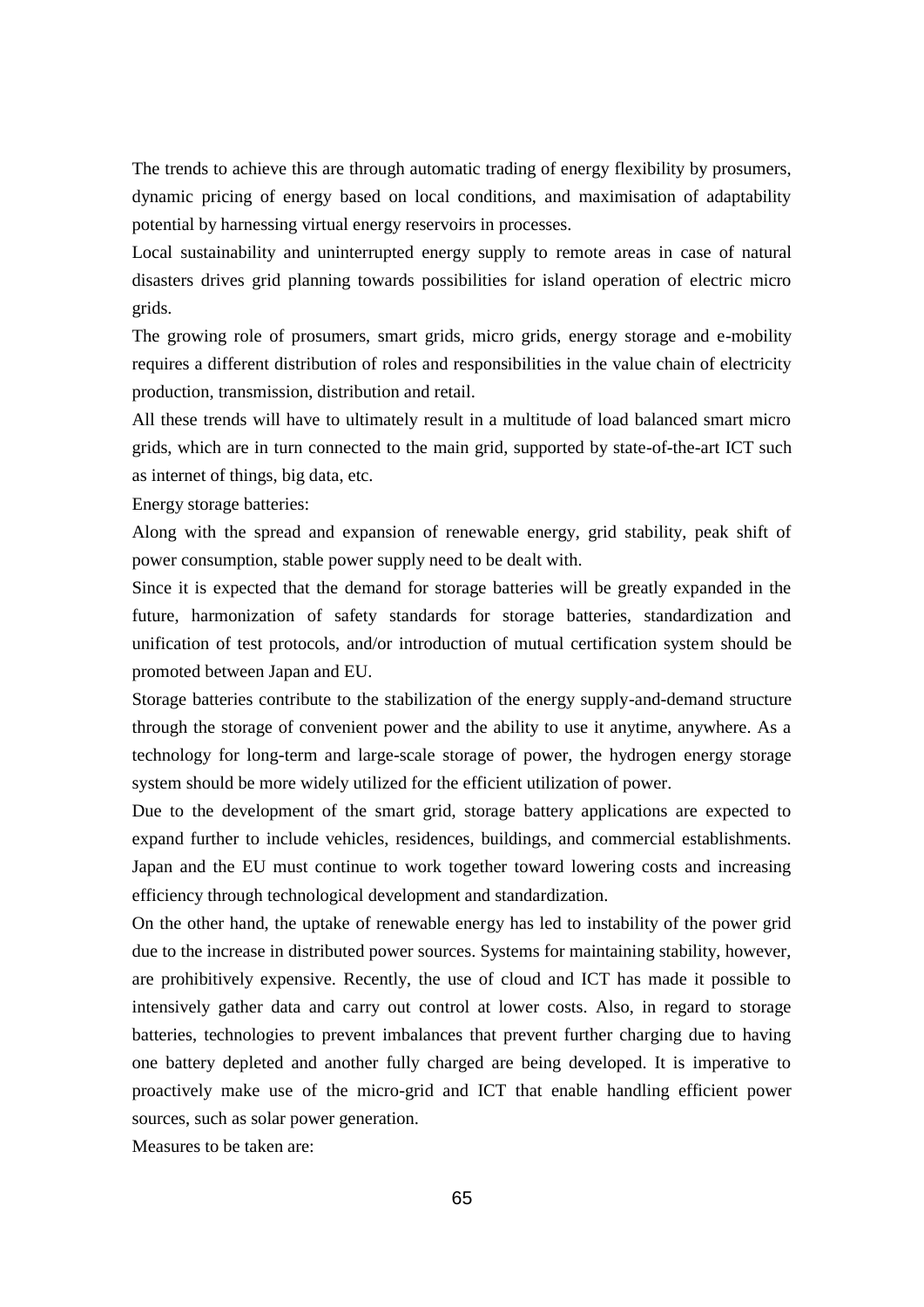1) Strengthening the positive role of highly distributed residential and small commercial photovoltaic (PV) installations for self-consumption to reduce costly investments in power distribution network and new big power generators. This will also reduce the need in harmful environmental interventions.

2) Promote smart functionality of PV inverters through regulatory requirements

3) Improvement of power quality and stability through smart grids and micro grids with battery storages.

4) Unify EU/JAPAN technical standards for highly distributed residential and small commercial PV installations and make them comparable to the high standards set by the newest USA rule 21/2017 regarding power quality and fire safety (such as rapid-shutdown regulation).

5) Prepare concrete action plan for financial stimulation and promotion of high distributed on-site smart grid green power generation in connection with e-mobility penetration.

### Actions taken so far

Regarding storage batteries for balancing electric power supply and demand, the Government of Japan has supported demonstration projects to develop reliable virtual power industrial plants because the batteries have been expected as hopeful energy resource. In addition to this, they have developed research and development project to reduce the cost of batteries technologies, and have demonstrated large-scale storage batteries.

# Future outlook

Regarding storage batteries for balancing electric power supply and demand, the Government of Japan will continue the research and development, and demonstration projects for enhancement of various uses, such as virtual power industrial plants, and cost reductions and early installations.

# **4. Energy conservation & energy efficiency** (**WP-4 / #08 / EJ to EJ**)

#### BRT Recommendation

Strengthening of energy conservation in each field:

One area in which energy conservation effects are foreseen in the residential and business fields is the use of insulation materials and high-performance windows as energy conservation measures in houses and buildings.

Energy conservation technology for electric appliances and equipment, such as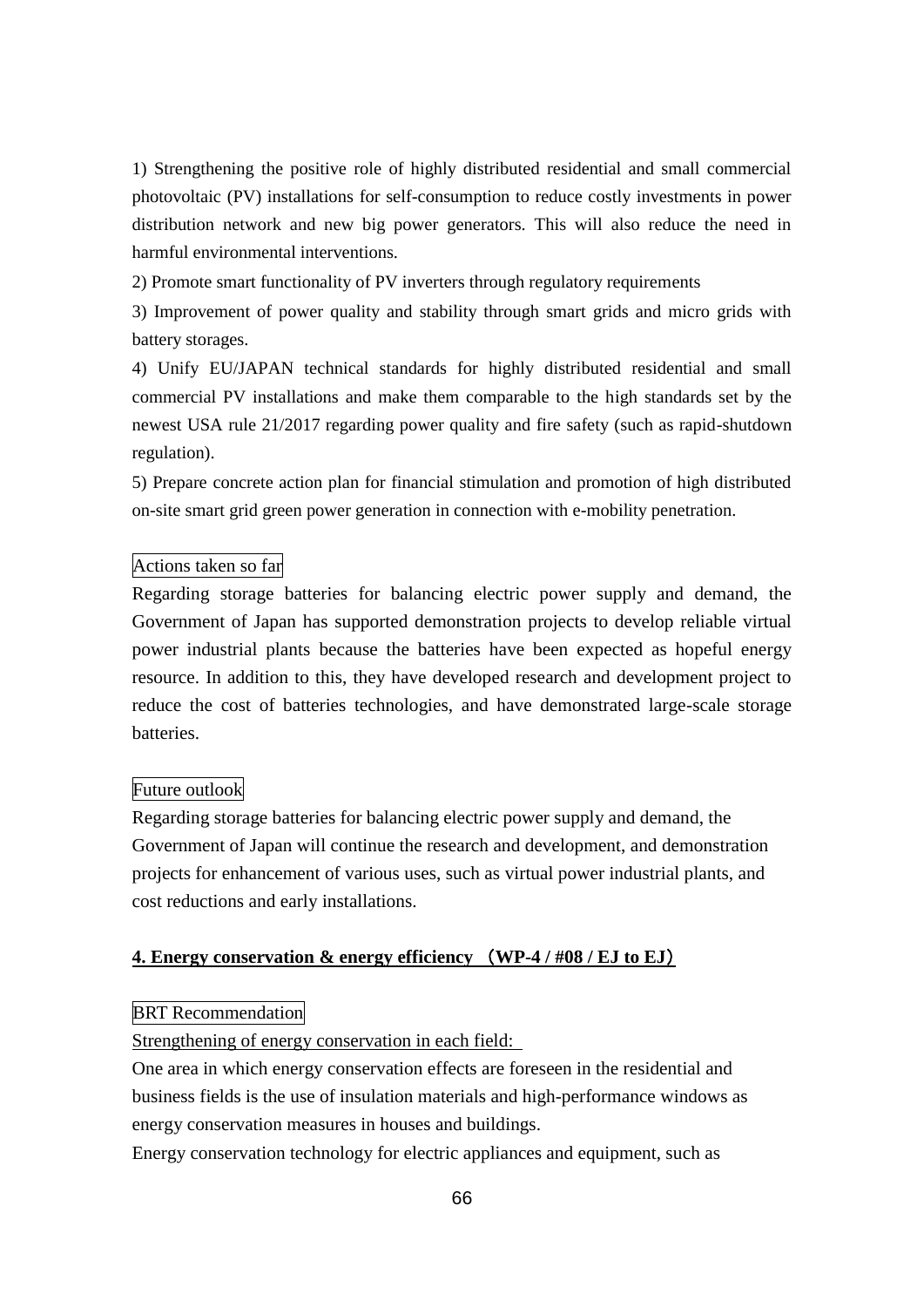refrigerators, air conditioners, servers, and LED lighting, is also evolving. In the transportation field, advancements are being made in the energy efficiency and reduced environment footprint of automobiles through the development of EV, PHEV, clean diesel, and hydrogen fuel cell vehicles (FCV). Japan and the EU should collaborate on standards to take the lead in promoting market introduction of these technologies, and alignment and simplification of related standards and regulations.

One commonality among all fields is that the introduction of energy management is also an effective means to increase energy efficiency.

To increase the efficiency of energy, Japan and the EU must revise and align laws and regulations, develop advanced technologies that boost energy efficiency through best practices, and implement stimulus measures such as investment in methodologies. At the same time, these actions should be complemented by aggressive measures that will have an impact on technologies for soundproofing of buildings and stabilization of room temperature.

Prompt implementation of regulations for building standards and insulation of houses will make it possible for the resulting highly energy efficient buildings and homes to contribute to the lowering of energy consumption and expenditures, the reduction of CO2 emissions, and the maintenance of good health at both a household and national level.

Harmonization of standards and mutual accreditation of testing protocols to verify the energy saving effect of components and materials should be implemented.

# Actions taken so far

To thoroughly promote energy conservation in the residential and commercial sectors, and in accordance with the Top Runner Program under the Act on the Rational Use of Energy, the Government of Japan sets energy consumption efficiency standards for automobiles, home appliances, building materials, and other products. In the Program, the manufactures and importers of these products are requested to meet the energy consumption efficiency standards. In October 2016, the Worldwide Harmonized Light Vehicles Test Procedure (WLTP) was introduced in Japan to check that passenger car and other vehicle meet their fuel efficiency standards. Effective in July 2017, it was mandated to indicate the fuel efficiency obtained from the WLTP by each driving condition in catalogues or vehicles for exhibitions. In March 2017, showcases were added to the Government's list of energy consumption efficiency standards. In accordance with the WTO Agreement on Technical Barriers to Trade (TBT), the Government of Japan notified other WTO Members of an outline of these performance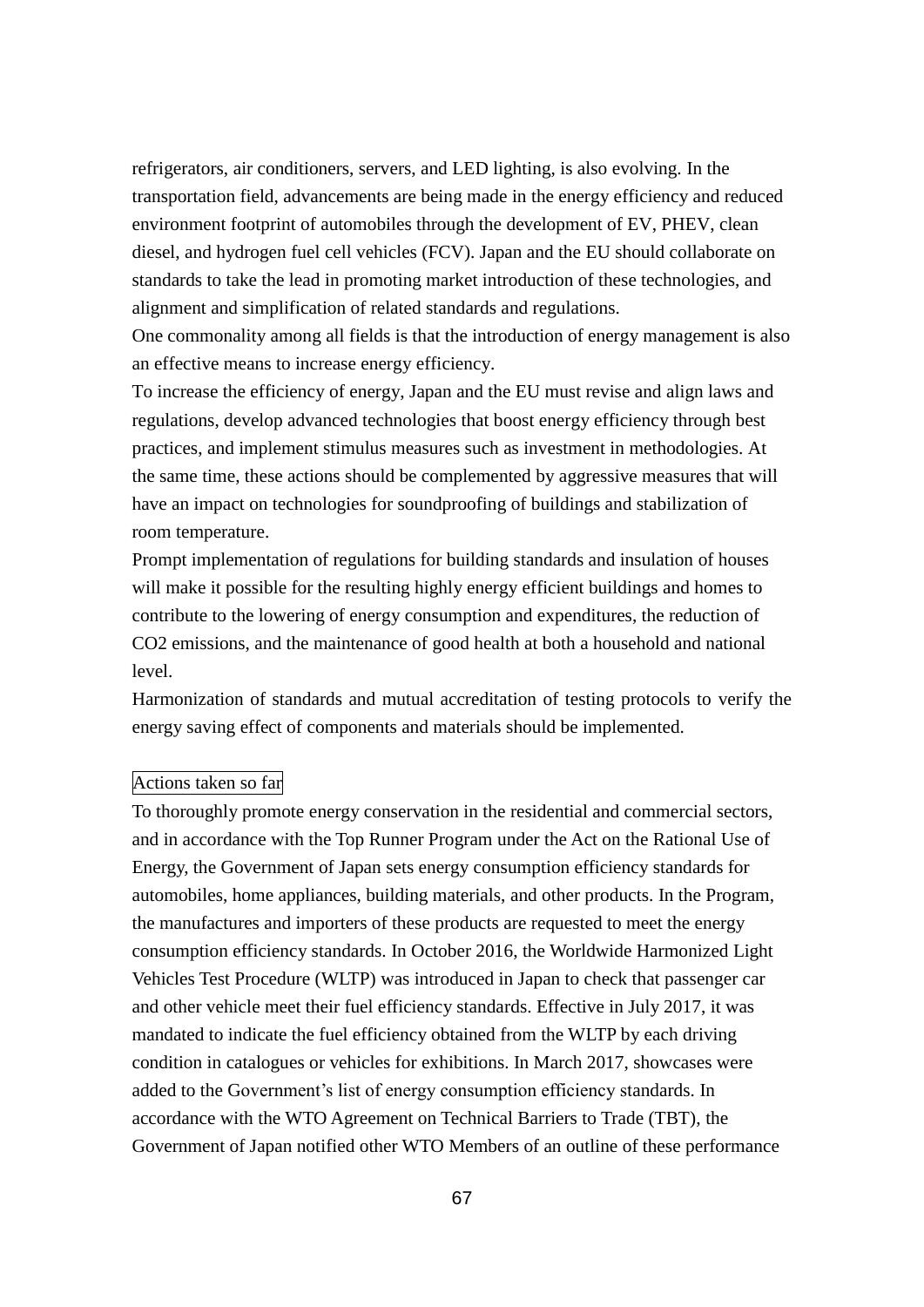target schemes at an early stage.

To drive energy conservation measures for houses and buildings, in accordance with Act on the Improvement of Energy Consumption Performance of Buildings, the Government of Japan mandated that new, large non-residential buildings must be constructed to meet the energy efficiency standards effective in April 2017. In addition to this, the Government of Japan is working toward the popularisation of zero-energy houses and buildings.

### Future outlook

To thoroughly promote energy conservation in the residential and commercial sectors, the Government of Japan will continue to strengthen its energy conservation measures for both sectors through regulatory measures in accordance with Act on the Rational Use of Energy and Act on the Improvement of Energy Consumption Performance of Buildings and through assistance measures such as subsidies. In the process of reviewing the energy efficiency standards for computers (including servers) and magnetic disk units, the Government of Japan will study on international harmonisation in energy saving measurements.

### **5. Promotion of resource efficiency and the circular economy**(**WP-4/#11/EJ to EJ**)

#### BRT Recommendation

Although resource prices are declining in the short term, resource constraints are likely to inhibit economic growth over the medium to long term. This is why it is imperative to improve the efficiency of resource use. In this light, Japan and the EU welcome the progress being made through international-level discussions on resource efficiency and the circular economy, including the establishment of the G7 Alliance on Resource Efficiency at the G7 Summit at Schloss Elmau held in 2015. The announcement of the EU's adoption of a Circular Economy Package and the promotion of efforts to improve resource efficiency are also welcomed.

Discussions on resource efficiency and the circular economy go beyond recycling and other aspects of the venous industry to cover a wide range of concepts impacting manufacturers, service providers, and other companies to be recognized as arterial industry, including the extension of product life, the sharing of services, and the goods and services through operational billing. The discussion holds the potential to create business opportunities that will lead to additional economic growth and the job creation in the future. The truth of the matter is that business is already doing a lot in both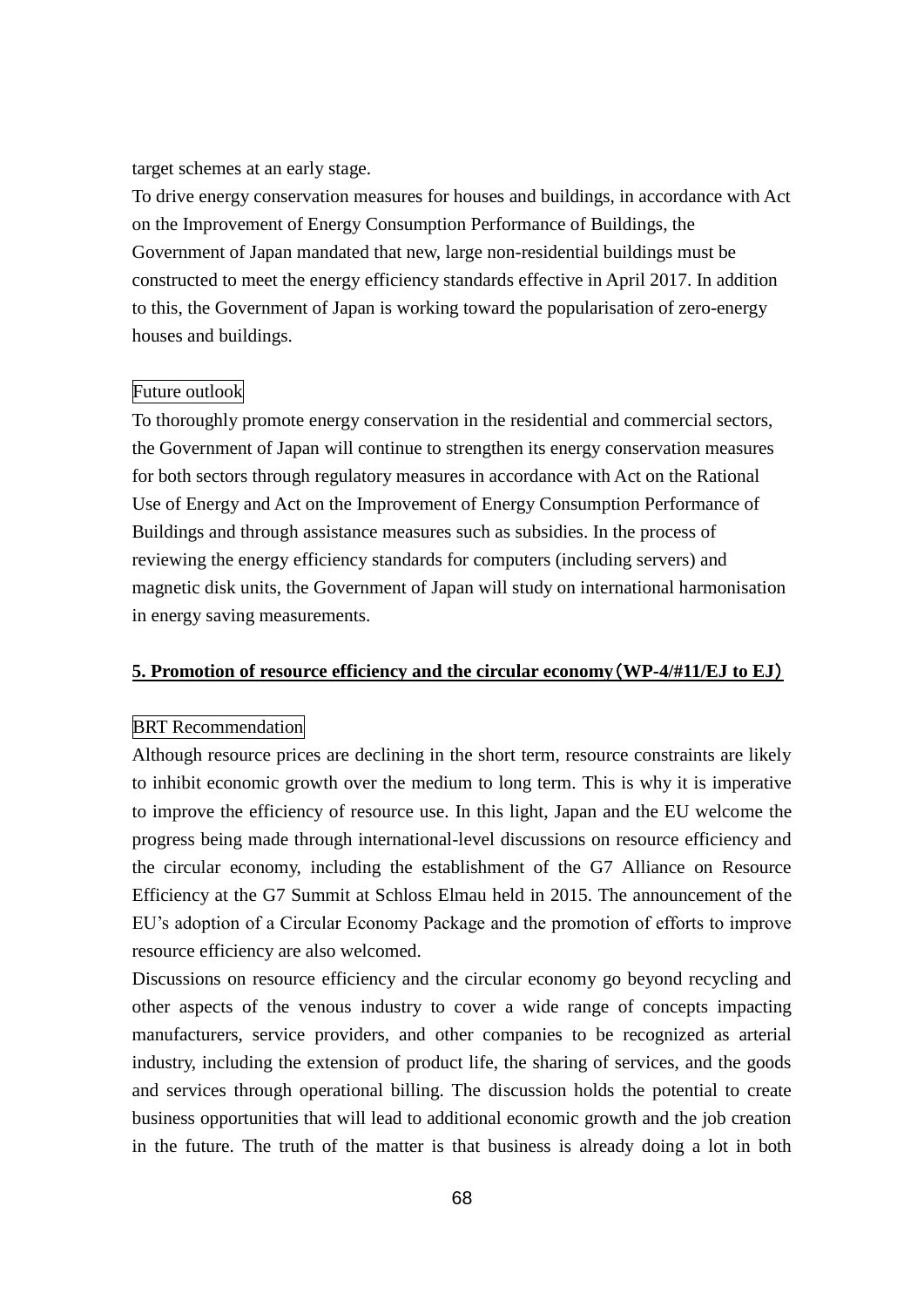Europe and Japan: For example, the European Circular Economy Industry Platform (www.circulary.eu) showcases what business is already doing on circular economy and what challenges it faces to become even more circular.

On the other hand, the pursuit of resource efficiency through exceedingly regulatory approaches could inhibit economic growth. Therefore, it is desirable to choose an approach that will lead to economic growth, such as promotion through voluntary efforts by stakeholders with associated incentives. It will also be imperative to pursue resource efficiency from the viewpoint of international circulation system based on the fact that movement of secondary raw materials across borders is now the norm.

In view of the above, Japan and the EU should not only move forward with efforts aimed at improving resource efficiency but also work together to formulate consistent rules. In addition, Japan and the EU are expected to take advantage of the advanced innovation and competitive edge in international market, which they possess in regard to the institutional and technical aspects of resource efficiency and the circular economy, deepen their cooperation and collaboration, and take the lead in international discussions on the future direction of the circular economy and resource recycling, as well as on the creation of institutions and systems. In this regard, we are looking forward to active discussions on resource efficiency and the circular economy during coming G7 Summits.

### Actions taken so far

Under the framework of Japan-EU Industrial Policy Dialogue, the discussion of regulatory cooperation on the resource efficiency has taken place.

Specifically, the Government of Japan shared information about international resource circulation and exchanged views on the latest policy trends related to resource efficiency at the Standards and Certification WG and the Climate Change and Environment WG held in February and April 2017.

At the G7, the "5-year Bologna Roadmap", which aims at advancing common activities on resource efficiency, was adopted at the Bologna Environment Ministers' Meeting.

In November, at the G20 Resource Efficiency Dialogue which was launched at the G20 Hamburg Summit in July 2017, best practices and experiences of each country related to improving the efficiency and sustainability of natural resource use across the entire life cycle was exchanged, including promotion of sustainable consumption and production patterns.

### Future outlook